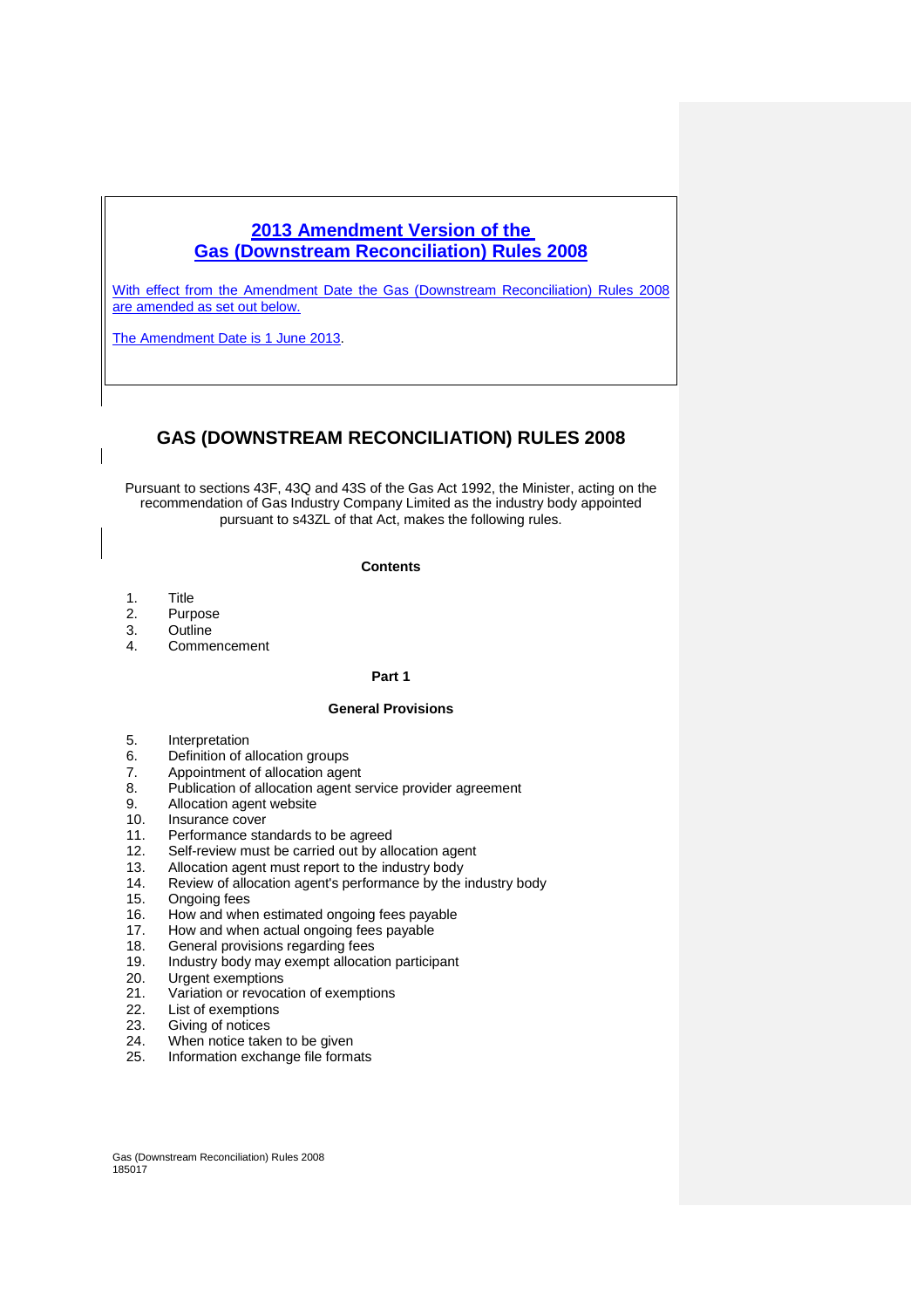#### **Part 1A**

## **Atypical gas gates**

- 25A. Determination of direct connect gas gates
- 25B. Determination of unmetered and oversized metered gas gates
- 25C. Determination of G1M gas gates

## **Part 2**

#### **Allocation process**

- 26. General obligations of allocation participants
- 27. Metering equipment accuracy<br>27A. Requirements for information
- Requirements for information supplied by transmission system owner
- 28. General obligations of retailers
- 29. Retailer to ensure certain metering interrogation requirements are met
- 30. General requirements for provision of retailer consumption information
- 31. Provision of consumption information for initial allocation
- 32. Provision of consumption information for interim allocation<br>33. Provision of consumption information for final allocation
- 33. Provision of consumption information for final allocation
- Historical and forward estimates
- 35. Application of profiles and seasonal adjustments for historical estimates
- Forward estimates
- 37. Accuracy of consumption information for initial allocation
- 38. Application of deemed profiles
- 39. Retailer to give gas gate trading notice to allocation agent
- 40. Retailer reporting requirements<br>41. Provision of daily injection inform
- Provision of daily injection information
- 42. Publication of estimated day-end volume injection quantities each day (deleted)
- 43. Allocation agent to use estimates
- 44. Correction of allocations by allocation agent
- 45. Global method of allocation<br>46. Calculation of UEG factor
- 46. Calculation of UFG factor
- 46A. Correction of an annual UFG factor
- 47. Force majeure event during consumption period<br>48. Initial allocation
- Initial allocation
- 49. Interim allocation<br>50. Final allocation
- Final allocation
- 51. Special allocation
- 52. Annual reconciliation
- 53. Allocation agent reports

#### **Part 3**

#### **Approval and Registration of deemed profiles**

- 54. Allocation agent to approve and register deemed profiles
- 55. Registration of static deemed profiles<br>56. Registration of dynamic deemed profil
- Registration of dynamic deemed profiles
- 57. Notification of change or error
- 58. Allocation agent review of registered deemed profiles
- 59. Retailers may request review of their registered deemed profiles
- 60. Allocation participants may challenge registered deemed profiles
- 61. Guidelines for determinations on profiles
- 62. Removal of registered deemed profile from register
- 63. Costs of deemed profile registration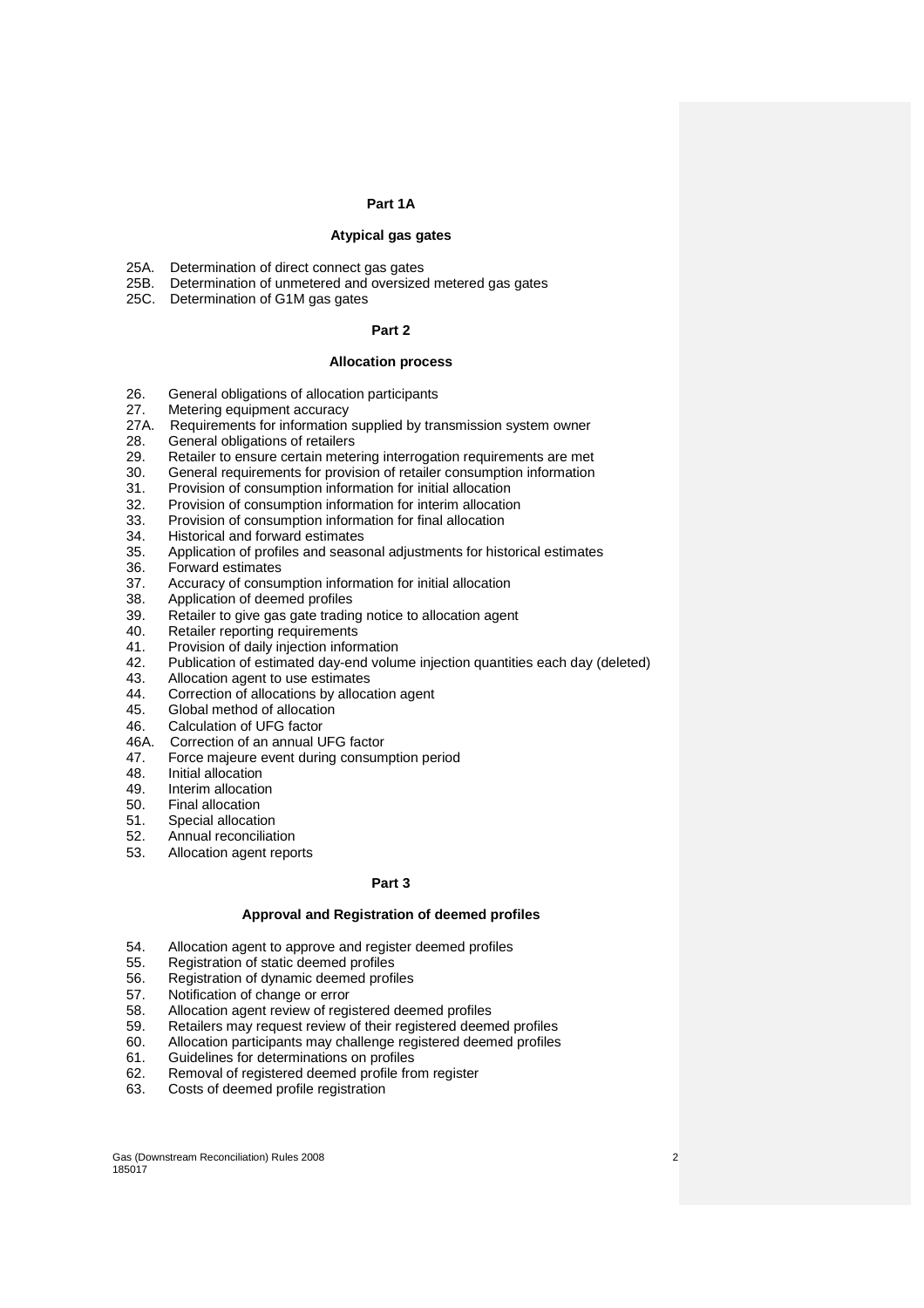#### 64. Referral to industry body

# **Part 4**

# **Audits**

- 65. Industry body to commission performance audits
	- Industry body may commission event audits
- 67. Time restriction on audit material
- 68. Who may be appointed as an auditor
- 69. Provision of information to auditor
- 70. Auditor to prepare draft audit report<br>71. Auditor to prepare final audit report
- Auditor to prepare final audit report
- 72. Confidential information in audit reports
- 73. Publication of final audit reports
- 74. Use of final audit reports
- 75. Responsibility for audit costs

#### **Schedule 1 – Correcting for consumer metering errors**

# **Schedule 1A – Correcting for gas gate metering errors**

#### **Schedule 2 – Allocation in zero consumption situations**

## **1. Title**

These rules are the Gas (Downstream Reconciliation) Rules 2008.

# **2. Purpose**

The purpose of these **rules** is to establish a set of uniform processes that will enable the fair, efficient, and reliable downstream allocation and reconciliation of downstream gas quantities.

# **3. Outline**

These **rules** provide for –

- **3.1** The appointment of an allocation agent; and
- **3.2** Processes for the:
	- **3.2.1** provision of gas injection and consumption information; and
	- **3.2.2** allocation by the **allocation agent** of daily gas quantities for each calendar month to **retailers** at **allocated gas gates**; and
	- **3.2.3** reconciliation of downstream gas quantities; and
- **3.3** Mandatory information disclosure and reporting by the **allocation agent**, **allocation participants**, and the **industry body**; and
- **3.4** Ancillary matters related to the process of allocation and reconciliation such as funding by industry participants and audits.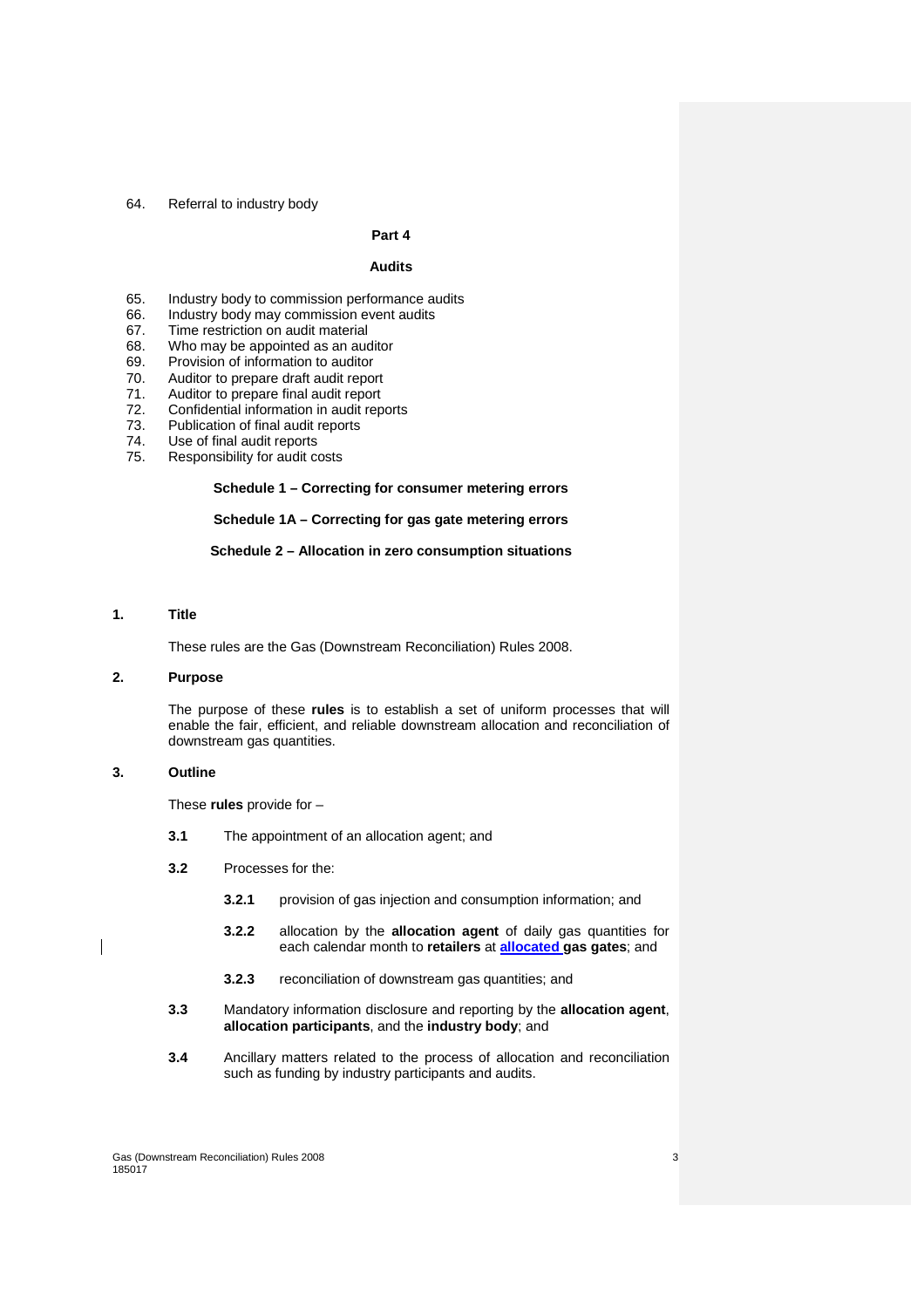#### **4. Commencement**

- **4.1** Subject to rule 4.2, these **rules** come into force on the 28<sup>th</sup> day after their notification in the Gazette.
- **4.2** Rules 27 to 75 come into force on the **go-live date**.

#### **Part 1**

#### **General Provisions**

# **5. Interpretation**

- **5.1** In these **rules**, any term that is defined in the **Act** and used in these **rules**, but not defined in these **rules**, has the same meaning as in the **Act**.
- **5.2** In these **rules**, unless the context otherwise requires –

**Act** means the Gas Act 1992;

**allocated gas gates** are all **gas gates** that are not **direct connect gas gates**;

**allocation agent** means the service provider appointed in accordance with rule 7.1 to be the **allocation agent**;

**allocation agent service provider agreement** means the agreement between the **industry body** and the **allocation agent** that provides the terms of the appointment of the **allocation agent**;

**allocation group** means an allocation group as set out in rule 6;

**allocation participant** means a **retailer**, **distributor**, **meter owner**, or **transmission system owner**;

**allocation results** means:

- (a) the quantities determined by the **allocation agent** in accordance with rule 45 and allocated to **allocation participants** as initial, interim, or **final allocations** under rules 48 to 50; and
- (b) includes any quantities allocated as a **special allocation** under rule 51 or corrected quantities allocated under rule 44.3;

**annual reconciliation** means an annual reconciliation in accordance with rule 52;

**annual UFG factor** has the meaning given by rule 46.3.1;

**business day** means any day of the week except –

(a) Saturday and Sunday; and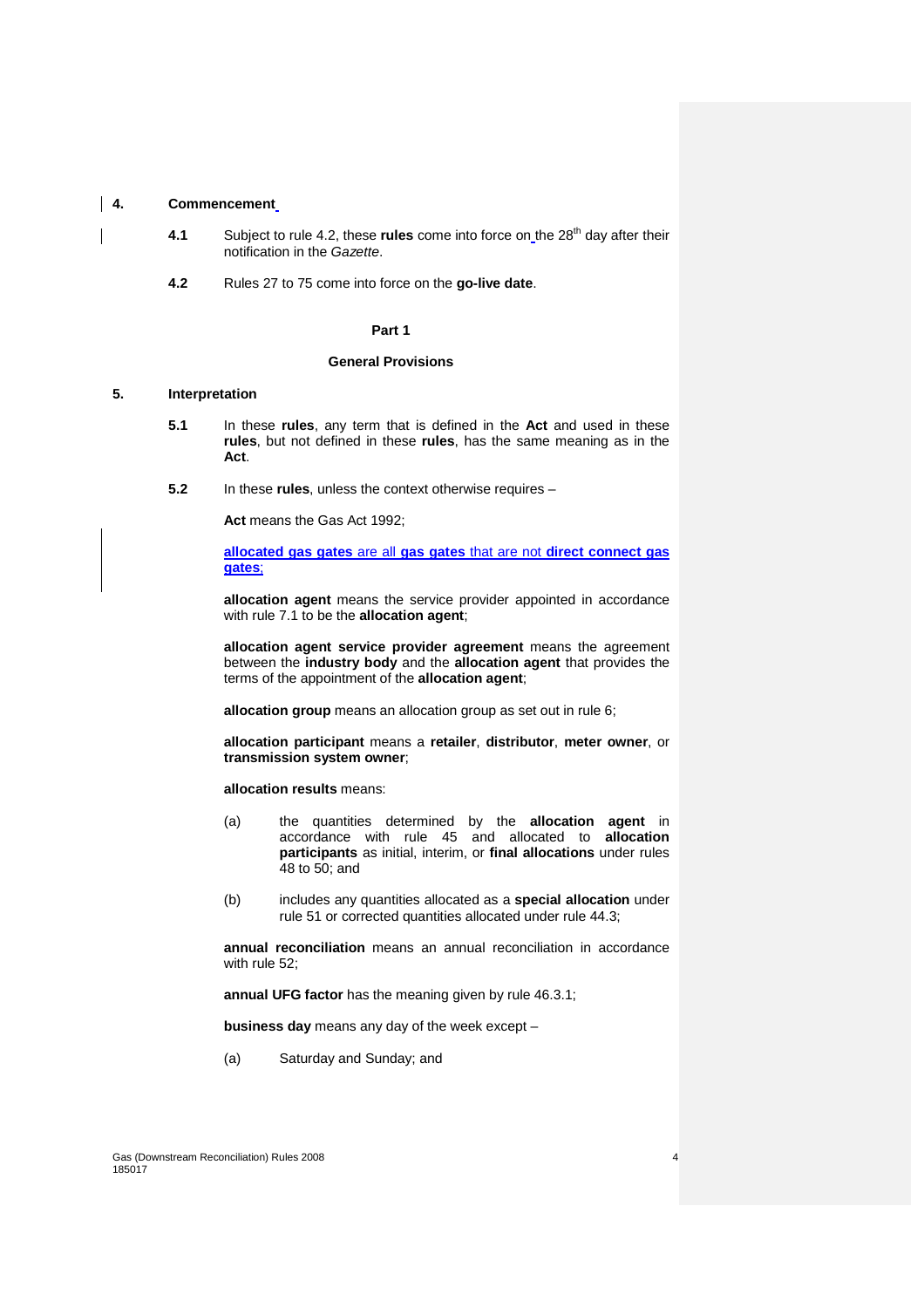- (b) Any day that Good Friday, Easter Monday, ANZAC Day, the Sovereign's Birthday, Labour Day, Christmas Day, Boxing Day, New Year's Day, the day after New Year's Day, and Waitangi Day are observed for statutory holiday purposes; and
- (c) Any other day which the **industry body** has determined not to be a business day as **published** by the **industry body**;

**consumer installation** means one or more gas installations that have a single point of connection to a distribution system or transmission system and for which there is, or has previously been, a single consumer;

**consumption period** means a month during which gas is supplied to consumers;

**contract identifier** means the identifier assigned to a **transmission services agreement**;

## **conversion device** has the meaning set out in **NZS 5259;**

**corrector** means a device that dynamically replaces any one or more of the fixed factors otherwise required to convert gas volume measured at ambient conditions to gas volume measured at standard conditions;

**daily metered energy quantities** are quantities taken from **metering equipment** with a datalogger fitted that records daily information or if the data from **metering equipment** is unavailable or unreliable, are quantities determined in accordance with the responsible **allocation participant's** best estimate consistent with Schedule 1 or Schedule 1A as applicable;

**daily profiled energy quantities** are quantities derived from the application of a **registered deemed profile** to consumption information created using forward or historical estimates for a **consumer installation** or class of **consumer installations** assigned to **allocation group** 3 or **allocation group** 5;

**direct connect gas gates** are those **gas gates** that are (for the relevant **consumption period**) on the list determined by the **industry body** in accordance with rule 25A;

**distributor** means a gas distributor as defined in the **Act** and, to avoid doubt, may include the owner of a transmission system to which a **consumer installation** is directly connected;

**dynamic deemed profile** has the meaning given by rule 56.1;

**exceptional circumstances** means circumstances which (in the opinion of the **industry body**) prevent a **retailer** from accessing **metering equipment** despite the best endeavours of the **retailer**;

**final allocation** has the meaning given by rule 50.1;

**financial year** means a 12-month period beginning on the date determined by the **industry body** and any anniversary of that date;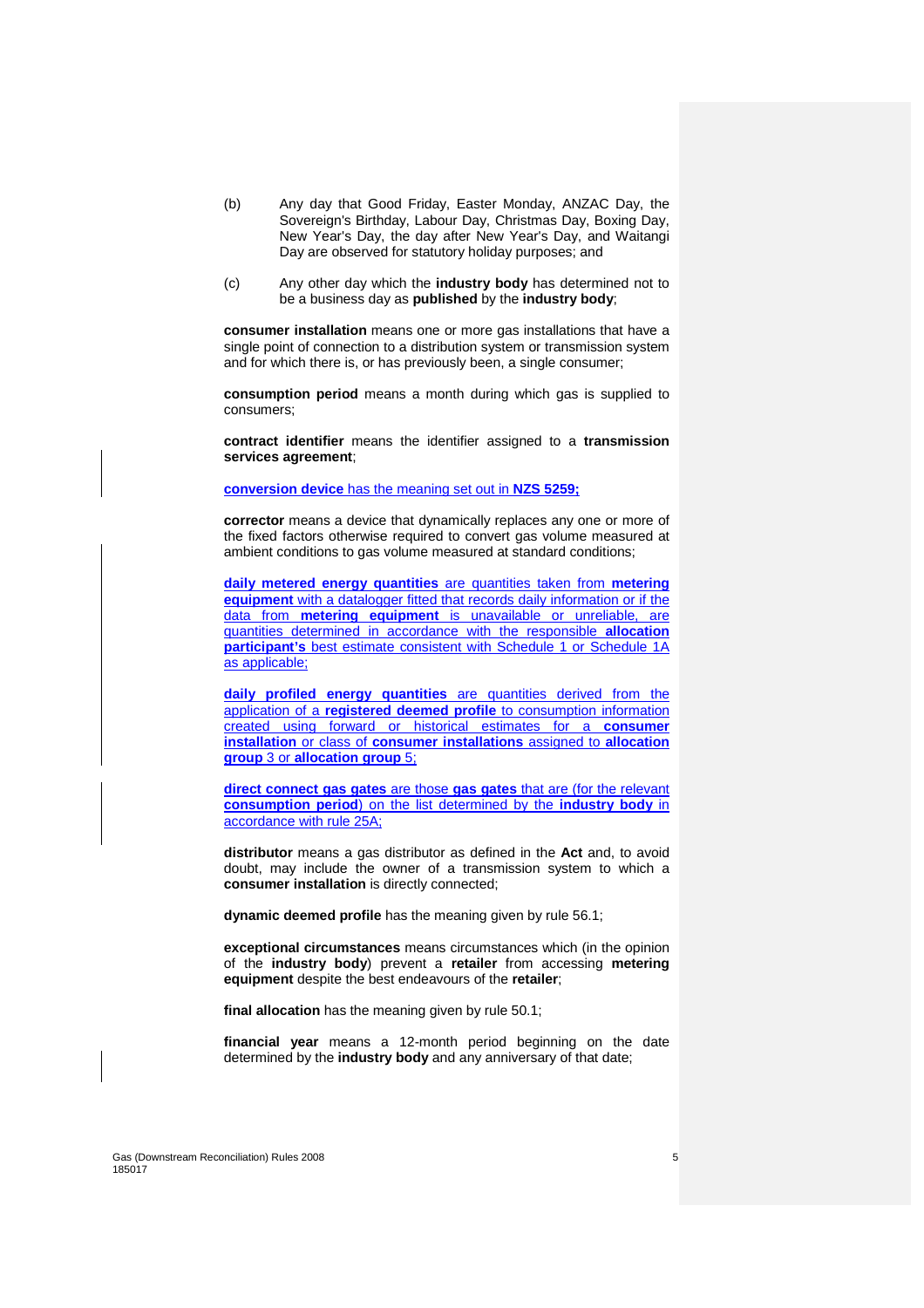**G1M criteria** are the criteria **published** by the **industry body** under rule 25C.2;

**G1M gas gates** are those **gas gates** that (for the relevant **consumption period**) are determined to be G1M gas gates by the **allocation agent** in accordance with rule 25C.5;

**G1M monthly UFG factor** has the meaning given by rule 46.3.3;

**gas gate** means the point of connection between –

- (a) a transmission system and a distribution system; or
- (b) a transmission system and a **consumer installation**; or
- (c) two gas distribution systems; or
- (d) a group of gas gates, as determined and **published** by the **industry body**, treated as a single gas gate for the purposes of these **rules**;

**gas gate residual profile** has the meaning given by rule 45.1;

**gas year** means the period from 1 October to 30 September;

**GJ** means gigajoule;

**go-live date** means 1 October 2008;

**ICP** means the installation control point, being the point at which a **consumer installation** is deemed to have gas supplied and which represents the **consumer installation** on the **registry**;

**industry body** means the industry body approved by the Governor-General by Order in Council under section 43ZL of the **Act**. In the event that the approval of the industry body is revoked under section 43ZM of the **Act**, all references to the industry body shall be treated as references to the Commission;

**initial allocation** has the meaning given by rule 48.1;

**interim allocation** has the meaning given by rule 49.1;

**meter** means an instrument designed to measure the amount of gas passed through it;

**meter owner** means the person who owns or controls a **meter** used to measure gas consumption for a **consumer installation**;

**metering equipment** means any one, or a combination of, a **meter**, **conversion device**, gas analyser, pressure and temperature transducers, telemetry equipment and any other equipment used to measure gas supplied to an **ICP** or gas injected at an **allocated gas**  gate or convey data relating to such gas;

**monthly profiled energy quantities** are quantities derived from the application of either a historical estimate in accordance with rule 35 or a **Deleted:** corrector, datalogger **Deleted:** and the

**Deleted:** or convey volume information related to an ICP;

Gas (Downstream Reconciliation) Rules 2008 6 185017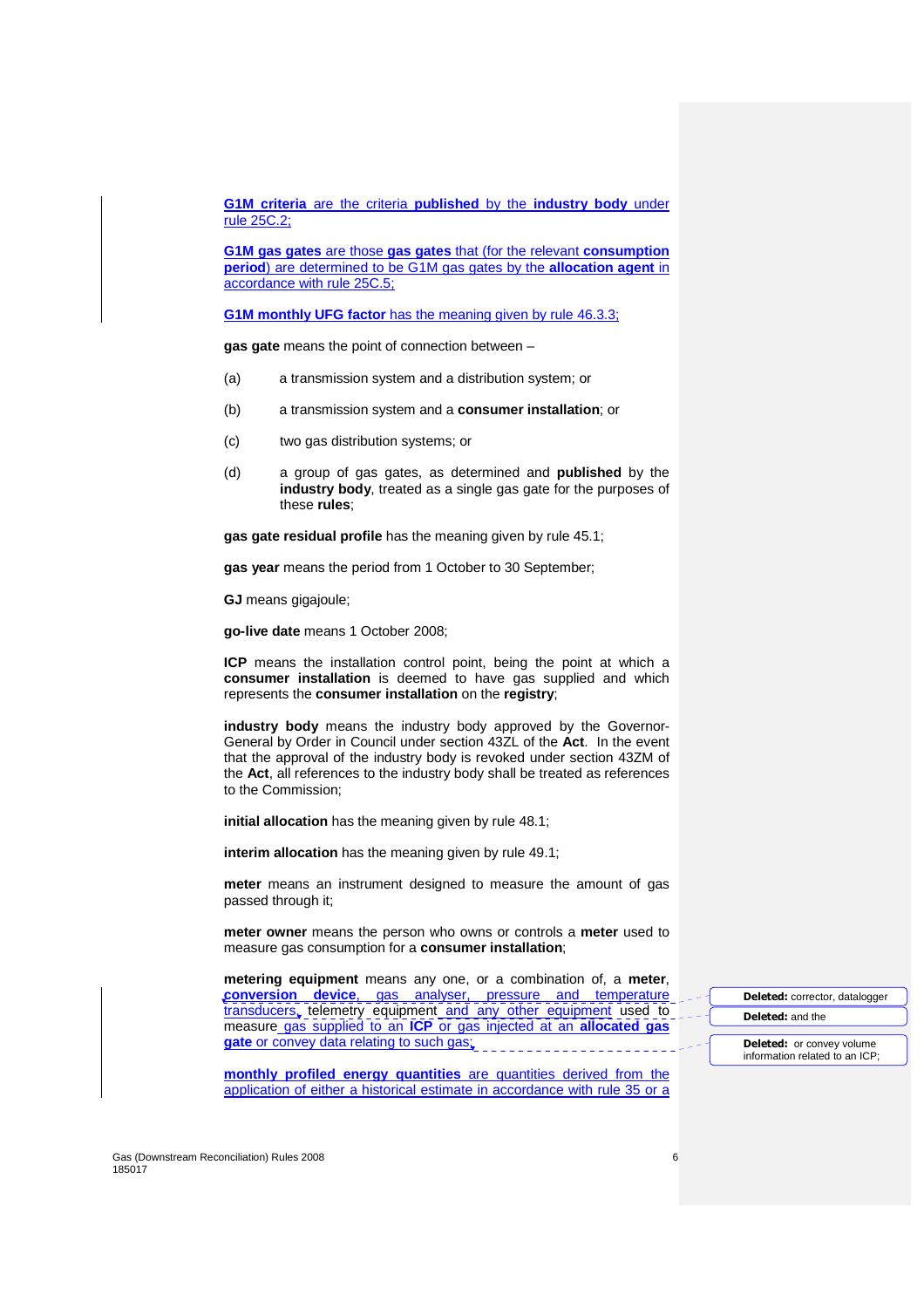forward estimate in accordance with rule 36 for **consumer installations** assigned to **allocation group** 4 or **allocation group** 6;

**monthly UFG factor** has the meaning given by rule 46.3.2;

**non-TOU meter** means a **meter** which does not have an associated datalogger to allow **register readings** or gas consumption to be recorded automatically at pre-determined intervals;

**NZS 5259** means NZS 5259:2004 including any subsequent amendments or replacements;

**ongoing allocation costs** has the meaning given by rule 15.2;

**oversized metered gas gates** are those **gas gates** that are (for the relevant **consumption period**) on the list as determined by the industry body in accordance with rule 25B, and are identified on such list as oversized metered gas gates;

**payment year** has the meaning given by rule 15.1;

**permanent estimate** means a value sourced from an estimated reading that has passed the **allocation participant's** validation process and has been calculated from validated **register readings**. An estimated reading used as a switch reading between **retailers** and not subject to dispute by either **retailer** may be treated as a **permanent estimate**;

**publish** means –

- (a) In respect of information to be published by the **industry body**, to make such information available on the **industry body's**  website; and
- (b) In respect of information to be published by the **allocation agent**, to make such information available on the **allocation agent's** website; and
- (c) For all other information, to make available in such manner as may be determined by the **industry body** from time to time;

**Registry operator** means the registry operator appointed by the industry body under the Gas (Switching Arrangements) Rules 2008.

**register reading** means the number displayed by a meter register or corrector register at a particular date in time, and that represents the volume of gas recorded by the register over a certain period**;** 

**registry** has the same meaning as in rule 5 of the Gas (Switching Arrangements) Rules 2008;

**registered deemed profile** means a **static deemed profile** or a dynamic deemed profile registered for use by a **retailer** under Part 3 of these **rules**;

**responsible retailer** means, for a particular **ICP** or **consumer installation**, the **retailer** whose retailer code is shown on the **registry** for all or part of a **consumption period**;

Gas (Downstream Reconciliation) Rules 2008 **7 7** 185017

**Deleted:** , or estimated for,

**Deleted:**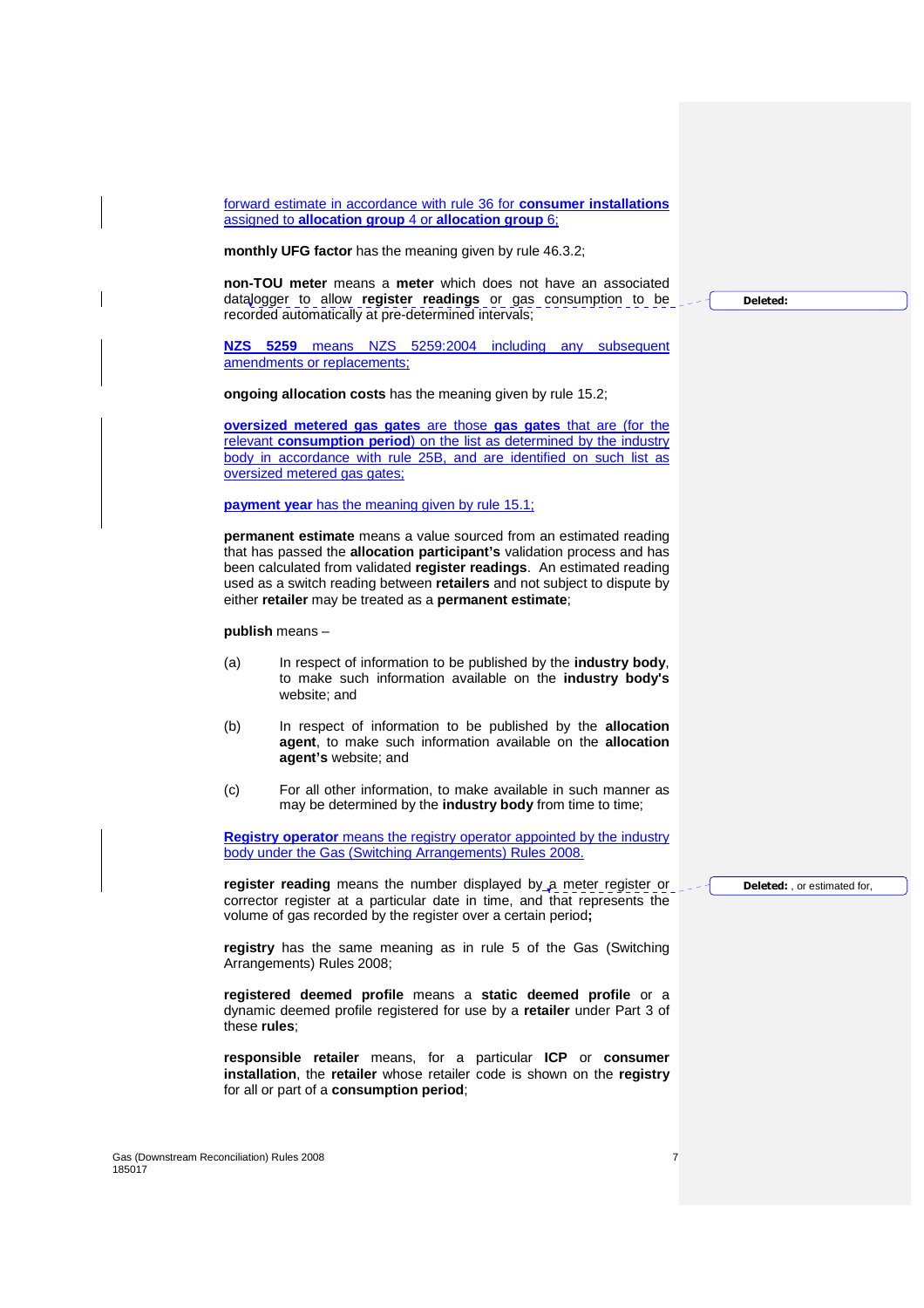**retailer** means a gas retailer as defined in the **Act**;

**rules** means these Gas (Downstream Reconciliation) Rules 2008 as may be amended from time to time and includes every schedule to the rules, and any code of practice or any technical code made pursuant to the rules;

**seasonal adjustment daily shape values** means the total gas consumption (expressed as daily **GJ** values) **published** by the allocation agent in accordance with rule 53.1, for each **allocated gas gate**, for the previous 24 **consumption periods** in which allocations have been performed;

**special allocation** means an allocation performed in accordance with rule 51;

**static deemed profile** has the meaning given by rule 55.1;

**TJ** means a terajoule;

**TOU meter** means a **meter** which has an associated datalogger to allow **register readings** or gas consumption to be recorded automatically at pre-determined intervals;

**TOU** means time of use;

**transmission system owner** means any person or persons who own a transmission system or part of a transmission system and includes any agent of the transmission system owner;

**transmission services agreement** means an agreement between a **transmission system owner** and a **retailer** for the **transmission system owner** to transmit gas, on behalf of the **retailer**, through its transmission system or part of its transmission system;

**UFG** means unaccounted for gas, including technical and non-technical losses or gains, being the difference between the amount of gas supplied to consumers at **consumer installations** through a **gas gate** and the gas injection amounts measured at the **gas gate**; and

**unmetered gas gates** are those **gas gates** that are (for the relevant consumption period) on the list determined by the **industry body** in accordance with rule 25B and are identified on such list as unmetered gas gates;

**validated register reading** means a **register reading** or **permanent estimate** which has passed an **allocation participant's** validation process.

# **6. Definition of allocation groups**

- **6.1** For the purposes of these **rules**, an **allocation group** means one of the **allocation groups** set out in rule 6.2 and to which each **consumer installation** is:
	- **6.1.1** Assigned in accordance with rule 29; and

**Deleted:** derived from each gas gate residual profile for all retailers at that allocated gas gate

**Deleted:** months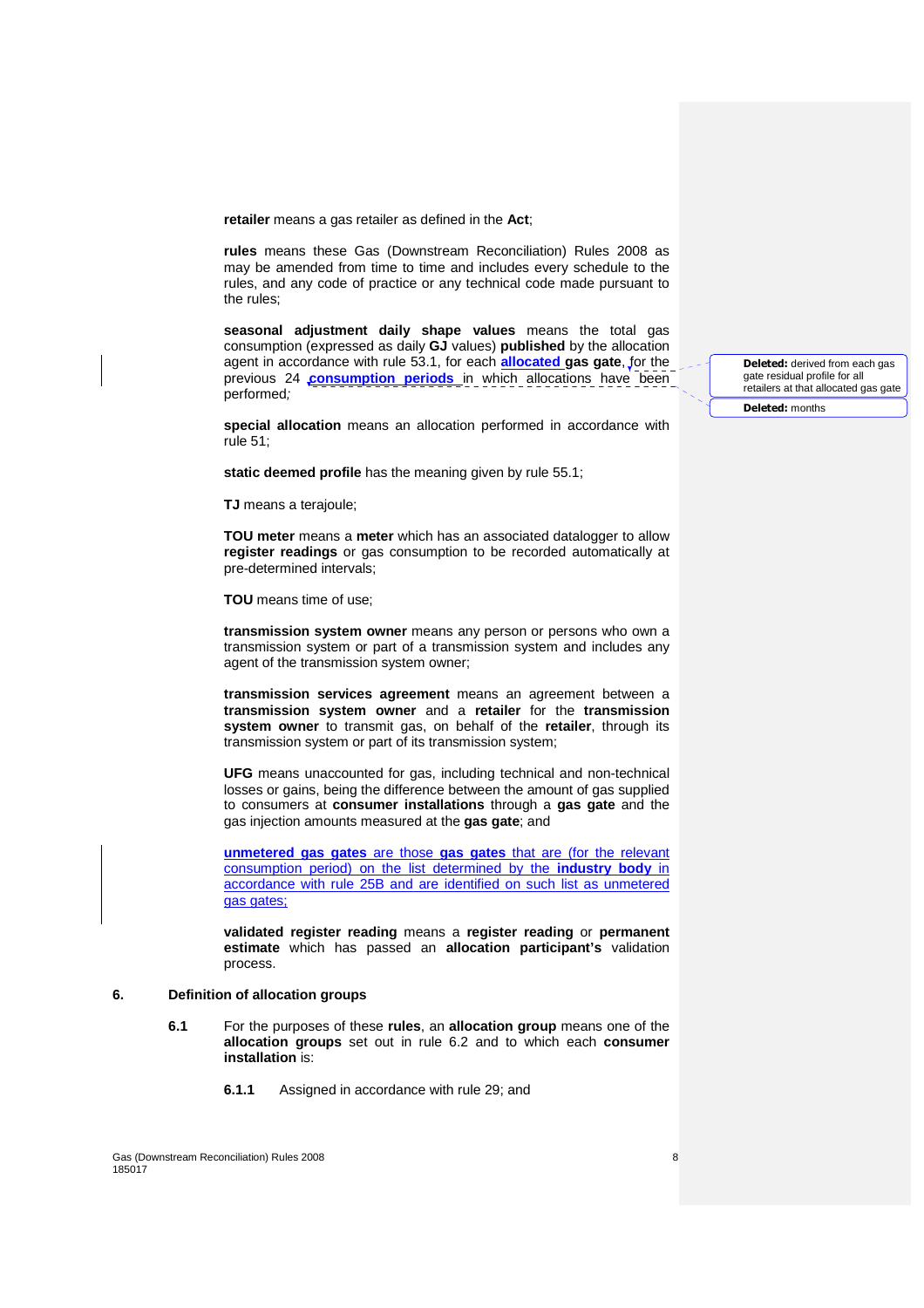- **6.1.2** Entered on the **registry** as belonging to the **retailer** under rules 41 and 54 of the Gas (Switching Arrangements) Rules 2008.
- **6.2** The **allocation groups** are as follows:
	- **6.2.1 Allocation group** 1: Assigned to **ICP**s that have a **TOU meter** with telemetry and where gas quantities are recorded daily:
	- **6.2.2 Allocation group** 2: Assigned to **ICP**s that have a **TOU meter** without telemetry and where gas quantities are recorded daily:
	- **6.2.3 Allocation group** 3: Assigned to **ICP**s where the daily gas quantities are determined by application of an approved **static deemed profile** to monthly gas quantities taken from **register readings** that are required under rule 29 to be recorded monthly:
	- **6.2.4 Allocation group** 4: Assigned to **ICP**s where the daily gas quantities are determined by application of the **gas gate residual profile** to monthly gas quantities taken from **register readings** that are required under rule 29 to be recorded monthly:
	- **6.2.5 Allocation group** 5: Assigned to **ICP**s where the daily gas quantities are determined by application of an approved **dynamic deemed profile** to monthly gas quantities taken from **register readings** that are not required under rule 29 to be recorded monthly:
	- **6.2.6 Allocation group** 6: Assigned to **ICP**s and where the daily gas quantities are determined by application of the **gas gate residual profile** to monthly gas quantities taken from **register readings** that are not required under rule 29 to be recorded monthly.

#### Allocation agent

#### **7. Appointment of allocation agent**

- **7.1** The **industry body** will, from time to time, by agreement with a person appoint that person to act as the **allocation agent**.
- **7.2** The **allocation agent** has the functions, rights, powers, and obligations set out in these **rules**.
- **7.3** The **allocation agent** will be appointed for a term agreed by the **industry body** and the **allocation agent** and set out in the **allocation agent service provider agreement**.
- **7.4** The **industry body** may at any time terminate, re-appoint, or change the appointment of any person as the **allocation agent**, subject to the terms of the **allocation agent service provider agreement**.

Gas (Downstream Reconciliation) Rules 2008 99 (1999) 99 (1999) 99 (1999) 99 (1999) 99 (1999) 99 (1999) 99 (1999) 99 (1999) 99 (1999) 99 (1999) 99 (1999) 99 (1999) 99 (1999) 99 (1999) 99 (1999) 99 (1999) 99 (1999) 99 (1999) 185017

**Deleted:** actual

**Deleted:** actual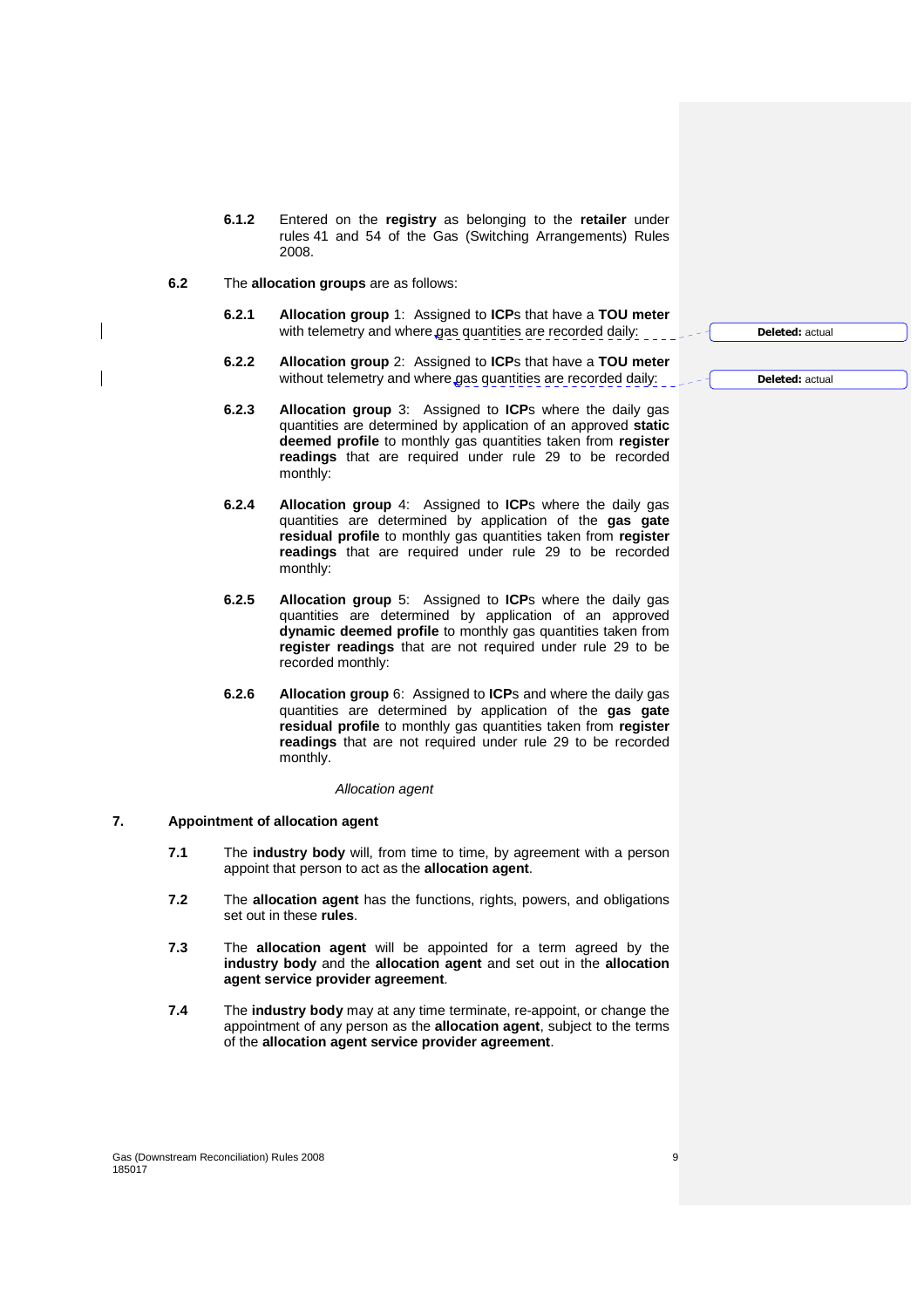- **7.5** The remuneration of the **allocation agent** will be agreed as between the **industry body** and the **allocation agent** in the **allocation agent service provider agreement**.
- **7.6** The **industry body** and the **allocation agent** may agree on any other terms and conditions, not inconsistent with the functions, rights, powers and obligations of the **allocation agent** under these **rules**.

#### **8. Publication of allocation agent service provider agreement**

The **industry body** must **publish** the **allocation agent service provider agreement**.

#### **9. Allocation agent website**

- **9.1** The **allocation agent** must operate a website for the purpose of **publishing** information under these **rules**.
- **9.2** The **allocation agent** website must be functional and available to the public.
- **9.3** The **allocation agent** must ensure the information on the website is accurate and up to date.
- **9.4** The **allocation agent** must **publish** on the **allocation agent** website all information provided to it by the **industry body** for the purposes of publication by the **industry body**. For the purposes of these **rules**, such information will be deemed to have been **published** by the **industry body**.
- **9.5** Notwithstanding anything else in these **rules**, the **allocation agent** must not **publish** any information that it considers is confidential or commercially sensitive.

# **10. Insurance cover**

The **allocation agent** must at all times maintain any insurance cover that is required by the **allocation agent service provider agreement**, on the terms and in respect of risks prescribed by the **industry body**, with an insurer approved by the **industry body**.

# **11. Performance standards to be agreed**

The **industry body** and the **allocation agent** must, at the beginning of the term of the appointment and at the beginning of each **financial year**, seek to agree on a set of performance standards against which the **allocation agent's** performance must be reported and measured at the end of the **financial year**.

#### **12. Self-review must be carried out by allocation agent**

- **12.1** The **allocation agent** must conduct, on a monthly basis, a self-review of its performance.
- **12.2** The review must concentrate on:
	- **12.2.1** The **allocation agent's** compliance in the previous month with –

**Deleted:** actual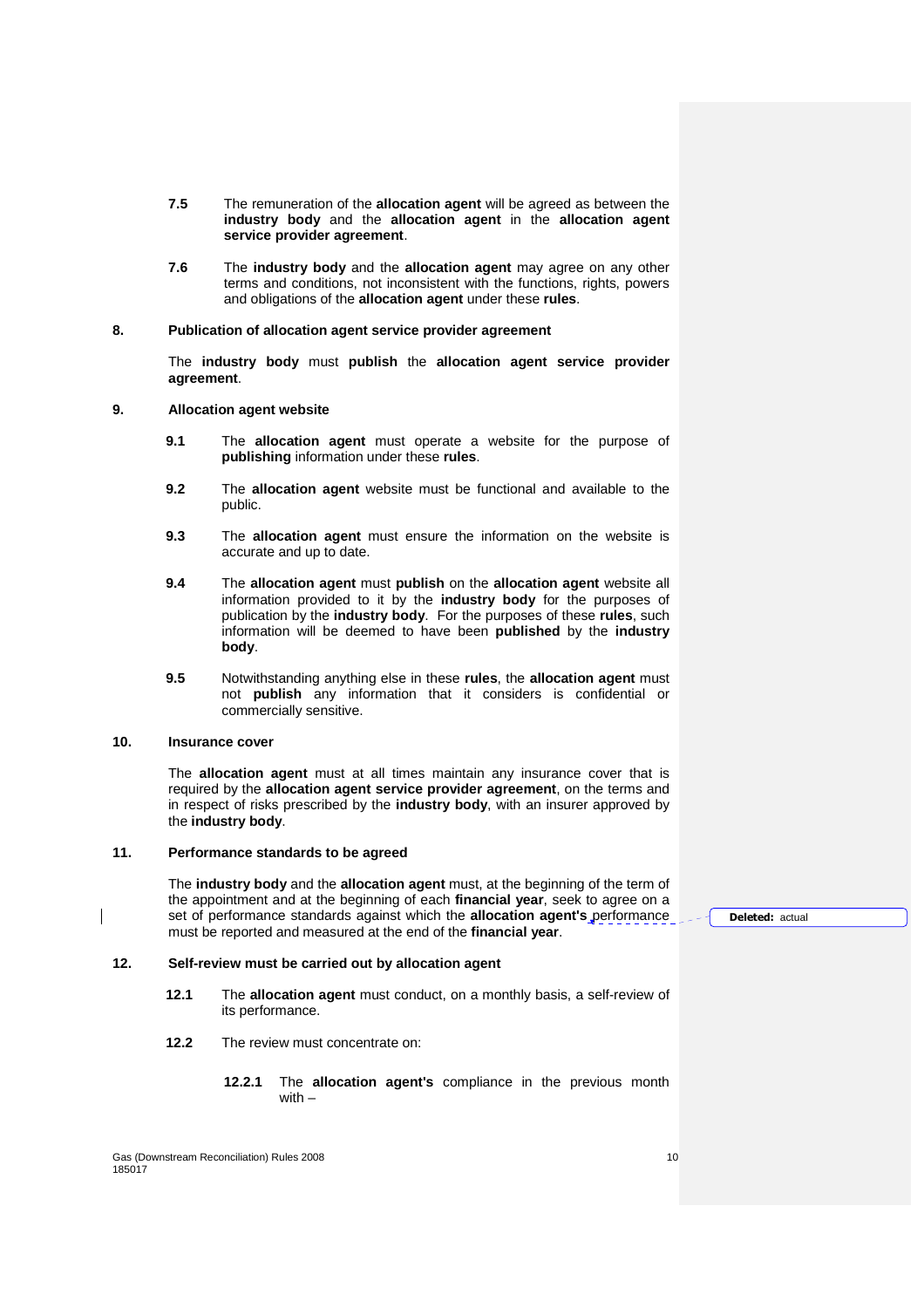- (a) its obligations under these **rules**;
- (b) the terms of the **allocation agent service provider agreement**; and
- (c) any performance standards agreed between the **allocation agent** and the **industry body**; and
- **12.2.2** The operation of these **rules**.

#### **13. Allocation agent must report to the industry body**

- **13.1** On the last **business day** of each month, the **allocation agent** must provide a written report to the **industry body** on the results of the review carried out under rule 12.
- **13.2** The report must contain details of
	- **13.2.1** Any circumstances identified by the **allocation agent** where it has failed, or may have failed, to comply with any of its obligations under these **rules**, the terms of the **allocation agent service provider agreement** or any performance standards agreed between the **industry body** and the **allocation agent**; and
	- **13.2.2** Any area that, in the opinion of the **allocation agent**, an amendment to these **rules** may need to be considered; and
	- **13.2.3** Any other matter that the **industry body** reasonably requests provided that the **industry body** makes its request within a reasonable time before the report is due.
- **13.3** As soon as practicable after receiving a report under rule 13.1, the **industry body** must **publish** that report, provided the **industry body** may exclude any information it considers to be confidential or commercially sensitive.

#### **14. Review of allocation agent's performance by the industry body**

- **14.1** At the end of each **financial year**, the **industry body** may review the manner in which the **allocation agent** has performed its duties and obligations under these **rules**.
- **14.2** The review must concentrate on:
	- **14.2.1** The **allocation agent's** compliance in the previous year with
		- (a) its obligations under these **rules**;
		- (b) the terms of the **allocation agent service provider agreement**; and
		- (c) any performance standards agreed between the **allocation agent** and the **industry body**; and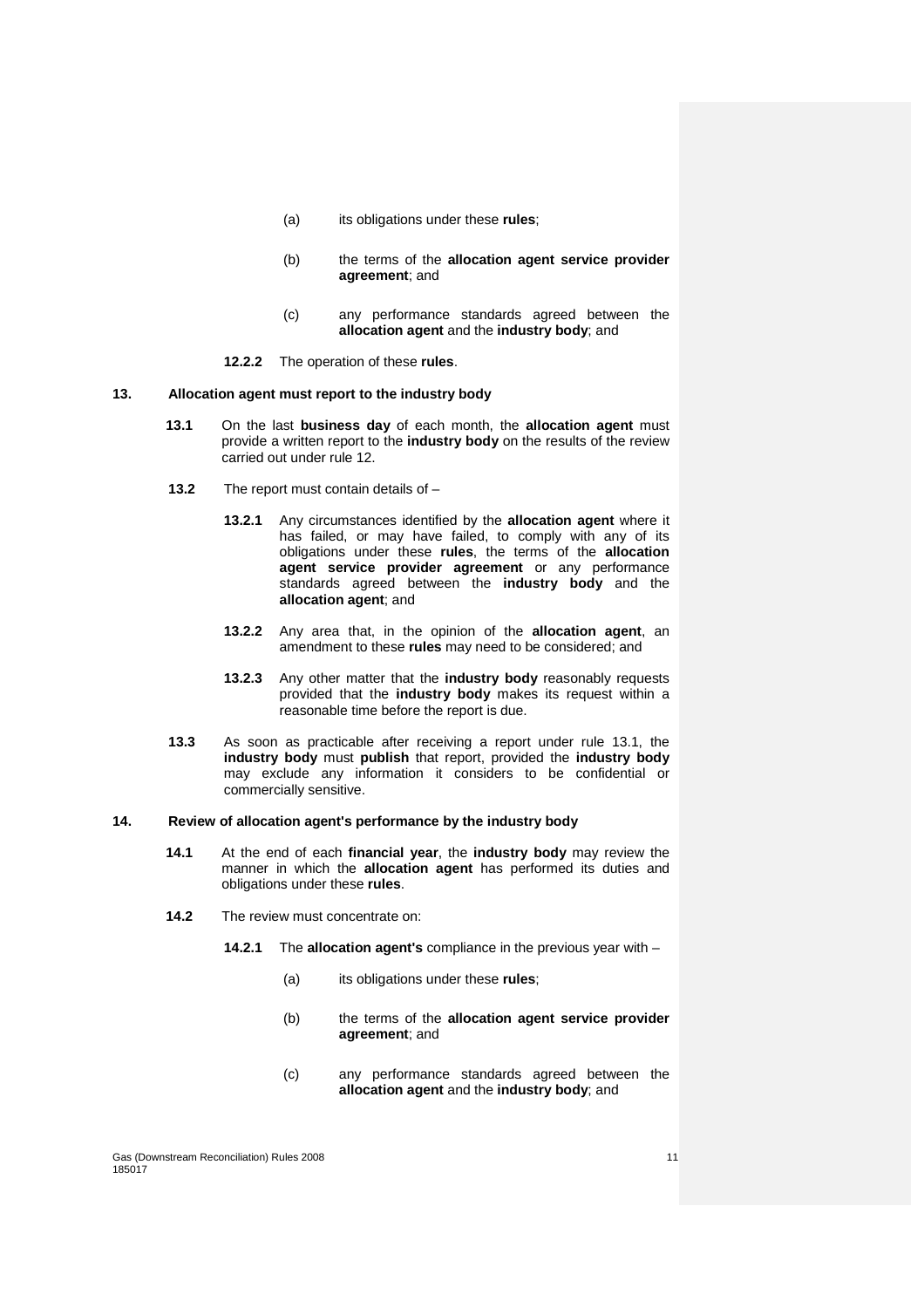**14.2.2** The operation of these **rules**.

Funding

# **15. Ongoing fees**

 $\overline{\phantom{a}}$ 

 $\overline{\phantom{a}}$ 

|      |         | costs and are calculated for each payment year being each -                                                                                                          | Deleted:          |
|------|---------|----------------------------------------------------------------------------------------------------------------------------------------------------------------------|-------------------|
|      | 15.1.1  | gas year until the date notified under rule 15.5; and                                                                                                                |                   |
|      | 15.1.2  | financial year, from and including the date notified under rule<br>15.5.                                                                                             |                   |
| 15.2 | $are -$ | Subject to rule 15.3, the ongoing allocation costs for a payment year                                                                                                |                   |
|      | 15.2.1  | The costs payable by the <b>industry body</b> to the <b>allocation</b><br>agent for the services provided under Parts 1, 2 and 5 in                                  |                   |
|      |         | respect of that <b>payment year</b> ; and                                                                                                                            | Deleted: gas year |
|      | 15.2.2  | The costs of the <b>industry body</b> associated with allocation and<br>its obligations under these rules during that <b>payment year</b> .                          | Deleted: gas year |
| 15.3 |         | To avoid doubt, the ongoing allocation costs do not include $-$                                                                                                      |                   |
|      | 15.3.1  | The costs of the allocation agent for performing services under<br>Part 3; and                                                                                       |                   |
|      |         |                                                                                                                                                                      |                   |
|      | 15.3.2  | The costs of performance audits and event audits under Part 4.                                                                                                       |                   |
|      |         |                                                                                                                                                                      |                   |
| 15.4 |         | Every person who is a <b>retailer</b> on the 1 <sup>st</sup> business day of a month is<br>liable to pay ongoing fees for that month in accordance with these rules. |                   |
|      |         |                                                                                                                                                                      |                   |
| 15.5 |         | The industry body may change the payment year from a gas year to a                                                                                                   |                   |
|      |         | financial year by giving every person to whom the industry body<br>considers rule 15.4 will apply written notice of $-$                                              |                   |
|      | 15.5.1  | The date on which the current payment year (in gas years) will                                                                                                       |                   |
|      |         | end and the next payment year (in financial years) will start,                                                                                                       |                   |
|      |         | which date must be $-$                                                                                                                                               |                   |
|      |         | On the first day of a calendar month; and<br>(a)                                                                                                                     |                   |
|      |         | (b)<br>At least two months from the date of such notice; and                                                                                                         |                   |
|      | 15.5.2  | The number of months that will be contained in the then current                                                                                                      |                   |
|      |         | payment year and in the next payment year; and                                                                                                                       |                   |
|      | 15.5.3  | A revised estimate of the breakdown of the estimated ongoing                                                                                                         |                   |
|      |         | allocation costs for the then current payment year provided                                                                                                          |                   |
|      |         | under rule 16.4.2 and an estimate under rule 16.4.2 for the next<br>payment year.                                                                                    |                   |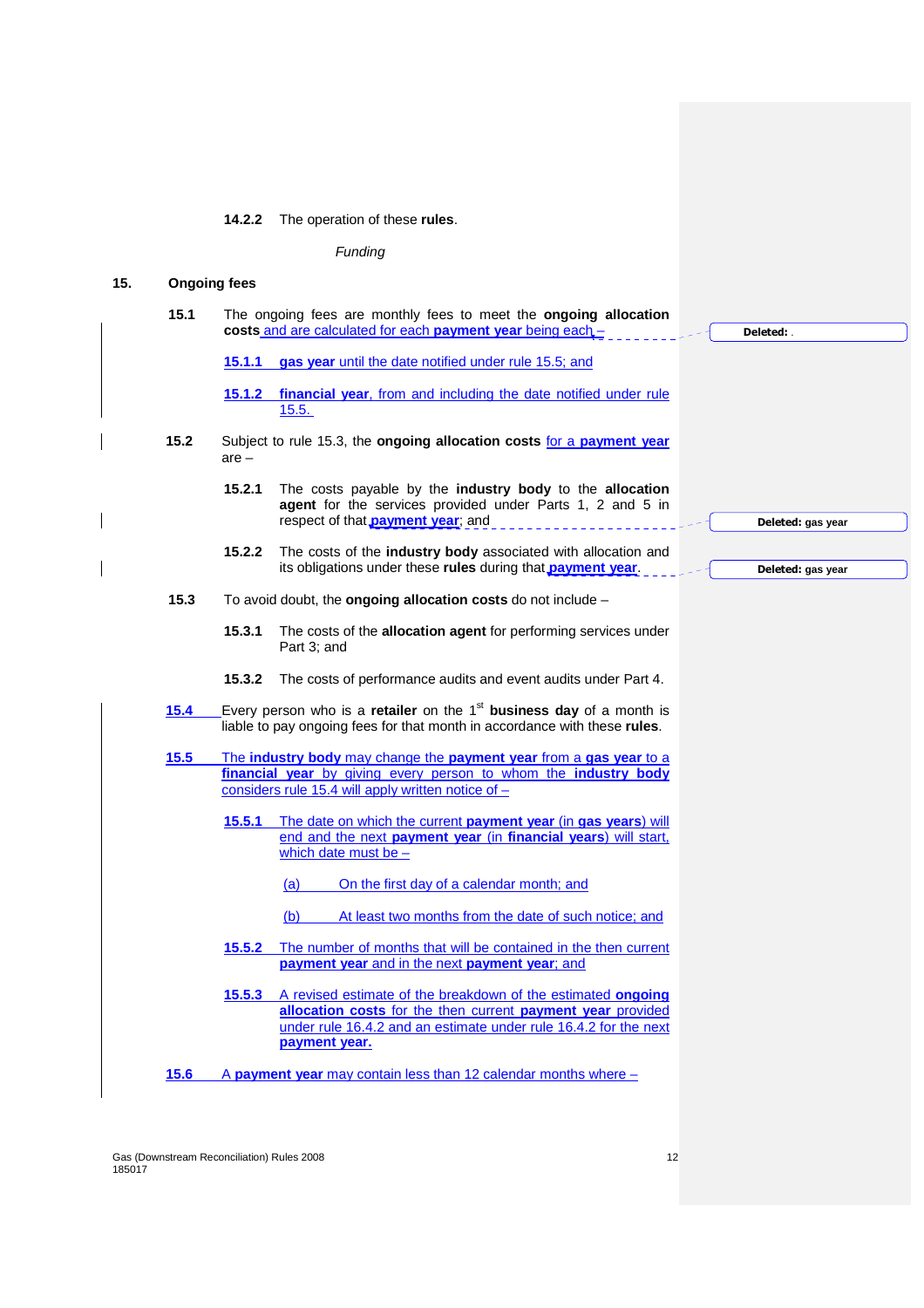#### **15.6.1** It is the first or last **payment year** under these **rules**; or

**15.6.2** The **payment year** changes from **gas year** to **financial year** under rule 15.5.

## **16. How and when estimated ongoing fees payable**

- **16.1** The estimated ongoing fees are payable to the **industry body**.
- **16.2** As soon as practicable after this rule comes into force and no later than 10 **business days** before the **go-live date**, the **industry body** must determine and **publish** a breakdown of the estimated **ongoing allocation costs** for the **payment year** commencing on 1 October 2008.
- **16.3** As soon as practicable after publication of the estimated **ongoing allocation costs** for the **payment year** commencing on 1 October 2008, the **industry body** must notify every person to whom the **industry body** considers rule 15.4 will apply of the estimated **ongoing allocation costs** and that ongoing fees will be payable by that person for each month in that **payment year** in accordance with the following formula:

 $A \times (B/C)$ 

Where:

- A = the **ongoing allocation costs** estimated in accordance with rule 16.2 or rule 16.4.1 (as the case may be) and divided by the number of months in a **payment year**; and
- $B =$  the total quantity of gas allocated to that person by the allocation agent in the *interim* allocation under rule 49 across all **allocated gas gates** in respect of the **consumption period** that is  $\frac{1}{2}$  months before the current month; and
- C = the total quantity of gas allocated to all **retailers** by the **allocation agent** in the **interim allocation** under rule 49 / across all **allocated gas gates** in respect of the **consumption period** that is 5 months before the current month.
- **16.4** For each **payment year** following the **payment year** commencing on 1 October 2008, the **industry body** must –
	- **16.4.1** Estimate and **publish**, at least 2 months prior to the beginning of the **payment year**, a breakdown of the estimated **ongoing allocation costs** for that **payment year**; and
	- **16.4.2** As soon as practicable after publication of the estimated **ongoing allocation costs**, notify each person to whom the industry body considers rule 15.4 will apply of the estimated **ongoing allocation costs**, and that ongoing fees will be payable by that person in that **payment year** in accordance with the formula in rule 16.3.
- **16.5** On the 1<sup>st</sup> business day of each month, the industry body or the **allocation agent** must invoice every person to whom rule 15.4 applies

**Deleted:** applies **Deleted: gas year Deleted:** 12

**Deleted: gas year**

**Deleted: gas year**

|   | <b>Deleted: retailer A</b>                                                                                                                                                                                                                                                                                                                                                                                              |
|---|-------------------------------------------------------------------------------------------------------------------------------------------------------------------------------------------------------------------------------------------------------------------------------------------------------------------------------------------------------------------------------------------------------------------------|
|   | Deleted: initial                                                                                                                                                                                                                                                                                                                                                                                                        |
|   | Deleted: 48                                                                                                                                                                                                                                                                                                                                                                                                             |
|   | Deleted: 2                                                                                                                                                                                                                                                                                                                                                                                                              |
|   | <b>Deleted: initial</b>                                                                                                                                                                                                                                                                                                                                                                                                 |
|   | Deleted: 48                                                                                                                                                                                                                                                                                                                                                                                                             |
|   | Deleted: 2                                                                                                                                                                                                                                                                                                                                                                                                              |
| ¶ | <b>Deleted:</b> <#>In respect of the<br>ongoing fees payable by a person<br>during the 2 months immediately<br>after the go-live date, for the<br>purposes of rule 16.3, the total<br>quantities of gas referred to in<br>that rule shall be: [1]<br><#>Those quantities derived<br>from the information referred<br>to in rules 78.1.1 and 78.1.2:<br>and¶<br><#>That would have been<br>allocated if those quantities |
|   | had been allocated under<br>these rules.¶                                                                                                                                                                                                                                                                                                                                                                               |
| ¶ |                                                                                                                                                                                                                                                                                                                                                                                                                         |
|   | Deleted: gas year                                                                                                                                                                                                                                                                                                                                                                                                       |
|   | Deleted: gas year                                                                                                                                                                                                                                                                                                                                                                                                       |
|   | Deleted: gas year                                                                                                                                                                                                                                                                                                                                                                                                       |
|   | Deleted: gas year                                                                                                                                                                                                                                                                                                                                                                                                       |
|   | Deleted:                                                                                                                                                                                                                                                                                                                                                                                                                |
|   | <b>Deleted:</b> applies                                                                                                                                                                                                                                                                                                                                                                                                 |
|   | Deleted: gas year                                                                                                                                                                                                                                                                                                                                                                                                       |
|   |                                                                                                                                                                                                                                                                                                                                                                                                                         |

Gas (Downstream Reconciliation) Rules 2008 13 and 2008 13 and 2008 13 and 2012 13 and 2013 13 and 2013 13 and 2013 13 and 2013 13 and 2013 13 and 2013 13 and 2013 13 and 2013 13 and 2013 13 and 2013 13 and 2013 13 and 2013 185017

¶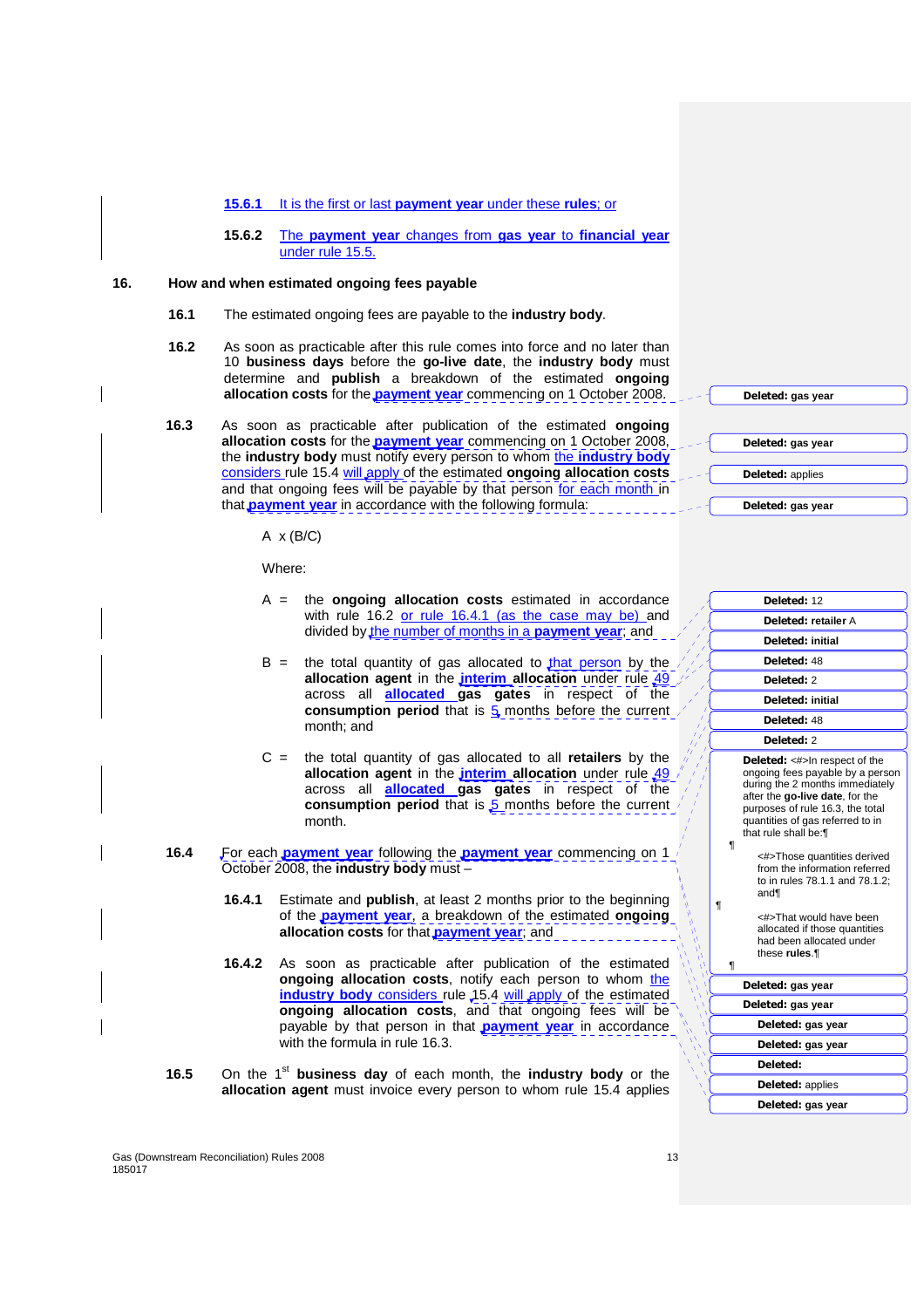|     |      | with the ongoing fees that person is liable to pay during that month,<br><b>Deleted:</b> for that person's share<br>calculated in accordance with the formula in rule 16.3.<br>of the estimated ongoing<br>allocation costs payable                                                                                                                                                                                     |
|-----|------|-------------------------------------------------------------------------------------------------------------------------------------------------------------------------------------------------------------------------------------------------------------------------------------------------------------------------------------------------------------------------------------------------------------------------|
| 17. |      | How and when actual ongoing fees payable                                                                                                                                                                                                                                                                                                                                                                                |
|     | 17.1 | The actual ongoing fees are payable to the industry body.                                                                                                                                                                                                                                                                                                                                                               |
|     | 17.2 | As soon as practicable after the end of each payment year, the industry<br>Deleted: gas year<br>body must determine and publish a breakdown of the actual ongoing<br>allocation costs for that payment year.<br>Deleted: gas year                                                                                                                                                                                       |
|     | 17.3 | No less than 10 business days after publication of those actual ongoing<br>allocation costs, the industry body or the allocation agent must<br>invoice, or issue a credit note, to each person to whom rule 15.4 applies<br>with the difference between $\overline{\phantom{a}}$<br>Deleted: :                                                                                                                          |
|     |      | 17.3.1<br>That person's share of the actual ongoing allocation costs<br>calculated in accordance with the following formula for each<br>month in the payment year;<br><b>Deleted:</b> in rule 16.3, with<br>the necessary modifications;<br>and<br>$A \times (B/C)$                                                                                                                                                     |
|     |      | Where:<br>= the actual ongoing allocation costs determined<br>under rule 17.2 and divided by the number of months in<br>a payment year; and                                                                                                                                                                                                                                                                             |
|     |      | $=$ the total quantity of gas allocated to that person by the<br>B<br><b>Deleted: retailer A</b><br>allocation agent in the payment year; and<br>$=$ the total quantity of gas allocated to all retailers by the<br>allocation agent in the payment year; and<br>17.3.2<br>The amount of the estimated ongoing allocation costs<br>invoiced to that person in respect of the <b>payment year</b> .<br>Deleted: gas year |
| 18. |      | <b>General provisions regarding fees</b>                                                                                                                                                                                                                                                                                                                                                                                |
|     | 18.1 | The due date for payment of any invoice or refund of any credit is:                                                                                                                                                                                                                                                                                                                                                     |
|     |      | The $20th$ day of the month in which the invoice or credit note<br>18.1.1<br>was received; or                                                                                                                                                                                                                                                                                                                           |
|     |      | 18.1.2<br>If the day referred to in rule 18.1.1 is not a business day, the<br>following business day.                                                                                                                                                                                                                                                                                                                   |
|     | 18.2 | The fees payable under rules 15 to 18 are exclusive of any goods and<br>services tax payable under the Goods and Services Tax Act 1985, and<br>goods and services tax on those fees (if any) will be added to the<br>invoices or credit notes issued to retailers under rules 16.5 and 17.3.<br>Deleted: 6                                                                                                              |
|     |      | Exemptions                                                                                                                                                                                                                                                                                                                                                                                                              |
| 19. |      | Industry body may exempt allocation participant                                                                                                                                                                                                                                                                                                                                                                         |
|     |      |                                                                                                                                                                                                                                                                                                                                                                                                                         |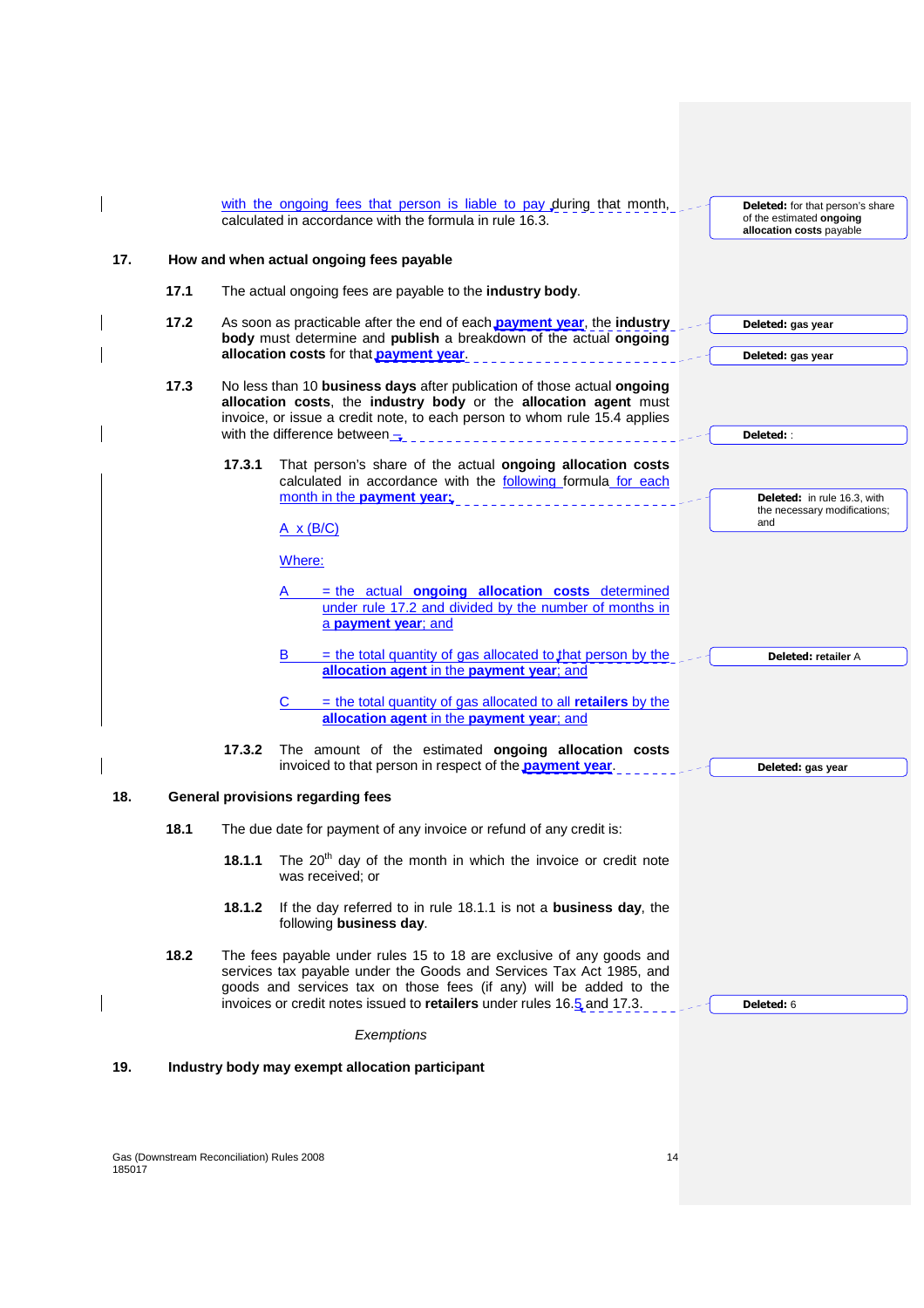- **19.1** Subject to rule 19.2, on the application of an **allocation participant** or the **allocation agent**, the **industry body** may, in its discretion and upon the terms and conditions (if any) that it thinks fit, exempt any **allocation participant**, class of **allocation participants**, **gas gate** or the **allocation agent** from complying with all or any of these **rules**.
- **19.2** The **industry body** may only grant an exemption under rule 19.1 if it is satisfied that the exemption is desirable to better achieve:
	- **19.2.1** The objectives set out in section 43ZN of the **Act**; and
	- **19.2.2** The purpose of the **rules**.
- **19.3** Prior to granting an exemption, the **industry body** must
	- **19.3.1 Publish** the application for the exemption, excluding any information it considers to be confidential or commercially sensitive; and
	- **19.3.2** Consult with those persons it considers are representative of those classes of persons likely to be substantially affected by the granting of the exemption.
- **19.4** The **industry body** must **publish** an exemption, and the reasons for granting the exemption, as soon as practicable after the exemption is granted.
- **19.5** An exemption takes effect from the date specified in the exemption which may not be earlier than the date that it is **published**.

#### **20. Urgent exemptions**

- **20.1** The **industry body** may grant an exemption under rule 19.1 without complying with rule 19.3.2 if the **industry body** considers that it is necessary or desirable that the exemption applied for be made urgently.
- **20.2** In that case
	- **20.2.1** The exemption must state that it is made in reliance on this rule; and
	- **20.2.2** The exemption must state an expiry date, which must be a date that, in the opinion of the **industry body**, reasonably enables the **industry body** to consult with the persons specified in rule 20.2.3 about the exemption; and
	- **20.2.3** The **industry body** must **publish** the exemption and consult with persons it considers are representative of those classes of persons likely to be substantially affected by the exemption; and
	- **20.2.4** As soon as practicable after consulting in accordance with rule 20.2.3, the **industry body** must:
		- (a) determine whether or not to revoke, replace, or amend the exemption; and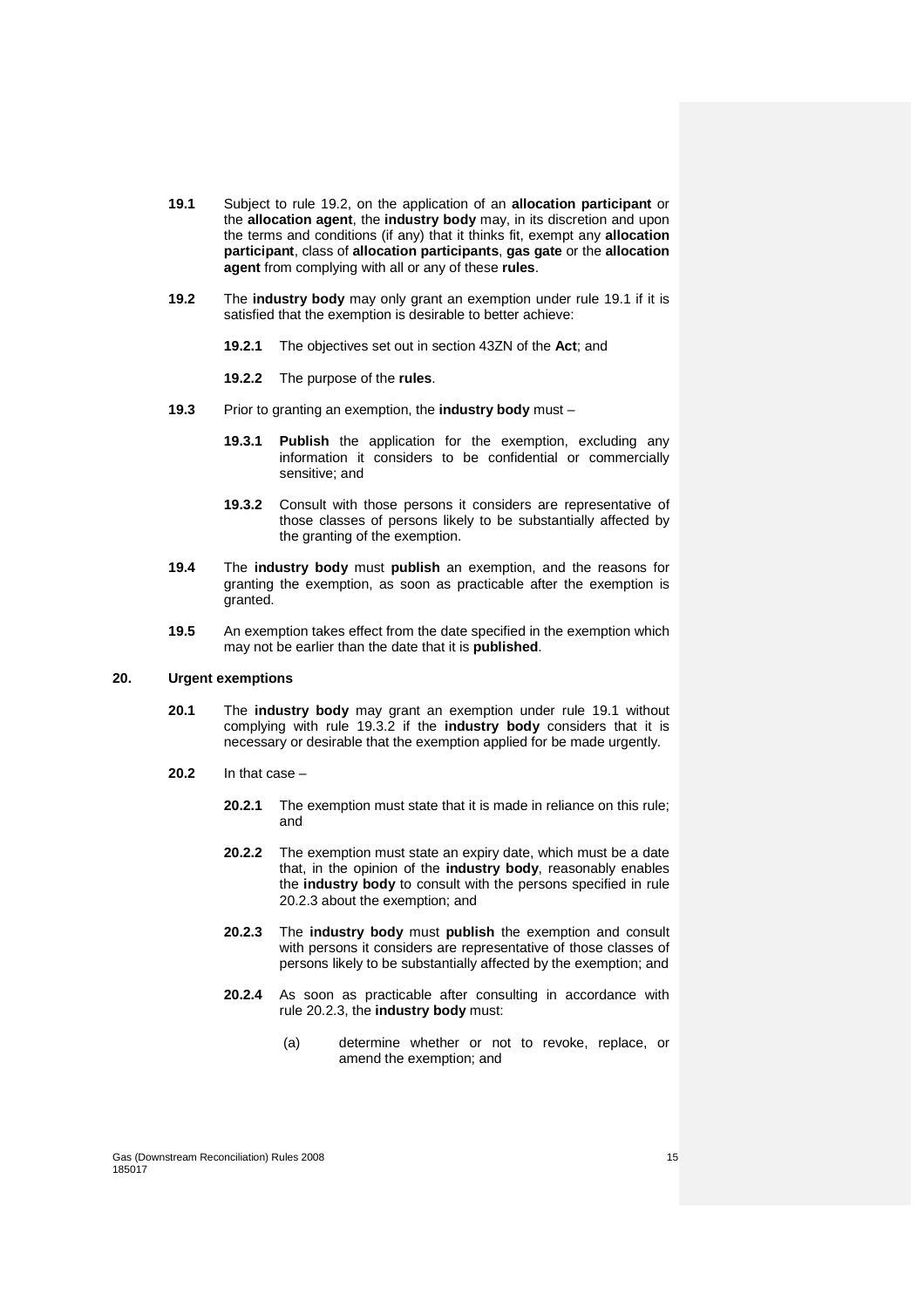(b) **publish** its determination and the reasons for the determination.

# **21. Variation or revocation of exemptions**

- **21.1** An **allocation participant** or **allocation agent** granted an exemption under rules 19 or 20 must notify the **industry body** of any error or change in any circumstances material to the granting or continuing operation of its exemption as soon as practicable after it has become aware of that error or change.
- **21.2** An exemption may be varied or revoked, either on application by an **allocation participant**, **allocation agent** or on the initiative of the **industry body**.
- **21.3** Rules 19 and 20 apply as if the variation or revocation were the granting of an exemption and with all other necessary modifications.

# **22. List of exemptions**

The **industry body** must **publish** a list of all current exemptions made under these **rules**.

# Notices and receipt of information

## **23. Giving of notices**

- **23.1** If these **rules** require any notice or notification to be given, the notice or notification must be in writing and be –
	- **23.1.1** Delivered by hand to the nominated office of the addressee; or
	- **23.1.2** Sent by post to the nominated postal address of the addressee: or
	- **23.1.3** Sent by facsimile to the nominated facsimile number of the addressee; or
	- 23.1.4 Sent by **email** or any other similar method of electronic communication to the appropriate nominated , address of the addressee.
- **23.2** For the purposes of rule 23.1, each **allocation participant** must
	- 23.2.1 Provide the **allocation agent** with details of its nominated office, postal address, facsimile number and email or other appropriate address; and
	- **23.2.2** Notify the **allocation agent** as soon as practicable of any changes to its nominated office, postal address, facsimile number and email or other appropriate address.
- **23.3** In the case of an emergency, a person may give notice other than in accordance with rule 23.1, but the person must as soon as practicable, confirm the notice in writing and by a method set out in rule 23.1.

# **24. When notice taken to be given**

**Deleted:** electronic transmission **Deleted:** electronic

# **Deleted:** the

#### **Deleted:** electronic **Deleted:** of **retailers**,

**distributors** and **meter owners** is the information provided to the **registry** under rule 7.2.2 of the Gas (Switching Arrangements) Rules 2008.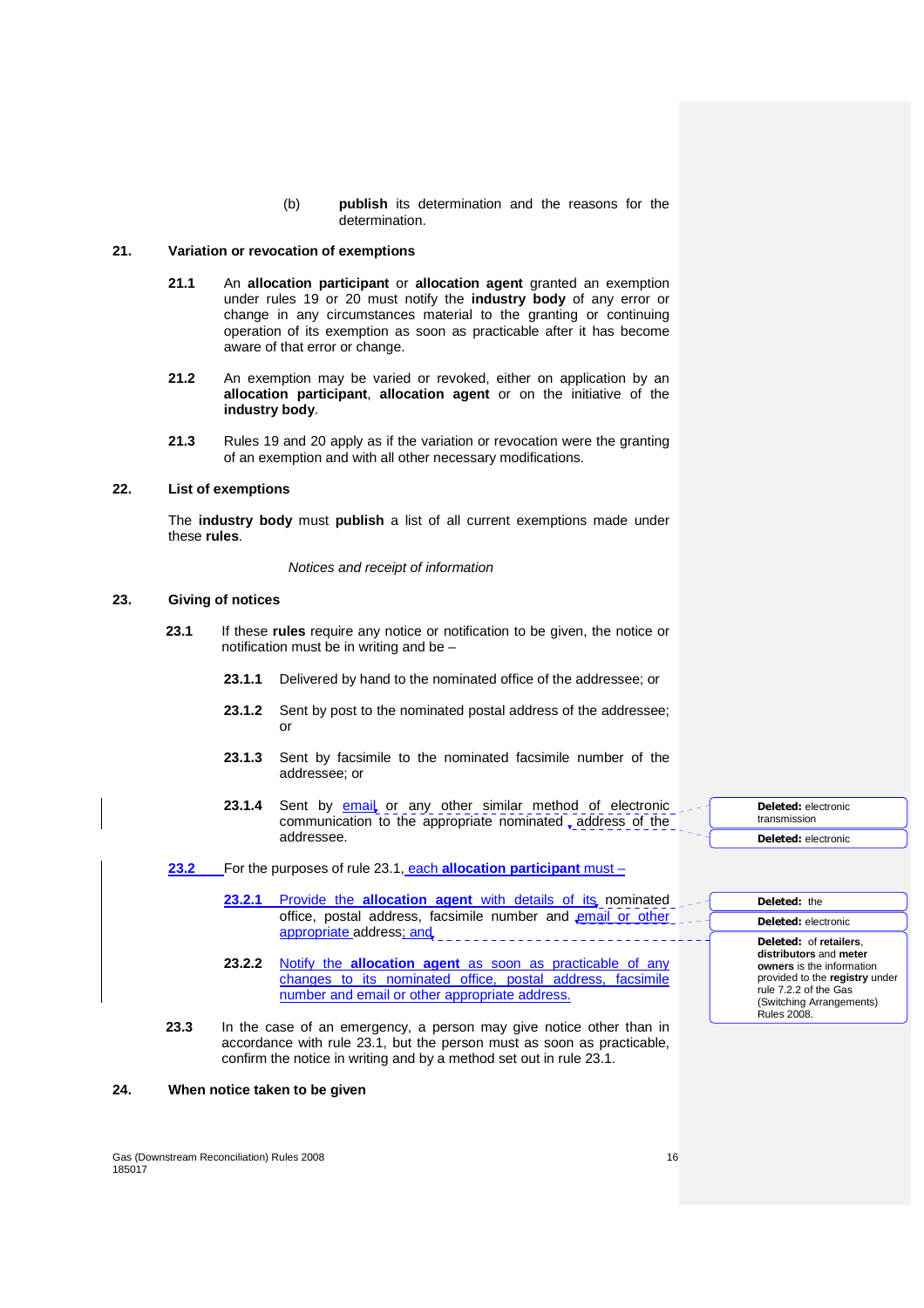In the absence of proof to the contrary, notices are taken to be given –

- **24.1** In the case of notices delivered by hand to a person, when actually received at that person's address;
- **24.2** In the case of notices sent by post, at the time when the letter would in the ordinary course of post be delivered, and in proving the delivery, it is sufficient to prove that the letter was properly addressed and posted;
- **24.3** In the case of notices sent by fax, at the time indicated on a record of its transmission;
- **24.4** In the case of notices sent by email or any other similar method of electronic communication:
	- **24.4.1** At the time the computer system used to transmit the notice has received an acknowledgment or receipt addressed to the email or other appropriate address of the person transmitting the notice; or
	- **24.4.2** At the time proven by the person who gave the notice as the time the notice was transmitted by computer system to the email or other appropriate address provided by the addressee.

#### **25. Information exchange file formats**

- **25.1** For the purposes of information exchanges between **allocation participants**, the **allocation agent** or the **industry body** under one or more of these **rules**:
	- **25.1.1** The **industry body**, after consulting with **allocation participants** and the **allocation agent**, may give notice specifying one or more information exchange file formats that **allocation participants** or the **allocation agent** must provide information in; and
	- **25.1.2** No later than 3 months after receiving the notice, the persons specified in rule 25.1.1 must provide information to the **allocation agent**, **allocation participants**, or the **industry body** in the information exchange file formats specified in the notice.

# **Part 1A**

#### **Atypical gas gates**

- **25A. Determination of direct connect gas gates** 
	- **25A.1** The **industry body** will, following consultation with **allocation participants**, determine a list of **direct connect gas gates**.
	- **25A.2** The **industry body** must **publish** the list of all **direct connect gas gates** when it is established or changed.

Gas (Downstream Reconciliation) Rules 2008 17 17 185017

**Deleted:** electronic transmission **Deleted:** electronic **Deleted:** proves

**Deleted:** electronic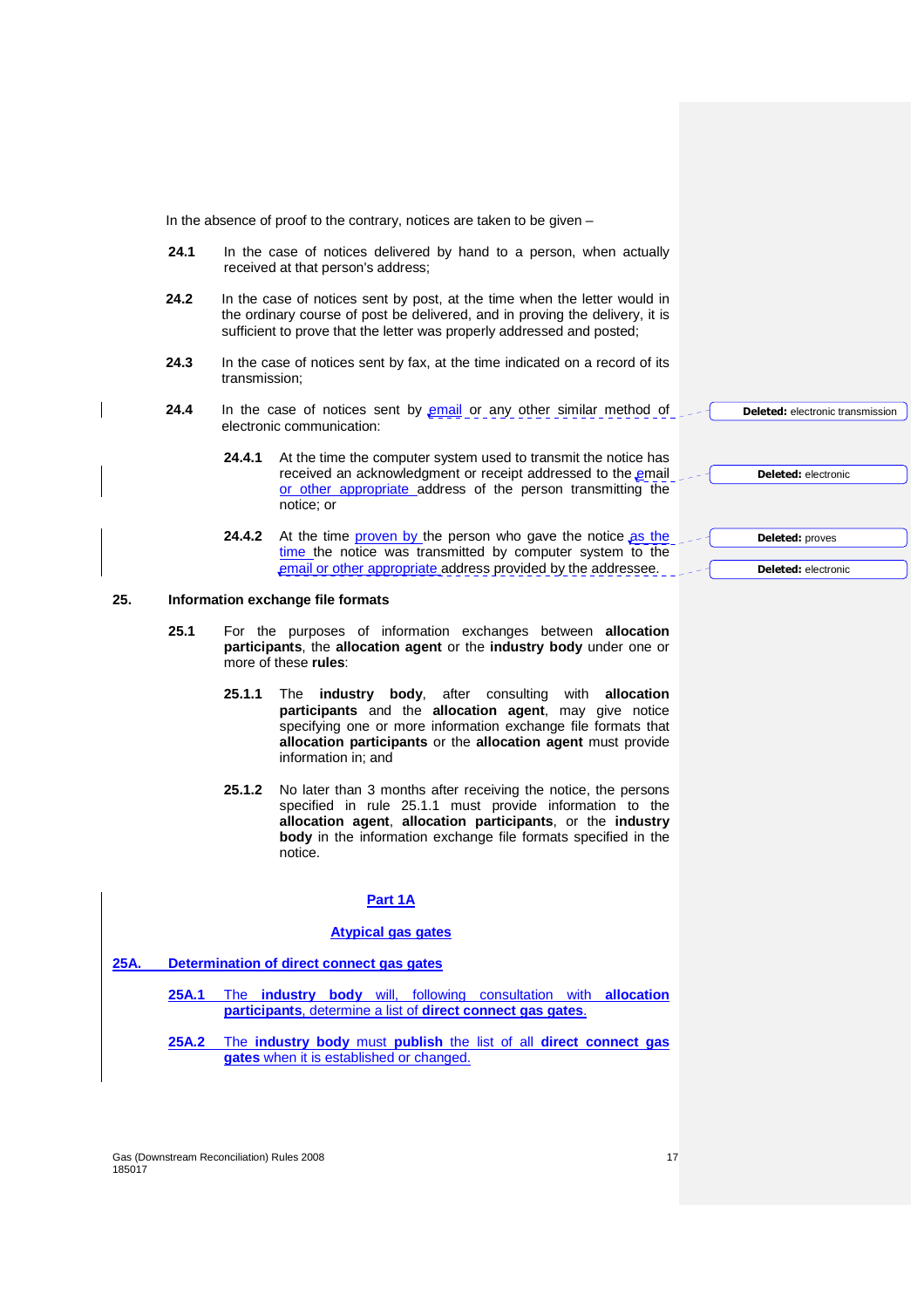|               |       | 25A.3 The industry body may, following consultation with allocation                                                                                         |
|---------------|-------|-------------------------------------------------------------------------------------------------------------------------------------------------------------|
|               |       | participants, remove gas gates from, or add gas gates to, the list of<br>direct connect gas gates from time to time.                                        |
|               | 25A.1 | The industry body may only include a gas gate on the list of direct                                                                                         |
|               |       | connect gas gates where the gas quantity delivered at the gas gate is                                                                                       |
|               |       | attributable to a single consumer installation.                                                                                                             |
| 25B.          |       | Determination of unmetered and oversized metered gas gates                                                                                                  |
|               | 25B.1 | The industry body will, following consultation with allocation                                                                                              |
|               |       | participants, determine a list of unmetered gas gates and oversized                                                                                         |
|               |       | metered gas gates.                                                                                                                                          |
|               |       | 25B.2 In making its determination for each gas gate, the industry body must                                                                                 |
|               |       | have regard to the following matters:                                                                                                                       |
|               |       | 25B.2.1 the underlying purpose for having unmetered gas gates and                                                                                           |
|               |       | oversized metered gas gates, which is that there are some<br>gas gates where it would be unreasonable to require:                                           |
|               |       | (a)<br>installation of meters; or                                                                                                                           |
|               |       |                                                                                                                                                             |
|               |       | replacement of existing oversized meters (being<br><u>(b)</u><br>meters where the volume of gas delivered at the gas                                        |
|               |       | gate is below the minimum flow rate of the gas gate                                                                                                         |
|               |       | meter) with smaller sized meters),                                                                                                                          |
|               |       | and for which there is no other overwhelming reason supporting the need<br>for imposition of full metering compliance;                                      |
|               |       | 25B.2.2 the extent to which allocation participants could be impacted                                                                                       |
|               |       | by the inability to measure daily metered energy quantities<br>injected at the allocated gas gate;                                                          |
|               |       |                                                                                                                                                             |
|               |       | 25B.2.3 any costs associated with the installation of a meter that will<br>accurately measure the quantities of gas delivered at the<br>allocated gas gate; |
|               |       | 25B.2.4 the likely benefits resulting from the accurate measurement of                                                                                      |
|               |       | gas quantities at the allocated gas gate;                                                                                                                   |
|               |       | 25B.2.5 the purpose of the rules; and                                                                                                                       |
|               |       | 25B.2.6 any other matter it considers relevant to its determination.                                                                                        |
|               | 25B.3 | The industry body must publish the list of unmetered gas gates and                                                                                          |
|               |       | oversized metered gas gates when it is established or changed.                                                                                              |
|               | 25B.4 | The industry body may, following consultation with allocation                                                                                               |
|               |       | participants, remove allocated gas gates from, or add allocated gas<br>gates to, the list from time to time.                                                |
|               |       |                                                                                                                                                             |
| <u>25C. _</u> |       | Determination of G1M gas gates                                                                                                                              |
|               | 25C.1 | This rule sets out the process for the determination of G1M gas gates.                                                                                      |

Gas (Downstream Reconciliation) Rules 2008<br>185017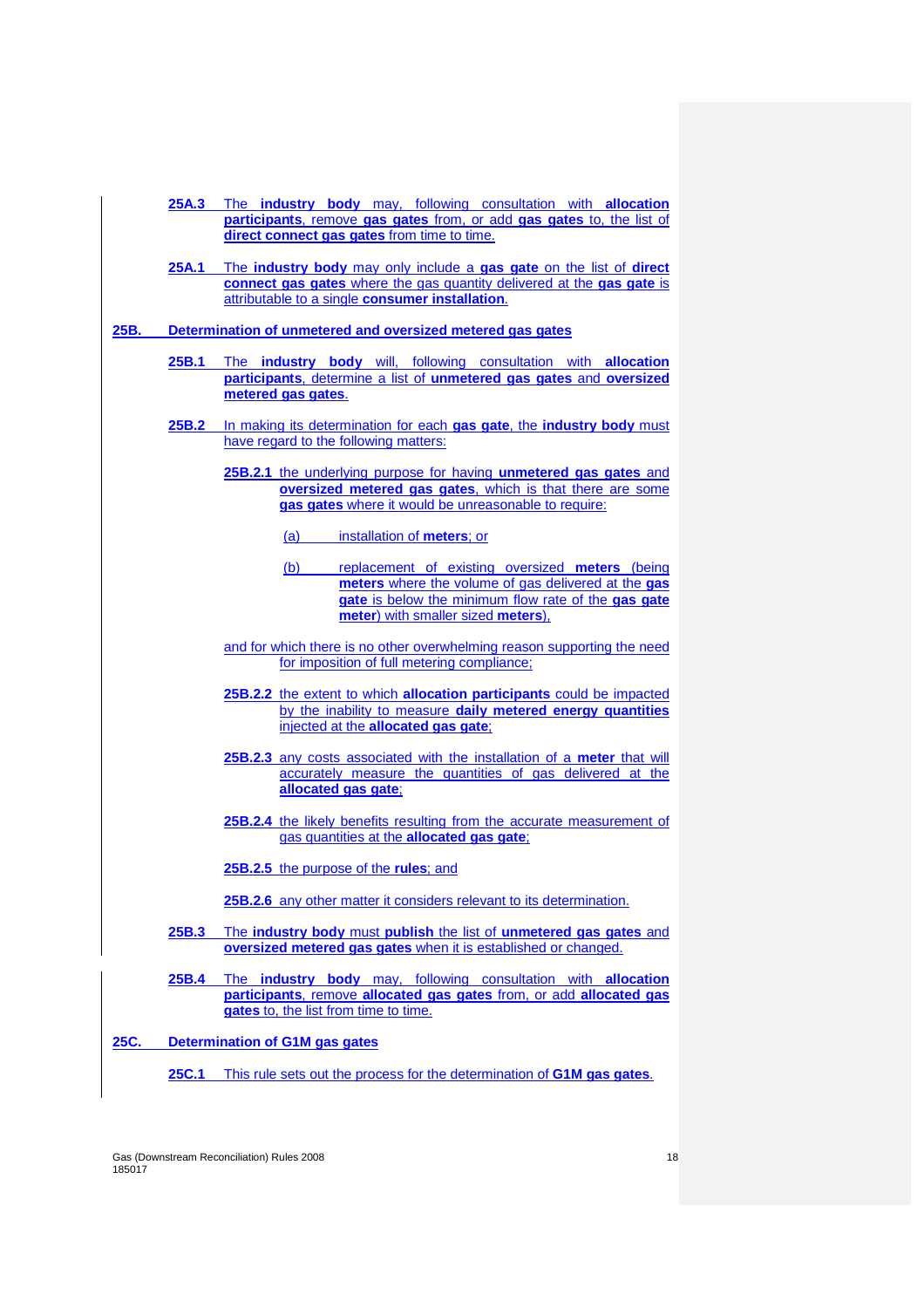|              | <b>25C.2</b> The industry body must, after consulting with allocation participants,   |
|--------------|---------------------------------------------------------------------------------------|
|              | determine and <b>publish</b> the <b>G1M criteria</b> when they are established or     |
|              | changed.                                                                              |
|              |                                                                                       |
| 25C.3        | In making its determination under rule 25C.2, the <b>industry body</b> must           |
|              | have regard to the following matters:                                                 |
|              |                                                                                       |
|              | <b>25C.3.1</b> the underlying purpose for having <b>G1M gas gates</b> , which is that |
|              | normal global allocation methodology can produce<br>the                               |
|              | inappropriate results for gas gates that are dominated by TOU                         |
|              | load;                                                                                 |
|              |                                                                                       |
|              | 25C.3.2 the extent to which TOU load dominance has created significant                |
|              | variance in the monthly UFG factor;                                                   |
|              |                                                                                       |
|              | 25C.3.3 the extent to which allocation participants have been                         |
|              | impacted by the variance in the <b>monthly UFG factor</b> ;                           |
|              |                                                                                       |
|              | 25C.3.4 the purpose of the rules;                                                     |
|              |                                                                                       |
|              | 25C.3.5 any other matter it considers relevant to its determination.                  |
|              |                                                                                       |
| <b>25C.4</b> | The industry body may redetermine the G1M criteria, from time to                      |
|              | time, in accordance with this rule 25C.                                               |
| ኃደጦ ድ        | The allocation agent will determine and publish the C4M gas gates in                  |

**25C.5** The **allocation agent** will determine and **publish** the **G1M gas gates** in accordance with the **G1M criteria** for each **gas year**, by the 1st **business day** of July in the previous **gas year**.

# **Part 2**

## **Allocation process**

#### General provisions

# **26. General obligations of allocation participants**

- **26.1** Every **allocation participant** must act reasonably in relation to its dealings with the **allocation agent** and other **allocation participants** and, in doing so, must use its reasonable endeavours to co-operate with the **allocation agent** and other **allocation participants**.
- **26.2** Every **allocation participant** must provide the information required under these **rules** in a manner that is:
	- **26.2.1** Accurate and complete; and
	- **26.2.2** Not misleading or likely to mislead; and
	- **26.2.3** Timely.
- **26.3** Where an **allocation participant** is or becomes aware of a cause of **UFG** at a **gas gate**, it must use reasonable endeavours to remedy the cause of **UFG** or reduce the **UFG** occurring at the **gas gate**.

Gas (Downstream Reconciliation) Rules 2008 19 185017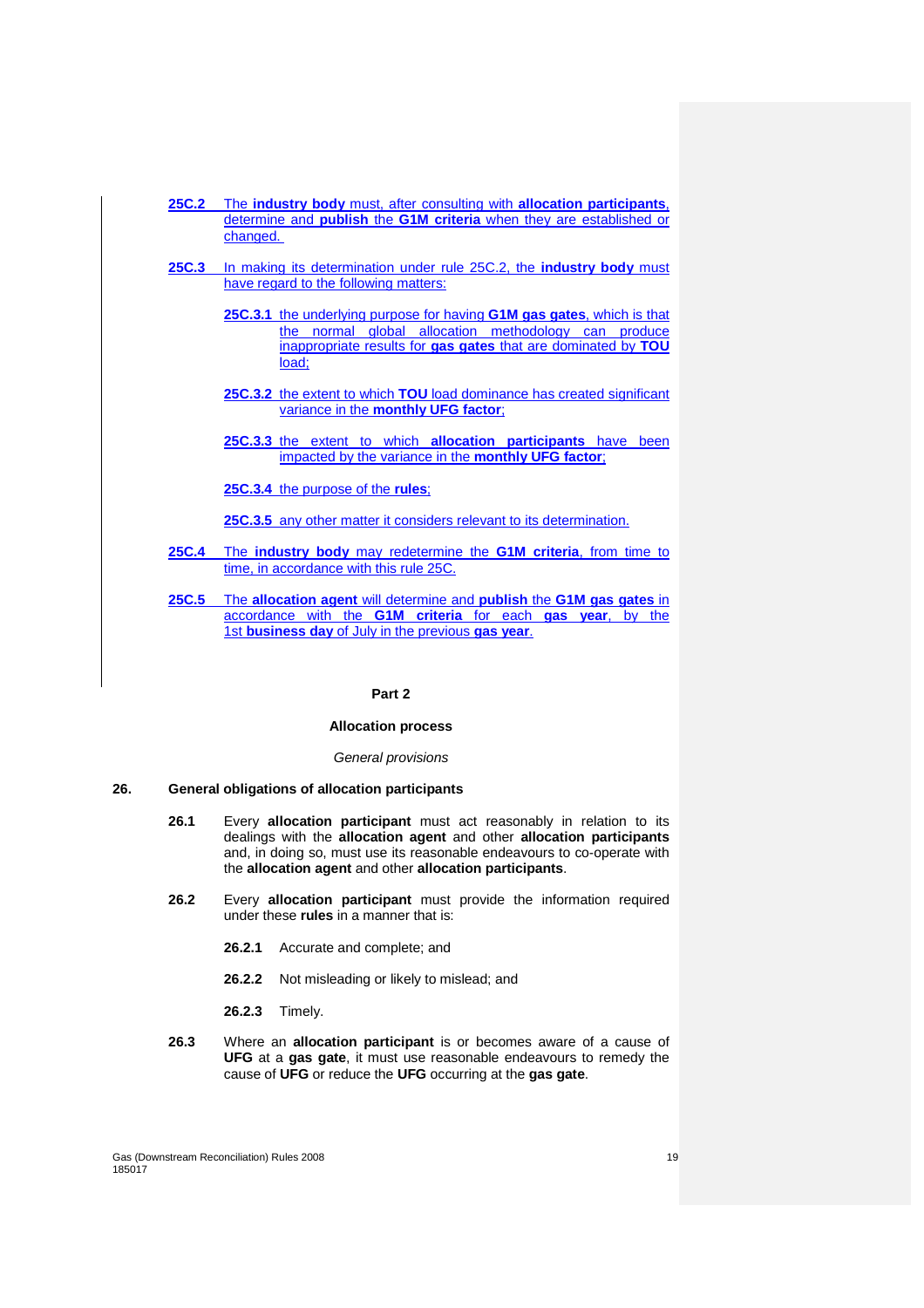|      | 26.4  |             | An allocation participant must, as soon as practicable, provide the<br>allocation agent with any information additional to that required under<br>these rules which is reasonably requested by the allocation agent for<br>the purpose of carrying out its role in accordance with these rules. |                        |
|------|-------|-------------|-------------------------------------------------------------------------------------------------------------------------------------------------------------------------------------------------------------------------------------------------------------------------------------------------|------------------------|
|      | 26.5  |             | In respect of any ICP on the registry each responsible distributor.<br>meter owner and retailer must ensure that any information that any part<br>of the rules requires use of, must:                                                                                                           |                        |
|      |       |             | <b>26.5.1</b> be accurate and complete; and                                                                                                                                                                                                                                                     |                        |
|      |       |             | 26.5.2 not be misleading or likely to mislead; and                                                                                                                                                                                                                                              |                        |
|      |       |             | <b>26.5.3</b> be updated in a timely manner; and                                                                                                                                                                                                                                                |                        |
|      |       |             | 26.5.4 support compliance with NZS 5259.                                                                                                                                                                                                                                                        |                        |
|      |       |             | Meter owner obligations                                                                                                                                                                                                                                                                         |                        |
| 27.  |       |             | <b>Metering equipment accuracy</b>                                                                                                                                                                                                                                                              |                        |
|      | 27.1  |             | For the purposes of gas volume information required to be collected or<br>provided under these rules:                                                                                                                                                                                           |                        |
|      |       | 27.1.1      | Every meter owner must ensure that all metering equipment<br>used to collect that volume information complies with NZS<br>5259.                                                                                                                                                                 | <b>Deleted: :2004</b>  |
|      |       | 27.1.2      | <b>Metering equipment</b> which has a margin of error of less than<br>the relevant margins of error specified in NZS 5259 is<br>considered to be accurate; and                                                                                                                                  | <b>Deleted: : 2004</b> |
|      |       | 27.1.3      | Any verification of accuracy must be in accordance with NZS<br>5259.                                                                                                                                                                                                                            | <b>Deleted: : 2004</b> |
|      |       |             | <b>Transmission system owner obligations</b>                                                                                                                                                                                                                                                    |                        |
| 27A. |       |             | Requirements for information supplied by transmission system owner                                                                                                                                                                                                                              |                        |
|      |       |             | <b>Every transmission system owner must ensure that:</b>                                                                                                                                                                                                                                        |                        |
|      | 27A.1 |             | Any information supplied to the allocation agent for each allocationin<br>accordance with rule 41 or rule 44 is transferred and stored in such a<br>manner that it cannot be altered without leaving a detailed audit trail; and                                                                | Deleted:               |
|      |       | on request. | 27A.2 A copy of all information about daily metered energy quantities<br>injected at each gas gate is kept for a minimum period of 30 months and<br>is made available to the allocation agent, industry body or an auditor                                                                      |                        |
|      |       |             | Retailer obligations                                                                                                                                                                                                                                                                            |                        |
| 28.  |       |             | <b>General obligations of retailers</b>                                                                                                                                                                                                                                                         |                        |
|      | 28.1  |             | Every retailer must ensure that metering equipment is installed and<br>interrogated at each consumer installation to which that retailer is the<br>responsible retailer in accordance with the requirements of the                                                                              |                        |

Gas (Downstream Reconciliation) Rules 2008 20 185017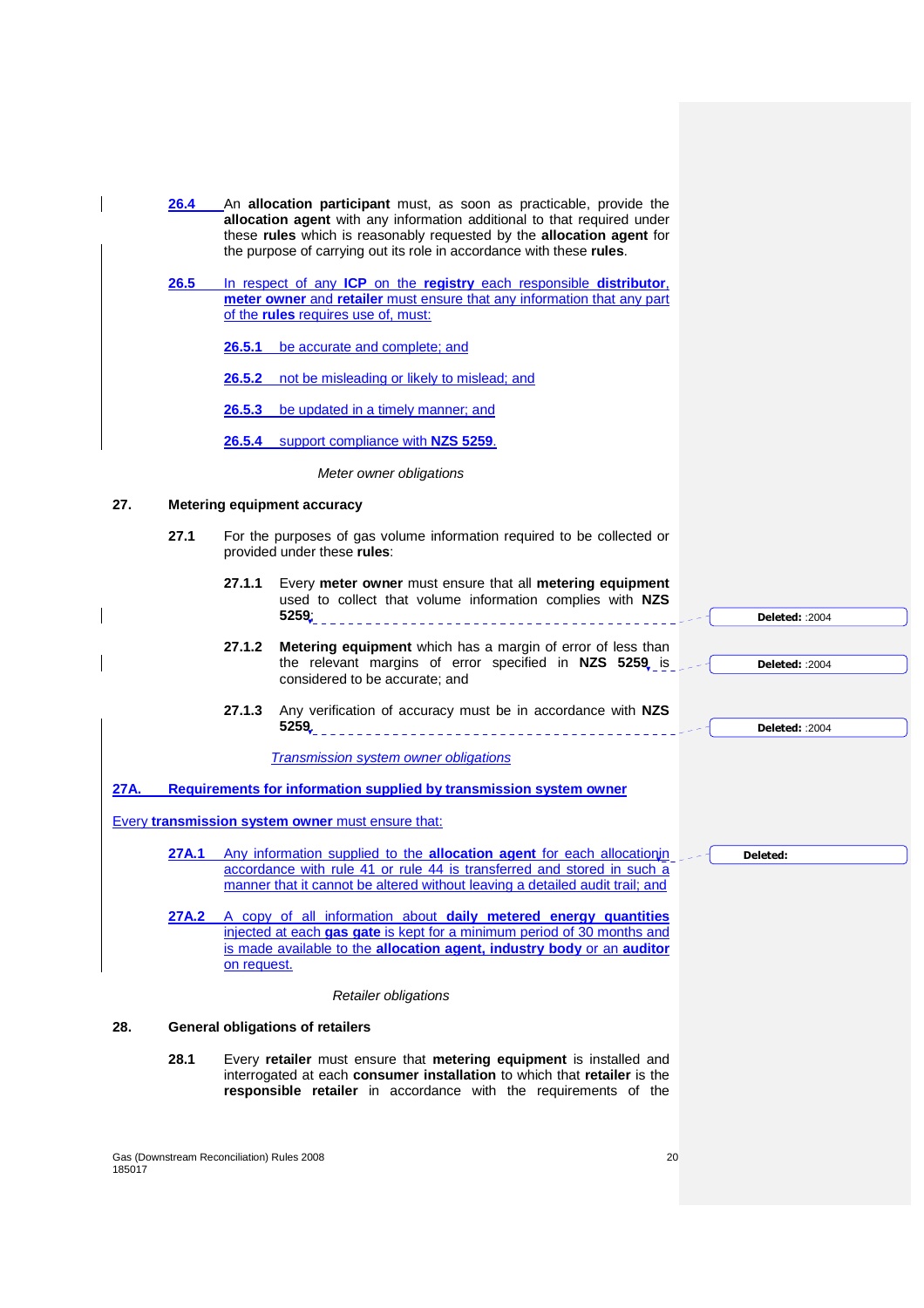**allocation group** to which the **consumer installation** has been assigned.

- **28.2** Every **retailer** must ensure the conversion of measured volume to volume at standard conditions and the conversion of volume at standard conditions to energy complies with **NZS 5259** for **metering equipment** installed at each **consumer installation** for which the **retailer** is the **responsible retailer**.
- **28.3** Every **retailer** must supply consumption information in accordance with rules 29 to 40 for all **consumer installations** for which it was the **responsible retailer** to the **allocation agent**.
- **28.4** Every **retailer** must ensure that:
	- **28.4.1** The consumption information supplied to the **allocation agent** in accordance with rules 29 to 40 is transferred and stored in such a manner that it cannot be altered without leaving a detailed audit trail; and
	- **28.4.2** A copy of all **register reading** data is kept for a minimum period of 30 months and is made available to the **allocation agent, industry body** or an **auditor** on request.
- **28.5** For the purposes of these **rules**, a **retailer** continues to be responsible for gas supplied to all **consumer installations** during all or any part of the **consumption period** in respect of which it is the **responsible retailer**.
- **29. Retailer to ensure certain metering interrogation requirements are met** 
	- **29.1** For a **consumer installation** at an **allocated gas gate** for which the rolling 12-months actual or expected consumption is greater than 10 **TJ**, every **retailer** that supplies that **consumer installation** must:
		- **29.1.1** Ensure a **TOU meter** is installed as soon as practicable, and no later than 3 months, after becoming aware that the actual or expected consumption is greater than 10 **TJ**; and
		- **29.1.2** Assign that **consumer installation** to **allocation group** 1 or 2.
	- **29.2** For a **consumer installation** at an **allocated gas gate** where the rolling 12-month actual or expected consumption is greater than 250 **GJ**, every **retailer** that supplies that **consumer installation** must either:
		- **29.2.1** Ensure a **TOU meter** is installed and assign that **consumer installation** to **allocation group** 1 or 2; or
		- **29.2.2** Ensure a **non-TOU meter** is installed and assign that **consumer installation** to **allocation group** 3 or 4.
	- **29.3** For a **consumer installation** at an **allocated gas gate** which has not been assigned to **allocation groups** 1 to 4 under rules 29.1 and 29.2, every **retailer** that supplies that **consumer installation** must ensure a **TOU meter** or **non-TOU meter** is installed and assign that **consumer installation** to **allocation group** 5 or 6.

**Deleted:** :2004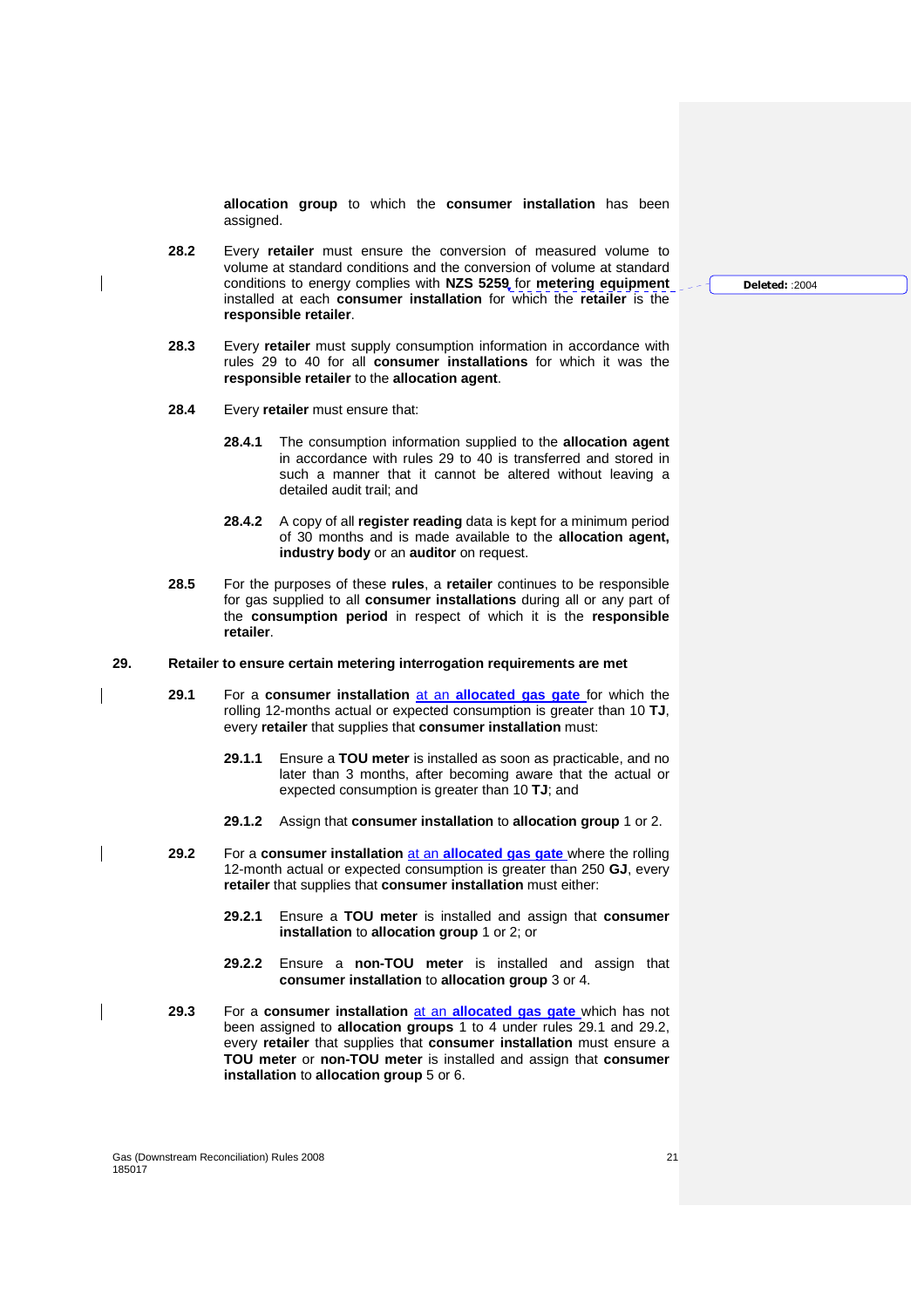- **29.4** Every **retailer** that supplies a **consumer installation** at an **allocated gas gate** must ensure that the **metering equipment** installed at that **consumer installation** is interrogated as follows:
	- **29.4.1** All **consumer installations** with **TOU meters** assigned to **allocation groups** 1 or 2 must have **register readings** or consumption recorded for each day commencing at 0000 hours and ending at 2400 hours (New Zealand standard time).
	- **29.4.2** All **consumer installations** with **non-TOU meters** and an expected annual consumption of between 250 **GJ** and 10 **TJ** must have **register readings** recorded monthly.
	- **29.4.3** All **consumer installations** with **non-TOU meters** to which the **retailer** has continuously supplied gas for the previous 12 month period must have **register readings** recorded at least once every 12-months unless **exceptional circumstances** prevent such an interrogation.
- **29.5** Every **retailer** must ensure that a **validated register reading** is obtained at least once every 4 months for 90% of the **consumer installations** with **non-TOU meters** to which the **retailer** has continuously supplied gas for the previous 4 months.
- **29.6** For the purposes of rules 29.4.3 and 29.5, any reference to **non-TOU meters** includes a **TOU meter** assigned to **allocation group** 5 or 6.

#### **30. General requirements for provision of retailer consumption information**

- **30.1** For **consumer installations** in **allocation groups** 1 or 2,
	- **30.1.1** Daily consumption information provided to the **allocation agent** must commence at 0000 hours and end at 2400 hours (New Zealand standard time) on that day.
	- **30.1.2** Where a **consumer installation** is supplied by a **retailer** for a part month, the **retailer** is only required to supply consumption information to the **allocation agent** for the days that the **retailer** supplied that **consumer installation**.
- **30.2** For **consumer installations** in **allocation groups** 3 to 6,
	- **30.2.1** A **register reading** obtained during any day will be deemed to have been obtained at 2400 hours on that day.
	- **30.2.2** Monthly consumption information provided to the **allocation agent** must commence at 2400 hours on the last day of the previous month and end at 2400 hours on the last day of the month to which the consumption information relates.
	- **30.2.3** Where a **consumer installation** is supplied by a **retailer** for a part month, the consumption information provided to the **allocation agent** for that part month will be deemed to be the monthly consumption information for that month supplied by that **retailer** for that **consumer installation**.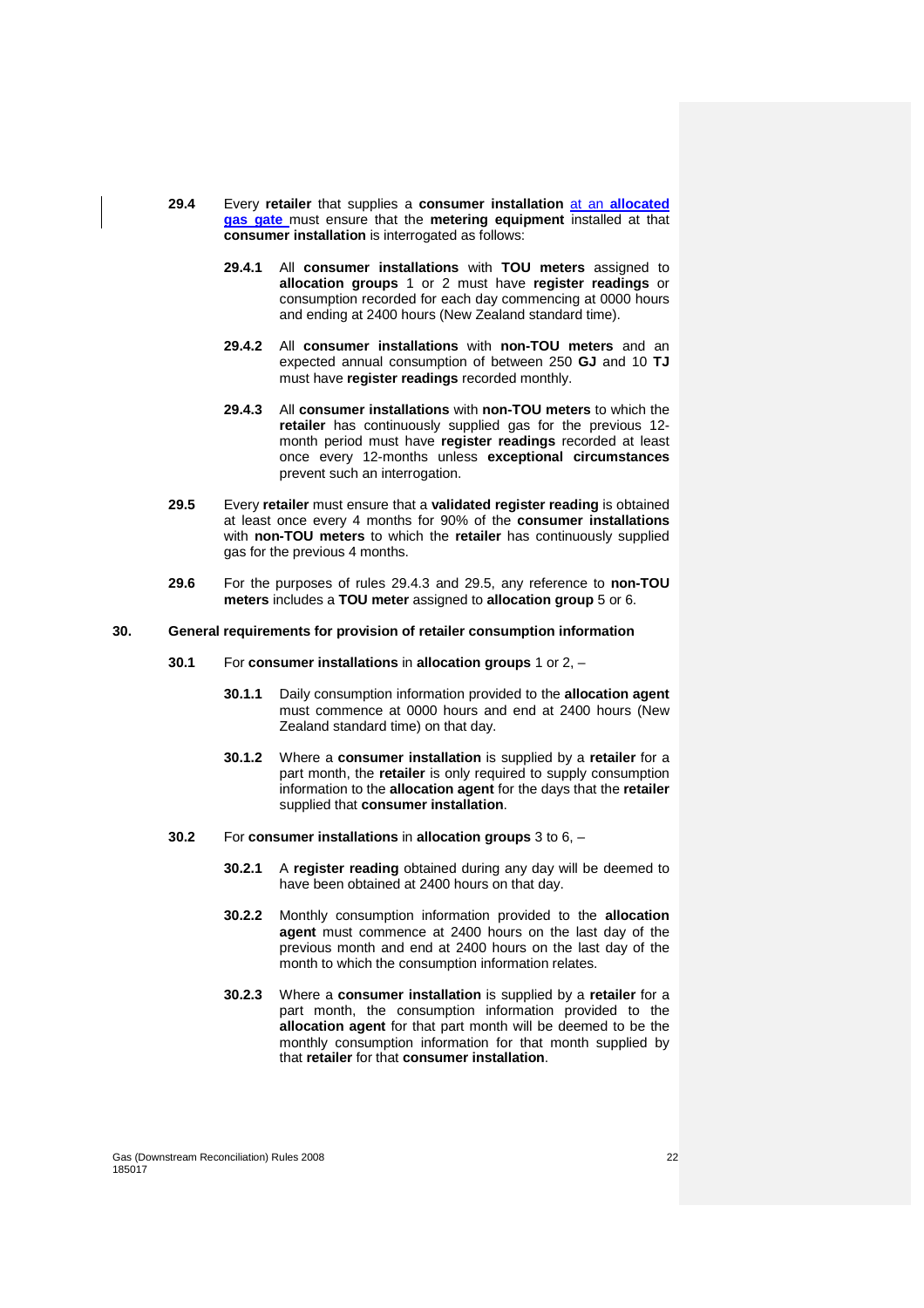|     | 30.3<br>Where a daily metered energy quantity provided in accordance with<br>rules 31.1, 32.1 and 33.1 is not taken from that day's register reading.<br>the retailer must advise the allocation agent of the fact that it is an |                                                                                                                                                                                                                                                                                                                                                                                                                                                                                                    |                                                                                                                                                                                                                         |
|-----|----------------------------------------------------------------------------------------------------------------------------------------------------------------------------------------------------------------------------------|----------------------------------------------------------------------------------------------------------------------------------------------------------------------------------------------------------------------------------------------------------------------------------------------------------------------------------------------------------------------------------------------------------------------------------------------------------------------------------------------------|-------------------------------------------------------------------------------------------------------------------------------------------------------------------------------------------------------------------------|
|     |                                                                                                                                                                                                                                  | estimate.                                                                                                                                                                                                                                                                                                                                                                                                                                                                                          | <b>Deleted:</b> If for any reason                                                                                                                                                                                       |
|     | 30.4                                                                                                                                                                                                                             | When providing consumption information to the allocation agent in<br>accordance with rules 31, 32 and 33, retailers may identify the<br>transmission services agreement to which the consumption<br>information relates using the contract identifier.                                                                                                                                                                                                                                             | whatsoever a retailer is not able<br>to comply with the requirements<br>in rules 31.1, 32.1 and 33.1 to<br>provide actual daily energy<br>quantities for a consumer<br>installation in allocation groups<br>1 or $2, -$ |
|     | 30.5                                                                                                                                                                                                                             | For each initial, interim and final allocation, in accordance with rules<br>31, 32 and 33, retailers must provide consumption information to the<br>allocation agent, irrespective of whether that consumption information<br>has changed between allocations or not.                                                                                                                                                                                                                              | Deleted: ¶<br><#>The retailer must provide<br>its best estimate of<br>consumption information to the<br>allocation agent and advise<br>the allocation agent of the<br>fact that it is an estimate under                 |
| 31. |                                                                                                                                                                                                                                  | Provision of consumption information for initial allocation                                                                                                                                                                                                                                                                                                                                                                                                                                        | this rule. 1<br>ſ                                                                                                                                                                                                       |
|     |                                                                                                                                                                                                                                  | To enable the allocation agent to perform an initial allocation for each<br>consumption period at each allocated gas gate, every retailer must provide, in<br>respect of the consumer installations at an allocated gas gate for which it is the<br>responsible retailer, the following consumption information to the allocation<br>agent by 1200 hours on the $4th$ business day of the month that immediately<br>follows the consumption period to which the information relates:               | <#>Compliance with rule<br>30.3.1 does not mean that the<br>retailer has complied with the<br>requirement to provide actual<br>daily energy quantities.                                                                 |
|     | 31.1                                                                                                                                                                                                                             | Daily metered energy quantities for each consumer installation in<br>allocation groups 1 and 2:                                                                                                                                                                                                                                                                                                                                                                                                    | <b>Deleted:</b> Actual daily                                                                                                                                                                                            |
|     | 31.2                                                                                                                                                                                                                             | Daily profiled energy quantities for each consumer installation in<br>allocation group 3:                                                                                                                                                                                                                                                                                                                                                                                                          | <b>Deleted:</b> Estimated daily                                                                                                                                                                                         |
|     | 31.3                                                                                                                                                                                                                             | The aggregate daily <b>profiled energy quantities</b> by allocated gas gate<br>by profile for consumer installations in allocation group 5 and the<br>number of consumer installations included:                                                                                                                                                                                                                                                                                                   | <b>Deleted: estimated</b>                                                                                                                                                                                               |
|     | 31.4                                                                                                                                                                                                                             | The aggregate <i>monthly profiled</i> energy quantities by allocated gas<br>gate for all consumer installations in allocation groups 4 and 6.                                                                                                                                                                                                                                                                                                                                                      | <b>Deleted:</b> estimated                                                                                                                                                                                               |
| 32. |                                                                                                                                                                                                                                  | Provision of consumption information for interim allocation                                                                                                                                                                                                                                                                                                                                                                                                                                        |                                                                                                                                                                                                                         |
|     |                                                                                                                                                                                                                                  | To enable the allocation agent to perform an interim allocation for each<br>consumption period at each allocated gas gate, every retailer must provide, in<br>respect of the consumer installations at an allocated gas gate for which it is the<br>responsible retailer, the following consumption information to the allocation<br>agent by 0800 hours on the 9 <sup>th</sup> business day of the 4 <sup>th</sup> month that follows the<br>consumption period to which the information relates: |                                                                                                                                                                                                                         |
|     | 32.1                                                                                                                                                                                                                             | Daily metered energy quantities for each consumer installation in<br>allocation groups 1 and 2:                                                                                                                                                                                                                                                                                                                                                                                                    | <b>Deleted:</b> Actual daily                                                                                                                                                                                            |
|     | 32.2                                                                                                                                                                                                                             | Daily profiled energy quantities for each consumer installation in<br>allocation group 3:                                                                                                                                                                                                                                                                                                                                                                                                          | <b>Deleted:</b> Estimated daily                                                                                                                                                                                         |
|     | 32.3                                                                                                                                                                                                                             | The aggregate daily <b>profiled</b> energy quantities by allocated gas gate<br>by profile for <b>consumer installations</b> in <b>allocation group</b> 5 and the<br>number of consumer installations included:                                                                                                                                                                                                                                                                                     | <b>Deleted: estimated</b>                                                                                                                                                                                               |
|     |                                                                                                                                                                                                                                  |                                                                                                                                                                                                                                                                                                                                                                                                                                                                                                    |                                                                                                                                                                                                                         |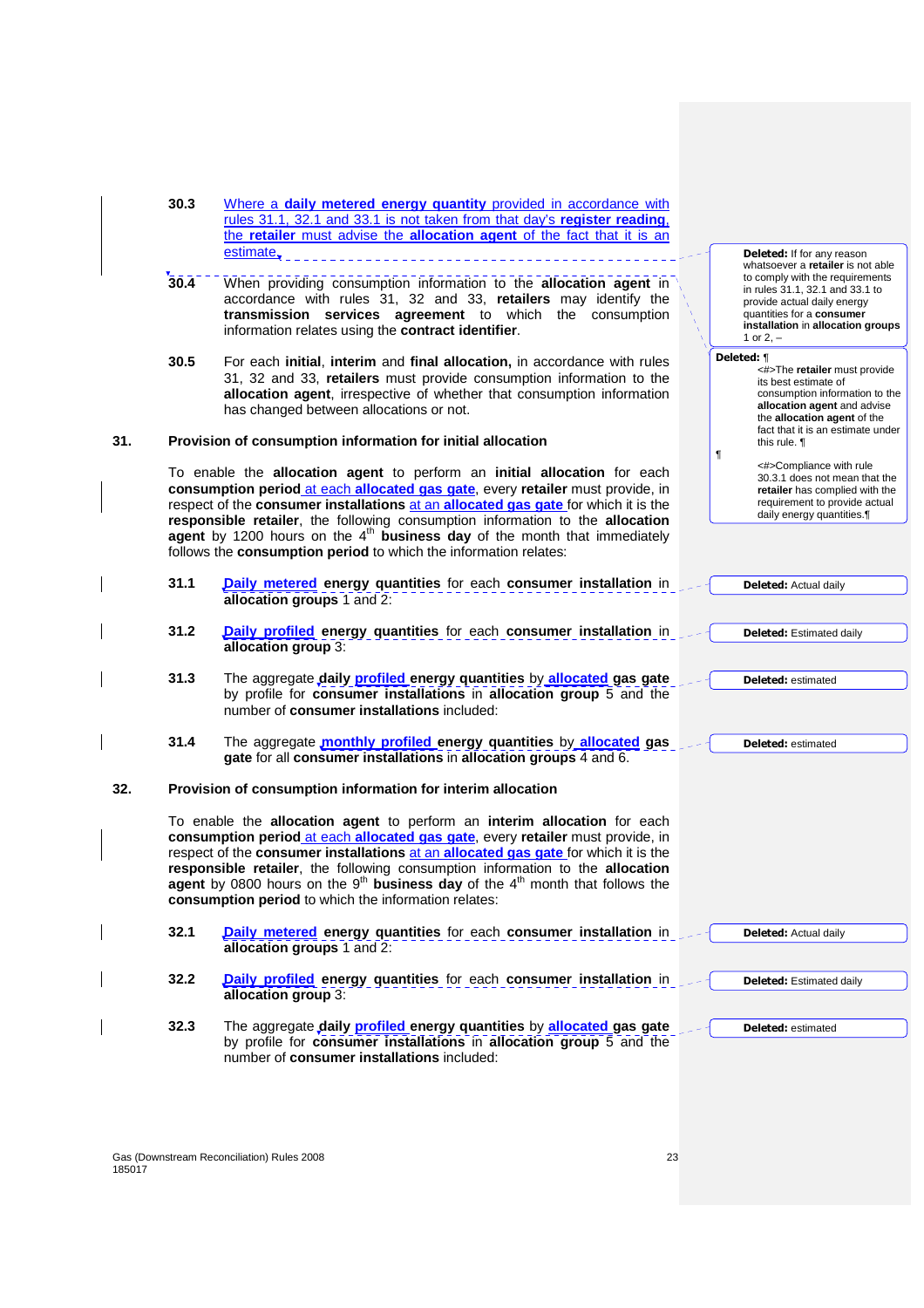|     | 32.4 | The aggregate monthly profiled energy quantities by allocated gas<br>gate for all consumer installations in allocation groups 4 and 6.                                                                                                                                                                                                                                                                                                                                        | <b>Deleted:</b> estimated       |
|-----|------|-------------------------------------------------------------------------------------------------------------------------------------------------------------------------------------------------------------------------------------------------------------------------------------------------------------------------------------------------------------------------------------------------------------------------------------------------------------------------------|---------------------------------|
| 33. |      | Provision of consumption information for final allocation                                                                                                                                                                                                                                                                                                                                                                                                                     |                                 |
|     |      | To enable the allocation agent to perform a final allocation for each<br>consumption period at each allocated gas gate, every retailer must provide, in<br>respect of the consumer installations at an allocated gas gate for which it is the<br>responsible retailer, the following consumption information to the allocation<br>agent by 0800 hours on the $14th$ business day of the $13th$ month that follows the<br>consumption period to which the information relates: |                                 |
|     | 33.1 | Daily metered energy quantities for each consumer installation in<br>allocation groups 1 and 2:                                                                                                                                                                                                                                                                                                                                                                               | <b>Deleted:</b> Actual daily    |
|     | 33.2 | Daily profiled energy quantities for each consumer installation in<br>allocation group 3:                                                                                                                                                                                                                                                                                                                                                                                     | <b>Deleted:</b> Estimated daily |
|     | 33.3 | The aggregate daily <b>profiled</b> energy quantities by allocated gas gate<br>by profile for consumer installations in allocation group 5 and the<br>number of consumer installations included:                                                                                                                                                                                                                                                                              | <b>Deleted:</b> estimated       |
|     | 33.4 | The aggregate monthly profiled energy quantities by allocated gas<br>gate for all consumer installations in allocation groups 4 and 6.                                                                                                                                                                                                                                                                                                                                        | <b>Deleted:</b> estimated       |
| 34. |      | <b>Historical and forward estimates</b>                                                                                                                                                                                                                                                                                                                                                                                                                                       | <b>Deleted: Historic</b>        |
|     | 34.1 | When providing consumption information to the allocation agent for<br>consumer installations in allocation groups 3 to 6, every retailer<br>must derive that consumption information from validated register<br>readings using:                                                                                                                                                                                                                                               |                                 |
|     |      | 34.1.1<br>rule 35 to create <i>historical</i> estimates; or                                                                                                                                                                                                                                                                                                                                                                                                                   | <b>Deleted: historic</b>        |
|     |      | 34.1.2<br>rule 36 to create forward estimates, where applicable.                                                                                                                                                                                                                                                                                                                                                                                                              |                                 |
|     | 34.2 | Consumption information for consumer installations in allocation<br>groups 3 to 6 may contain a combination of <b>historical</b> and forward<br>estimates provided that they are calculated in accordance with rules 35<br>and 36.                                                                                                                                                                                                                                            | <b>Deleted: historic</b>        |
|     | 34.3 | Every retailer must retain sufficient information to be able to clearly<br>identify each estimate as being either a <i>historical</i> or a forward estimate,<br>or a combination of both estimates, if requested to by the allocation<br>agent.                                                                                                                                                                                                                               | Deleted: historic               |
| 35. |      | Application of profiles and seasonal adjustments for <b>historical</b> estimates                                                                                                                                                                                                                                                                                                                                                                                              | Deleted: historic               |
|     | 35.1 | <b>Historical</b> estimates are derived by applying to the difference in gas<br>quantities between two validated register readings for the relevant<br>allocated gas gate either:                                                                                                                                                                                                                                                                                             | <b>Deleted: Historic</b>        |
|     |      | 35.1.1<br>The applicable registered deemed profile; or                                                                                                                                                                                                                                                                                                                                                                                                                        |                                 |
|     |      | 35.1.2<br>If no applicable registered deemed profile exists, subject to<br>rule 35.3, the seasonal adjustment daily shape values for<br>that consumption period or part of the consumption period.                                                                                                                                                                                                                                                                            |                                 |

Gas (Downstream Reconciliation) Rules 2008 24 185017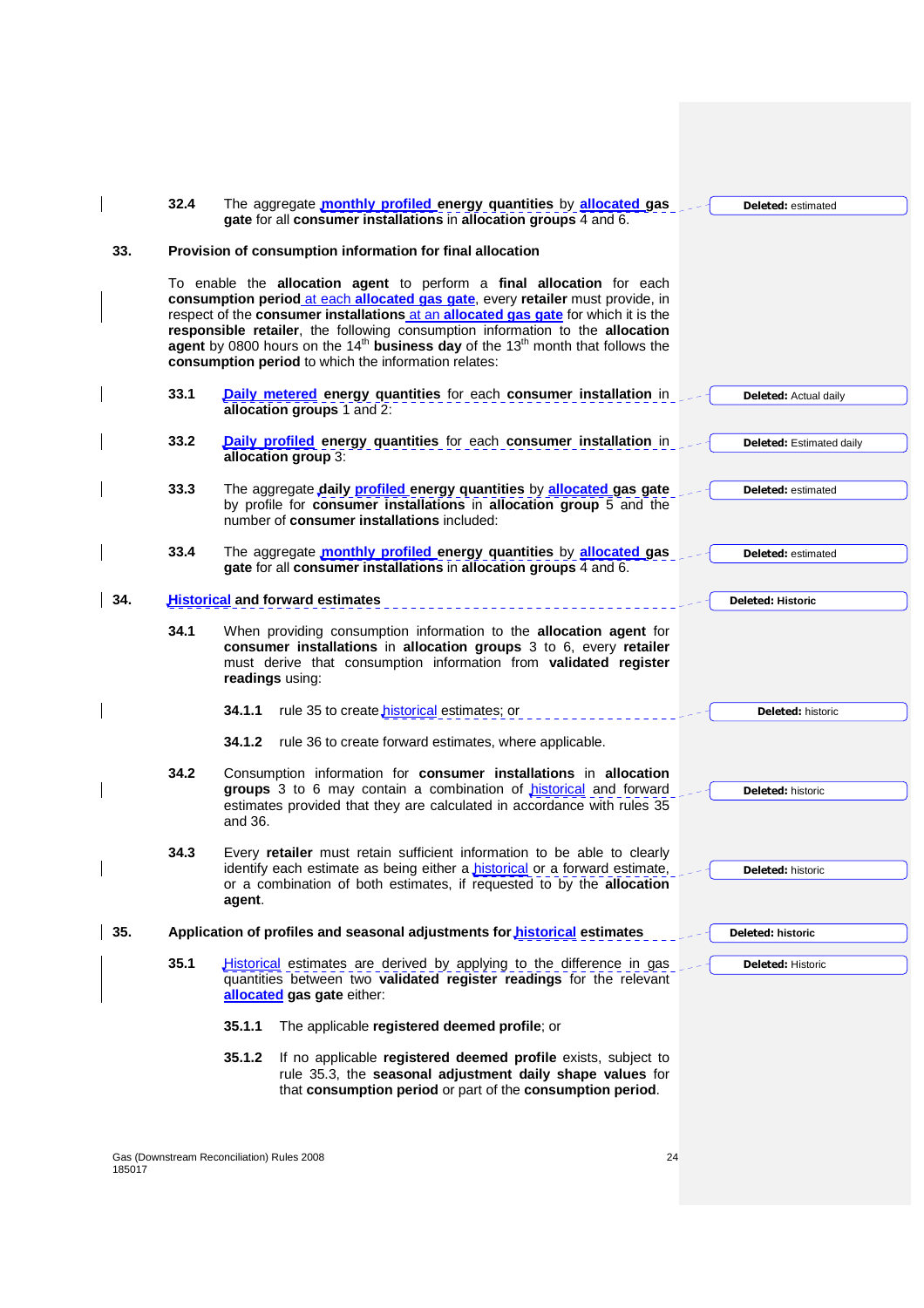**Deleted:** historic

- **35.2** The following methodologies must be used to calculate a historical estimate of consumption information for a **consumer installation**:
	- **35.2.1** Where the period between any two consecutive **validated register readings** encompasses an entire **consumption period**:

 $HE_{Cl} = GJ_P \times A / B$ 

Where:

HECI is the quantity of gas in **GJ** allocated to a **consumption period** for a **consumer installation**

 $GJ<sub>P</sub>$  is the gas quantity in  $GJ$  calculated from the difference between the last **validated register reading** prior to the **consumption period** and the first **validated register reading** after the **consumption period**

A is the sum of the applicable **registered deemed profile** or **seasonal adjustment daily shape values** for the relevant **gas gate** during the **consumption period**

B is the sum of the applicable **registered deemed profile** or **seasonal adjustment daily shape values** for the relevant gas gate during the same time period as is covered by GJ<sub>P</sub>.

#### **35.2.2** Where a **validated register reading** falls within the **consumption period**:

$$
HE_{Cl} = (GJ_{P1} \times A_1 / B_1) + (GJ_{P2} \times A_2 / B_2)
$$

Where:

HECI is the gas quantity in **GJ** allocated to a **consumption period** for a **consumer installation**

 $GJ_{P1}$  is the gas quantity in  $GJ$  calculated from the difference between the last **validated register reading** prior to the **consumption period** and the **validated register reading** falling within the **consumption period**

A1 is the sum of the applicable **registered deemed profile** or **seasonal adjustment daily shape values** for the relevant **gas gate** for the period from the first day of the **consumption period** to the day of the **validated register reading** falling within the **consumption period**

B1 is the sum of the applicable **registered deemed profile** or **seasonal adjustment daily shape values** for the relevant gas gate for the same time period as is covered by GJ<sub>P1</sub>

 $GJ_{P2}$  is the gas quantity in  $GJ$  calculated from the difference between the **validated register reading** falling within the **consumption period** and the first **validated register reading** after the **consumption period**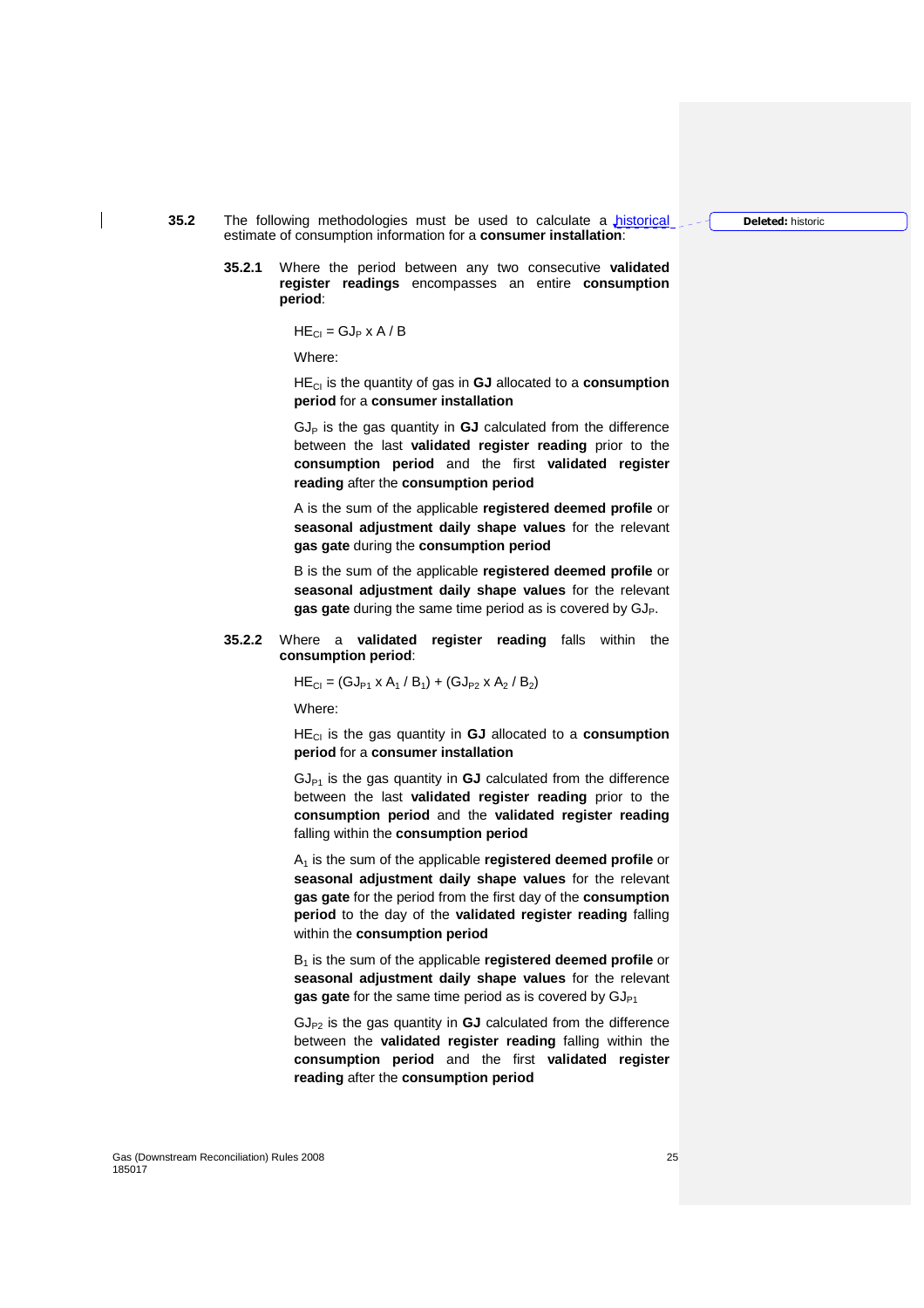A2 is the sum of the applicable **registered deemed profile** or **seasonal adjustment daily shape values** for the relevant **gas gate** for the period from the day of the **validated register reading** falling within the **consumption period** to the final day of the **consumption period**

B2 is the sum of the applicable **registered deemed profile** or **seasonal adjustment daily shape values** for the relevant gas gate for the same time period as is covered by GJ<sub>P2</sub>.

- **35.2.3** To avoid doubt, where B,  $B_1$  or  $B_2$  in the formulae in rules 35.2.1 or 35.2.2 is zero, the respective quantity A / B,  $A_1$  /  $B_1$  or  $A_2$  /  $B_2$  is deemed to be zero for the purposes of those **rules**.
- **35.3** If a **retailer** is preparing a historical estimate in accordance with rule 35.1.2 and the **seasonal adjustment daily shape values** for the relevant **gas gate** are not available for the **consumption period**, the **retailer** must use the methodology set out in rule 35.2.1 and 35.2.2 (as applicable) but the **seasonal adjustment daily shape values** may be substituted by the **retailer** using its own seasonal shape methodology or pro-rated on a flat shape basis using the number of days.

#### **36. Forward estimates**

- **36.1** A **retailer** may only use a forward estimate to calculate the consumption information for a **consumer installation** in **allocation groups** 3 to 6 where it is not possible to calculate that consumption information using a historical estimate.
- **36.2** A **retailer** may determine the method used for calculating a forward estimate at its discretion.

# **37. Accuracy of consumption information for initial allocation**

- **37.1** This rule applies to consumption information at an allocated **gas gate** provided to the **allocation agent** for **consumer installations** in **allocation groups** 3 to 6 in respect of a **consumption period**.
- **37.2** For a **consumption period**, the accuracy of the consumption information provided by a **retailer** under rule 31 for **initial allocation** must, when compared with the consumption information provided by that **retailer** under rule 33 for **final allocation**, fall within the percentage of error determined and **published** by the **industry body** under rule 37.3.
- **37.3** Prior to the beginning of each **gas year**, the **industry body** must, after consulting with **allocation participants**, determine and **publish** the percentage of error for the accuracy of the consumption information provided for **initial allocation** to be applied to the **consumption periods**  in the following **gas year** in accordance with rule 37.2.
- **37.4** In making its determination under rule 37.3, the **industry body** must have regard to the following matters:
	- **37.4.1** The primary aim of ensuring consumption information provided for **initial allocation** is as accurate as possible when compared with consumption information provided for **final allocation**;

**Deleted:** historic

**Deleted:** historic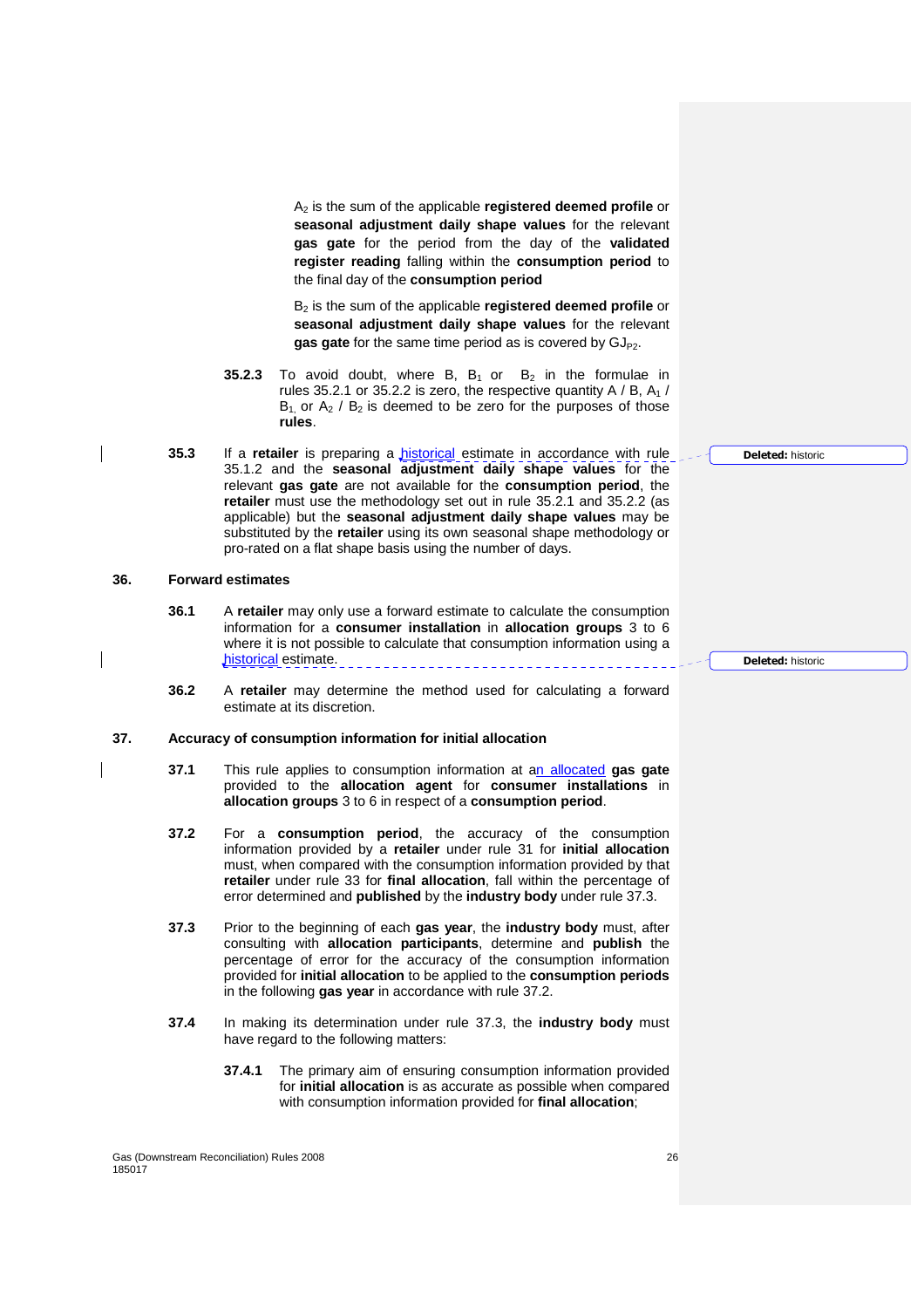- **37.4.2** The extent to which **retailers** are able to comply with the percentage of error for the accuracy of consumption information provided for **initial allocation**;
- **37.4.3** Any expected costs that would be reasonably incurred by **retailers** to achieve compliance with the percentage of error for the accuracy of consumption information provided for **initial allocation**; and
- **37.4.4** Any other matter it considers relevant to its determination.

#### **38. Application of deemed profiles**

- **38.1** In accordance with rules 35 and 36, a **registered deemed profile**, being either a **static deemed profile** or a **dynamic deemed profile**, must be used by each **retailer** to calculate daily consumption information for every **consumer installation** in **allocation group** 3 or 5.
- **38.2** A **retailer** may only use a **static deemed profile** or a **dynamic deemed profile** in relation to a **consumer installation** or class of **consumer installations** if that profile is a **registered deemed profile** (where it has been approved by the **allocation agent** and has been registered for use by the **retailer** under Part 3 of these **rules**) in relation to that **consumer installation** or class of **consumer installations**.
- **38.3** If a **retailer** wishes to use a different deemed profile for a **consumer installation** to that previously used for the provision of consumption information under rules 31 to 33 to the **allocation agent**, the **retailer** must have that deemed profile registered as a **registered deemed profile** by the **allocation agent** in accordance with rule 59 before it may use that different deemed profile.

# **39. Retailer to give gas gate trading notice to allocation agent**

- **39.1** A **retailer** must give notice to the **allocation agent** when the **retailer**
	- **39.1.1** Commences to supply gas to a **consumer installation** at an **allocated gas gate** under a supplementary agreement to a **transmission services agreement** at which it has not previously supplied gas; or
	- **39.1.2** Ceases to supply gas *under a supplementary agreement to a* **transmission services agreement** to any **consumer installations** at an **allocated gas gate**; or
	- **39.1.3** Amends any of the information required to be provided under rule 39.2.2 for a supplementary agreement to a **transmission services agreement** in respect of gas supplied at an **allocated gas gate**.

**Deleted:** Commences or ceases **Deleted: transmission** 

**services agreement** with a **transmission system owner**

- **39.2** The notice must
	- **39.2.1** Identify the **gas gate**;
	- **39.2.2** Specify either –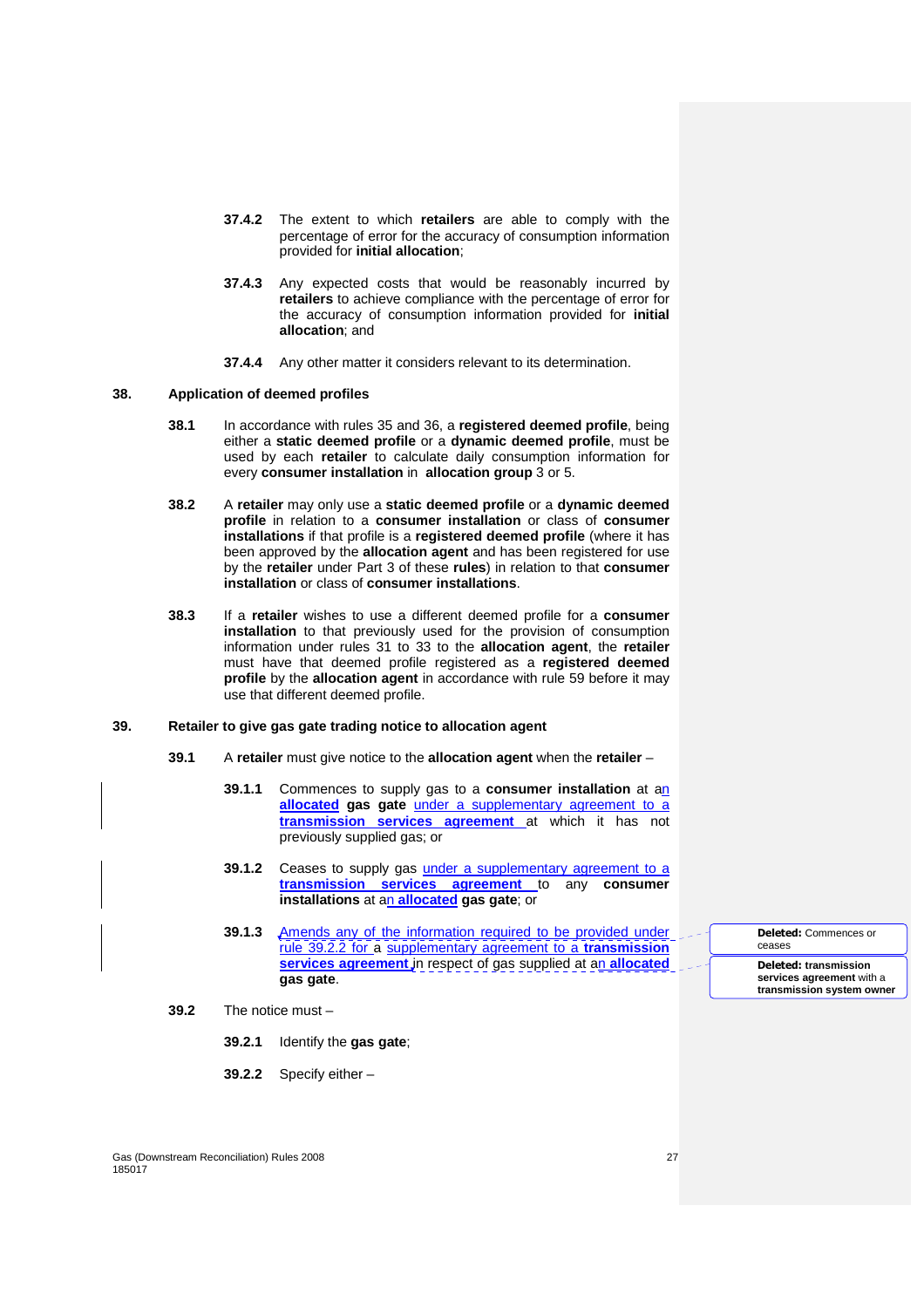|      | (a)                                      | the date on which the retailer first supplied gas at that<br>gas gate; or                                                                                                                                                                                                                                                                                                                                                                    |                                                                   |
|------|------------------------------------------|----------------------------------------------------------------------------------------------------------------------------------------------------------------------------------------------------------------------------------------------------------------------------------------------------------------------------------------------------------------------------------------------------------------------------------------------|-------------------------------------------------------------------|
|      | (b)                                      | the date on which the retailer ceased to supply gas at<br>that gas gate; and                                                                                                                                                                                                                                                                                                                                                                 |                                                                   |
|      | (c)                                      | the contract identifier of the supplementary<br>agreement to a transmission services agreement;<br>and                                                                                                                                                                                                                                                                                                                                       | Deleted: <#>where rule<br>39.1.3 applies: 1                       |
|      | (d)                                      | the gas gates and consumer installations to which<br>the supplementary agreement relates; and                                                                                                                                                                                                                                                                                                                                                | <b>Deleted:</b> transmission                                      |
|      | (e)                                      | the dates on which the supplementary agreement<br>commenced and expires;                                                                                                                                                                                                                                                                                                                                                                     | services agreement<br>Deleted: transmission<br>services agreement |
|      | 39.2.3<br>occur.                         | Be given no later than 1200 hours on the $3^{rd}$ business day of<br>the month following the consumption period in which the acts<br>specified in rules 39.1.1, 39.1.2 and 39.1.3, as applicable,                                                                                                                                                                                                                                            |                                                                   |
| 39.3 |                                          | By 0900 hours on the 1 <sup>st</sup> business day of each month, the registry<br>operator must provide the allocation agent with a report that shows the<br>retailers trading at each allocated gas gate during each of the<br>consumption periods for which an initial, interim or final allocation<br>will be performed during that month.                                                                                                 |                                                                   |
| 40.  | <b>Retailer reporting requirements</b>   |                                                                                                                                                                                                                                                                                                                                                                                                                                              |                                                                   |
|      |                                          | Each retailer must provide the following reports to the allocation agent -                                                                                                                                                                                                                                                                                                                                                                   |                                                                   |
| 40.1 |                                          | When providing consumption information under rules 31, 32 and 33, the<br>proportion (in terms of volume) of <i>historical</i> estimates contained within<br>the consumption information provided by the retailer to the allocation<br>agent for the relevant initial, interim and final allocation in accordance<br>with rules 31 to 33 for each <b>allocated gas gate</b> for <b>consumer</b><br>installations in allocation groups 3 to 6. | <b>Deleted: historic</b><br>Deleted:                              |
| 40.2 | months, respectively.                    | By 1200 hours on the $10^{th}$ business day of each month, a report on the<br>number and percentage of validated register readings obtained in<br>accordance with rule 29.4.3 and 29.5 during the previous four and twelve                                                                                                                                                                                                                   |                                                                   |
|      |                                          | Transmission system owner obligations                                                                                                                                                                                                                                                                                                                                                                                                        |                                                                   |
| 41.  | Provision of daily injection information |                                                                                                                                                                                                                                                                                                                                                                                                                                              |                                                                   |
| 41.1 |                                          | Every transmission system owner must provide to the allocation<br>agent by 1200 hours on the $4th$ business day of the month that<br>immediately follows a consumption period the daily metered energy<br>quantities injected at each <b>allocated gas gate</b> connected to its<br>transmission system for that consumption period.                                                                                                         | <b>Deleted:</b> actual daily                                      |
|      |                                          |                                                                                                                                                                                                                                                                                                                                                                                                                                              |                                                                   |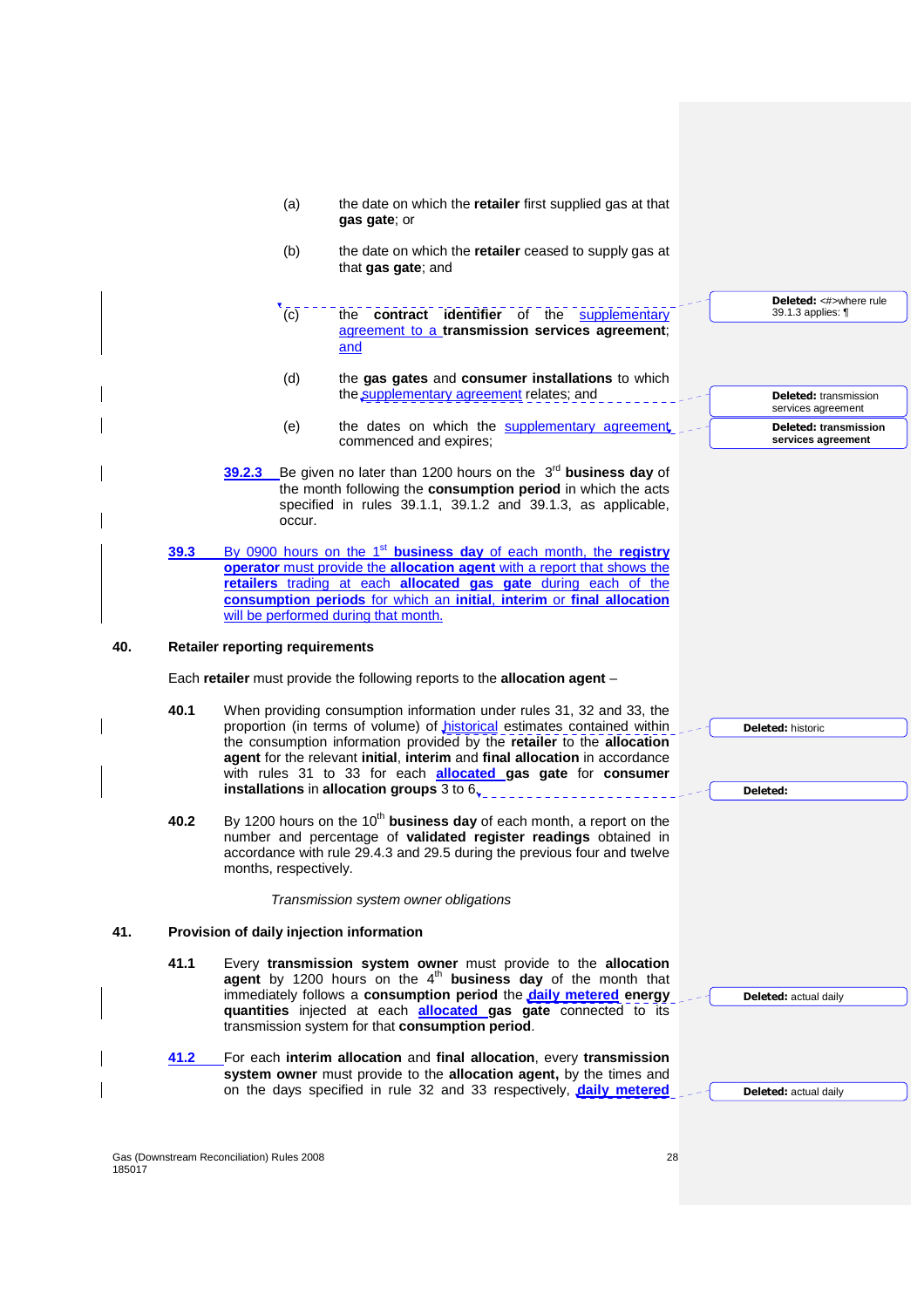**energy quantities** injected at each **allocated gas gate** connected to its transmission system for the relevant **consumption period**.

- **41.3 Transmission system owners** are not required to provide **daily metered energy quantities** under this rules 41.1 and 41.2 for **unmetered gas gates** or **oversized metered gas gates**.
- **41.4 Transmission system owners** must provide the **allocation agent** and the **industry body** with access to data on **daily metered energy quantities** injected at each **gas gate**. For the purpose of this Rule, access to data includes the ability to download that data.
- **42. Publication of estimated day-end volume injection quantities each day (deleted)**

Allocation agent obligations

# **43. Allocation agent to use estimates**

- **43.1** For the purpose of performing allocations under these **rules**, the **allocation agent** must estimate:
	- **43.1.1** The consumption information if a **retailer** has failed to provide the consumption information for the relevant allocation by the times and on the days specified in rules 31 to 33; and
	- **43.1.2** The **daily metered energy quantities** if a **transmission system owner** has failed to provide the **daily metered energy quantities** for the relevant allocation by the times and on the days specified in rule 41; and
	- **43.1.3** The **daily metered energy quantities** for **unmetered gas gates** and **oversized metered gas gates** in accordance with the following formula:

# $E E I_d = C I_{1-3,5,d} + (C I_{4,6}/ 5d)$

Where:

- EEId is the estimated daily energy injection quantity in **GJ** for the day
- CI<sub>1-3,5,d</sub> is the consumption information for **allocation groups** 1 to 3 and 5 for the day
	- CI4,6 is the consumption information for **allocation groups** 4 and 6 for the **consumption period**
		- ∑d is the total number of days in the **consumption period**
- **43.2** If, in accordance with rule 43.1, the **allocation agent** uses estimated information or quantities in the allocation process, the **allocation agent** must include a notation with the **allocation results** that the **allocation results** include information or quantities that have been estimated by the **allocation agent**.

**Deleted:** By 1000 hours each day and at any other time on that day as required and notified by the **industry body**, for each **gas gate** connected to its transmission system, a **transmission system owner** must give notice to each **retailer** receiving gas at a particular **gas gate** of the unvalidated daily energy quantities that were injected on the previous day at that **gas gate**.¶

| <b>Deleted:</b> actual daily |
|------------------------------|
| <b>Deleted:</b> actual daily |
|                              |
| Deleted:                     |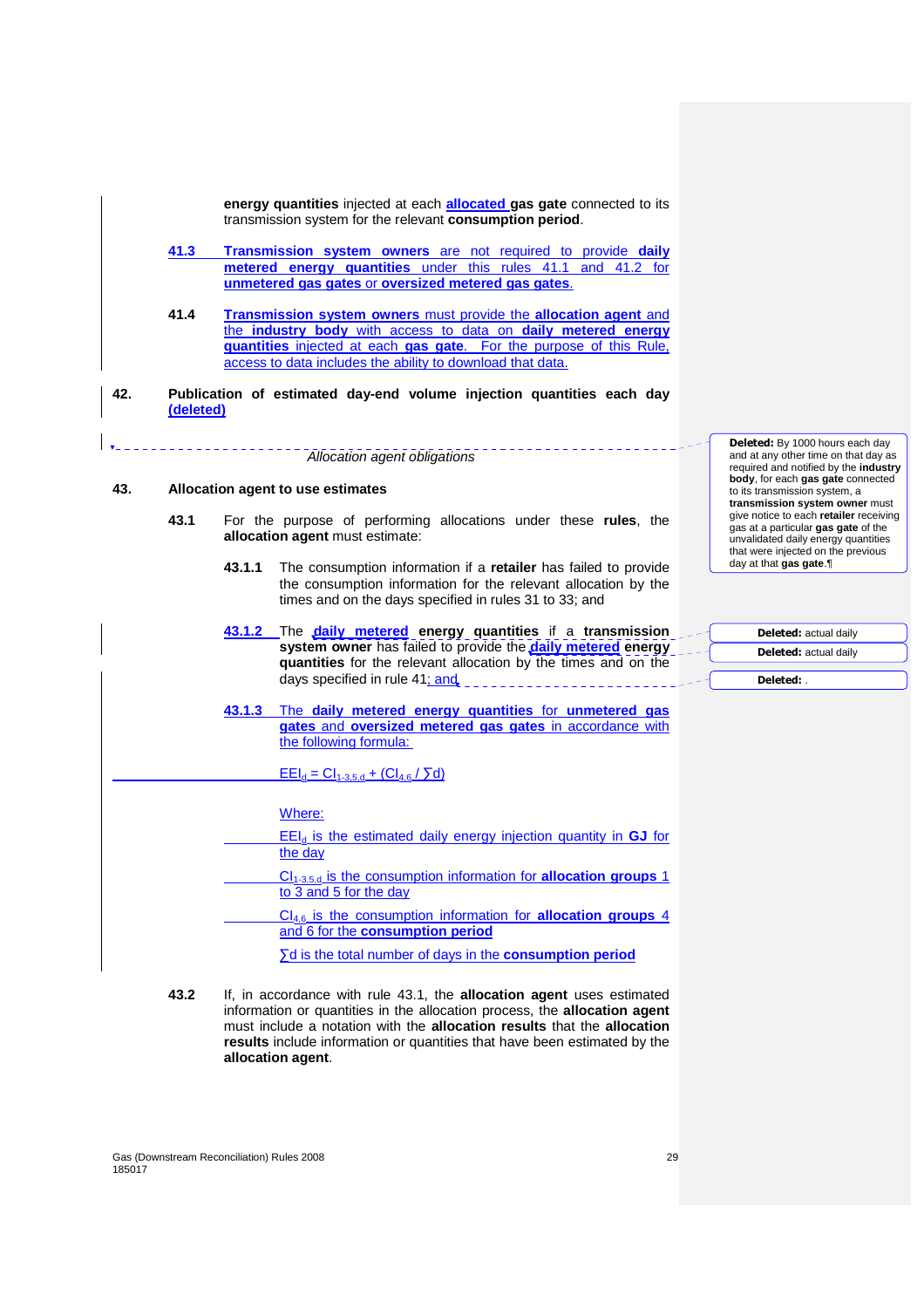| 43.3 | For the purposes of rules 45, 46 and 53, any references to <i>daily</i> |
|------|-------------------------------------------------------------------------|
|      | metered energy quantities, and consumption information in those rules   |
|      | include any necessary estimates by the <b>allocation agent</b> of such  |
|      | quantities or information made in accordance with this rule.            |

#### **44. Correction of allocations by allocation agent**

- **44.1** Where an **allocation participant** discovers that:
	- **44.1.1** consumption information previously provided to the **allocation agent** under rules 31, 32 or 33; or
	- **44.1.2 daily metered energy quantities** injected at a **gas gate** previously provided to the **allocation agent** under rule 41;

included a material error, that **allocation participant** must immediately advise the **allocation agent** of the nature and extent of the error and provide the corrected consumption information or **daily metered energy quantities**.

- **44.2** Subject to rules 44.3 and 44.4, adjustments reflecting the correction of errors are to be included in the next allocation, being either an **interim** or **final allocation**, for that **consumption period**.
- **44.3** The **allocation agent** may amend any **allocation result** provided under these **rules** if, by 1730 hours on the next **business day** after the **allocation result** was provided, the **allocation agent** makes the amendment and notifies all affected **allocation participants** of the amended **allocation result**.
- **44.4** If an error is subsequently discovered later than the deadline specified in rule 44.3, and the **allocation agent** acting reasonably considers that correction of that error would have resulted in a materially different allocation, then:
	- **44.4.1** The **allocation agent** shall as soon as practicable pass the relevant information on to the appropriate **allocation participants** and the **industry body**; and
	- **44.4.2** The **industry body** must consider whether or not to direct a **special allocation** in accordance with rule 51 to rectify the error.

# **45. Global method of allocation**

- **45.1** For the purposes of these **rules**, a **gas gate residual profile** means a profile that is created each month by the **allocation agent** in accordance with rule 45.2.5 as part of the allocation process.
- **45.2** The **allocation agent** must use the following global method of allocation in order to conduct an **initial allocation**, an **interim allocation**, and a **final allocation**:
	- **45.2.1** Receive the **daily metered energy quantities** injected at each **allocated gas gate** for each day for that **consumption period** provided by **transmission system owners** in accordance with rule 41;

| Deleted: .             |
|------------------------|
| <b>Deleted: and 79</b> |
| Deleted: "actual daily |
| Deleted: "             |
| Deleted: "             |
| Deleted: "             |
|                        |

**Deleted:** actual daily

**Deleted:** actual daily

**Deleted:** e

# **Deleted:** ¶

¶

¶

¶

<#>Where any part of the **metering equipment** installed at a **consumer installation** is found to be in error, quantities measured during the period when the device is shown to have been in error are to be corrected in accordance with the Schedule to these **rules**. If no reliable data is available to confirm the period when the device was in error or the amount by which it was in error:¶

- <#>Where the device concerned is a **TOU meter**  installed at a **consumer installation** in **allocation group** 1 or 2, the **allocation agent** must estimate the expected period of the error based on the best available information; and¶
- <#>For any other device, the **responsible retailer** must estimate the expected period of the error based on the best available information;¶
- provided the estimated correction cannot extend back further than 13 months from when the error was first notified or detected.¶

**Deleted:** actual daily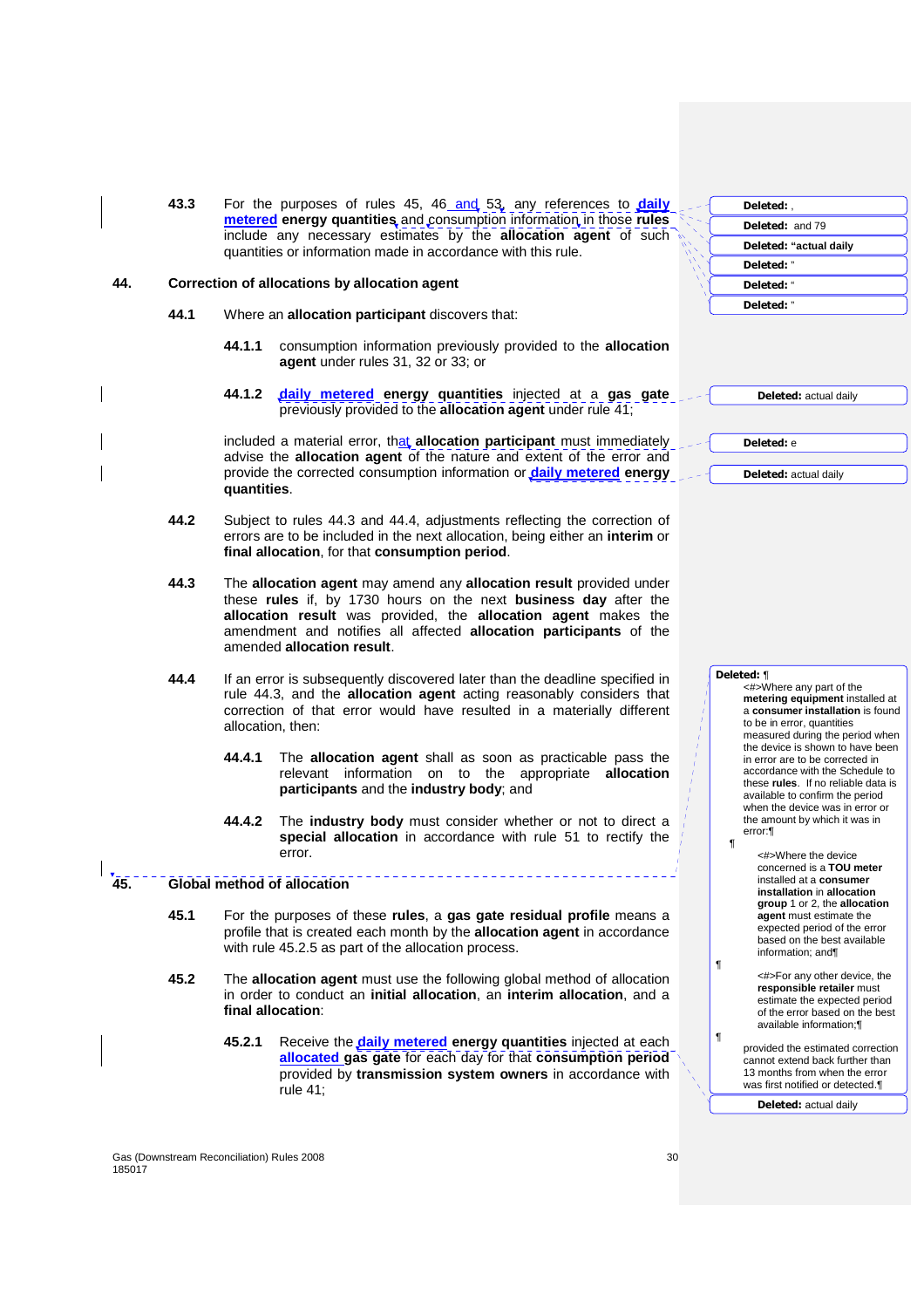- **45.2.2** Receive the consumption information for each day for that **consumption period** provided by **retailers** in accordance with rules 31 to 33;
- **45.2.3** Calculate the allocated quantities for each day in the **consumption period** for **allocation groups** 1 and 2 for each **allocated gas gate** (except for **G1M gas gates**) and **retailer** in accordance with the following formula:

 $AQ_{1,8,2} = A_{UFG} \times Cl_{1,8,2}$ 

Where:

 $AQ_{1, 8, 2}$  is the quantity of gas in **GJ** to be allocated to **allocation groups** 1 and 2 for the day

AUFG is the applicable **annual UFG factor** calculated in accordance with rule 46

CI<sub>1 & 2</sub> is the **consumption information** for **allocation groups** 1 and 2 for the day in **GJ** provided in accordance with rules 31 to 33;

**45.2.4** Calculate the allocated quantities for each day in the **consumption period** for **allocation groups** 3 and 5 for each **allocated gas gate** (except for **G1M gas gates**) and **retailer** in accordance with the following formula:

 $AQ_{385} = M_{UFG} \times Cl_{385}$ 

Where:

AQ3 & 5 is the quantity of gas in **GJ** to be allocated to **allocation groups** 3 and 5 for the day

MUFG is the applicable **monthly UFG factor** calculated in accordance with rule 46

CI3 & 5 is the **consumption information** for **allocation groups** 3 and 5 for the day in **GJ** provided in accordance with rules 31 to 33;

**45.2.4A** Calculate the allocated quantities for each day in the **consumption period** for **allocation groups** 1,2,3,and 5 for each **G1M gas gate** and **retailer** in accordance with the following formula:

 $AQ_{1,2,3,8,5} = G1M_{UFG} \times Cl_{1,2,3,8,5}$ 

Where:

AQ1,2,3 & 5 is the quantity of gas in **GJ** to be allocated to **allocation groups** 1,2,3 and 5 for the day

G1MUFG is the applicable **G1M monthly UFG factor** calculated in accordance with rule 46.3.3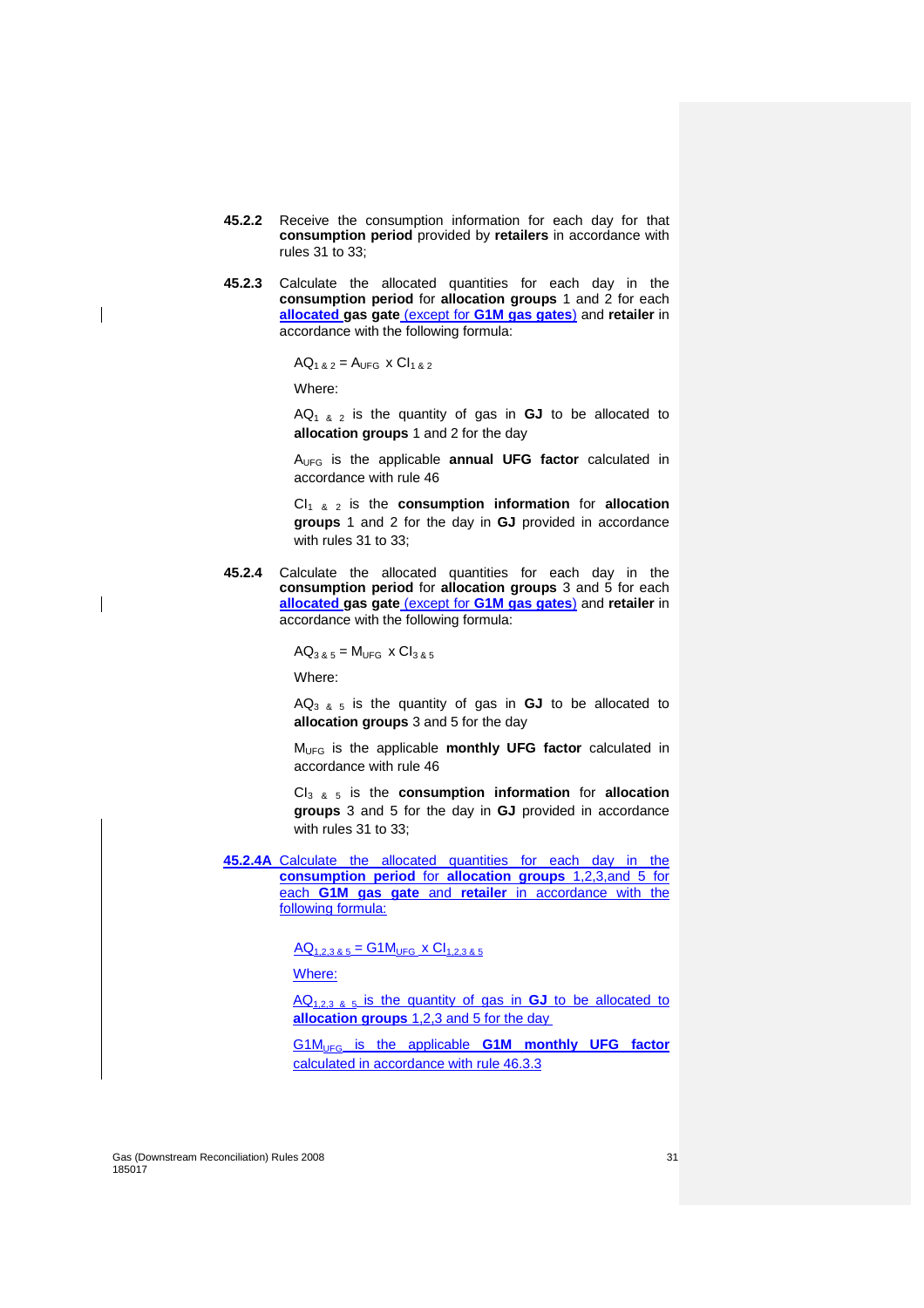$Cl_{1,2,3,8,5}$  is the **consumption information** for **allocation groups** 1,2,3 and 5 for the day in **GJ** provided in accordance with rules 31 to 33;

**45.2.5** Calculate the **gas gate residual profile** for the **consumption period** for each **allocated gas gate** in accordance with the following formula:

Gas (Downstream Reconciliation) Rules 2008 32  $\text{GRP}_P = \text{GRP}_{d(1)}$ ,  $\text{GRP}_{d(2)}$ ,  $\text{GRP}_{d(3)}$ ,  $\text{GRP}_{d(4)}$ ...  $\text{GRP}_{d(\text{last})}$ Where: GRP<sub>P</sub> is the **gas gate residual profile** for the **consumption period** GRP<sub>d(1,2… $\frac{1}{2}$ ast)</sub> is the **gas gate residual profile** quantity in **GJ** for a day in the **consumption period**, being  $EI_d - AQ_{1, 2, 3, 8, 5}$ where: EI<sub>d</sub> is the **daily metered** energy injection quantity in **GJ** provided by **transmission system owners** in accordance with rule 41 for the day  $AQ_{1, 2, 3, 8, 5}$  is the sum of the daily allocated quantities for **allocation groups** 1, 2, 3 and 5 for the day in **GJ** as calculated in accordance with rules 45.2.3 and 45.2.4 provided that, if the calculated quantity is less than zero, the quantity is deemed, for the purpose of these **rules**, to be zero; **45.2.6** Calculate the allocated quantities for each day in the **consumption period** for **allocation groups** 4 and 6 for each **allocated gas gate** (except for **G1M gas gates**) and **retailer** in accordance with the following formula:  $AQ_{4, 8, 6} = (M_{UFG} \times \sum Cl_{4, 8, 6}) \times (GRP_{d(1, 2... \frac{ |}{k!})} / \sum GRP_{d(1, 2... \frac{ |}{k!})}$ Where:  $AQ_{4, 8, 6}$  is the quantity of gas in **GJ** to be allocated to **allocation groups** 4 and 6 for the day MUFG is the applicable **monthly UFG factor** calculated in accordance with rule 46 ∑CI4 & 6 is the sum of the **consumption information** for **allocation groups** 4 and 6 for the **consumption period** in **GJ** provided in accordance with rules 31 to 33 GRP<sub>d(1,2…+ast)</sub> is the gas gate residual profile quantity for a day in the **consumption period** in **GJ** as per rule 45.2.5 ∑GRPd(1,2...last) is the sum of the **gas gate residual profile** daily quantities for the **consumption period** in **GJ** (To avoid doubt, **Deleted:** final **Deleted:** final **Deleted:** actual daily **Deleted:** final **Deleted:** final **Deleted:** final **Deleted:** final

185017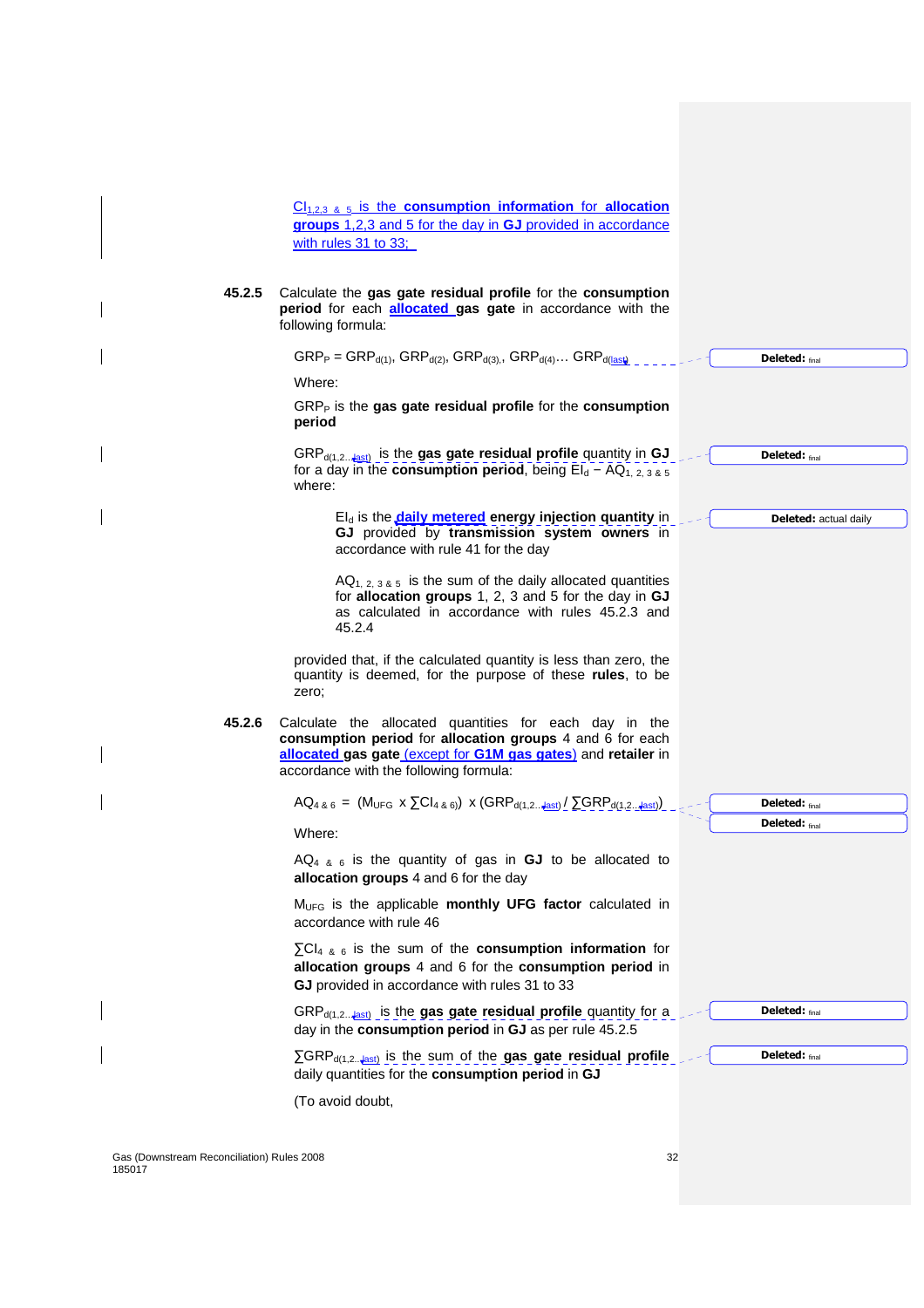- the deeming provision in rule 45.2.5 does not apply to the quantity ∑GRP<sub>d(1,2</sub>...<mark>last),⊤which is inclusive-of-calculated gas</mark> **gate residual profile** daily quantities less than zero, and

- where  $\Sigma$ GRP<sub>d(1,2…last)</sub> is zero, the quantity GRP<sub>d(1,2…last)</sub> / ∑GRP<sub>d(1,2…ast)</sub> is deemed to be zero for the purposes of this rule);

**45.2.6A** Calculate the allocated quantities for each day in the **consumption period** for **allocation groups** 4 and 6 for each **G1M gas gate** and **retailer** in accordance with the following formula:

 $AQ_{486} = (G1M_{UFG} \times \Sigma Cl_{486}) \times (GRP_{d(1,2...last)} \Sigma GRP_{d(1,2...last)})$ 

Where:

AQ4 & 6 is the quantity of gas in **GJ** to be allocated to **allocation groups** 4 and 6 for the day

G1M<sub>UFG</sub> is the applicable **G1M** monthly UFG factor calculated in accordance with rule 46

∑CI4 & 6 is the sum of the **consumption information** for **allocation groups** 4 and 6 for the **consumption period** in **GJ** provided in accordance with rules 31 to 33

GRPd(1,2…last) is the **gas gate residual profile** quantity for a day in the **consumption period** in **GJ** as per rule 45.2.5

∑GRP<sub>d(1,2...last)</sub> is the sum of the **gas gate residual profile** daily quantities for the **consumption period** in **GJ**

(To avoid doubt:

the deeming provision in rule 45.2.5 does not apply to the quantity ∑GRP<sub>d(1,2...last),</sub> which is inclusive of calculated **gas gate residual profile** daily quantities less than zero, and

where  $\overline{SGRP_{d(1,2...last)}}$  is zero, the quantity  $\overline{GRP_{d(1,2...last)}}/$  $\overline{\text{S}}$ GRP<sub>d(1,2…last)</sub> is deemed to be zero for the purposes of this rule);

- **45.2.7** Subject to paragraph (c), where following the application of rules 45.2.3 to  $45.2.6$ Å above:
	- (a) any residual unallocated quantities remain at an **allocated gas gate** for the day; or
	- (b) the total allocated quantities at an **allocated gas gate** exceed the **daily metered energy quantity** injected at the **allocated gas gate** in **GJ** provided under rule 41 for the day;

the allocated quantities for each **allocation group** for each **allocated gas gate** and **retailer** are to be scaled in accordance with the following formula:

**Deleted:** final

**Deleted:** final **Deleted:** final **Deleted:** final

**Deleted: 5**

**Deleted:** final

**Deleted:** actual daily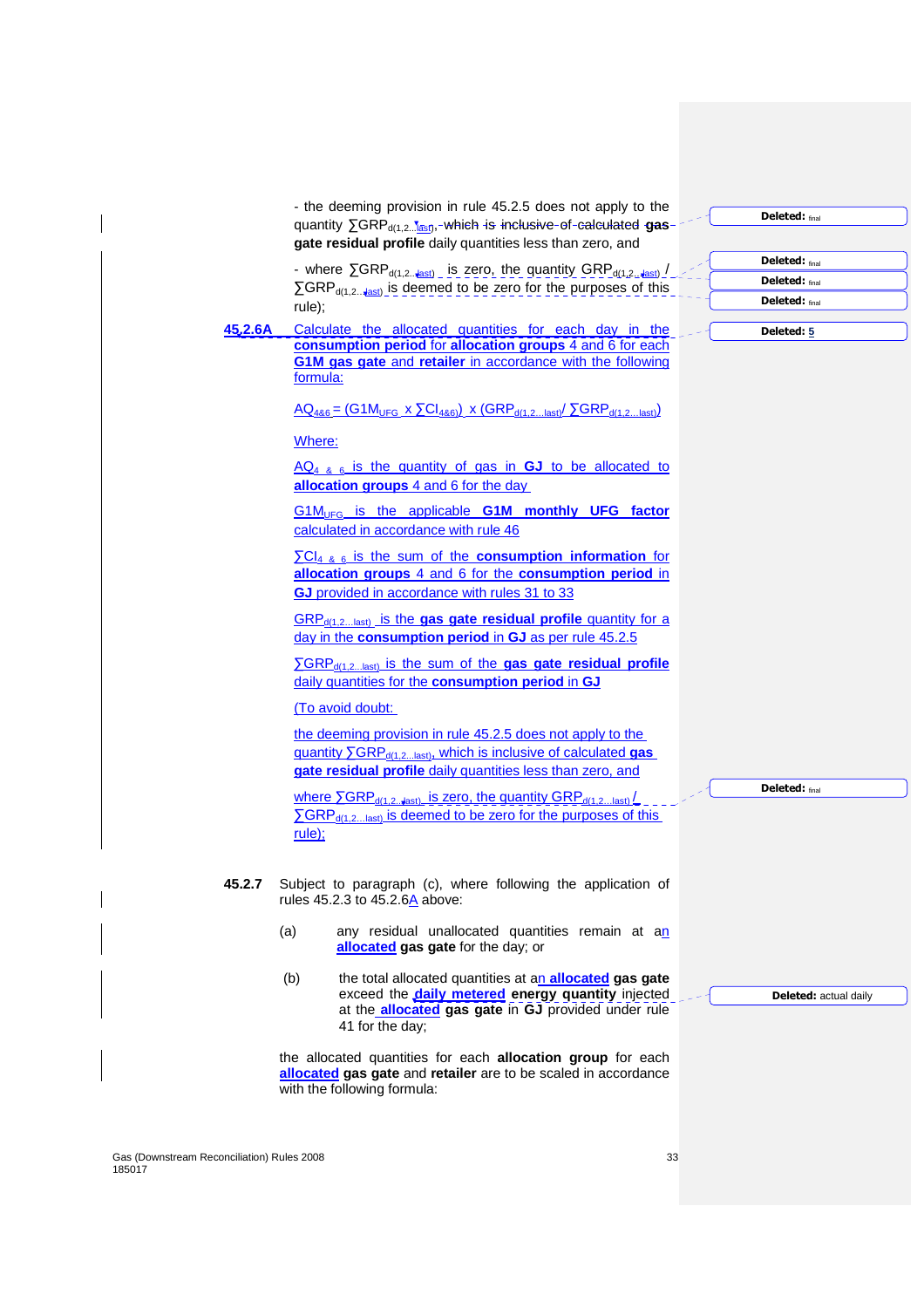|     |      |                                  |                                                                                                                                                                                                                                                                                                                                       | Where:         | $SAQ_{1-6} = AQ_{1-6} + [(El_d - \sum AQ_{1-6}) \times (AQ_{1-6}/\sum AQ_{1-6})]$                                                                                                                                                                                                               |                              |
|-----|------|----------------------------------|---------------------------------------------------------------------------------------------------------------------------------------------------------------------------------------------------------------------------------------------------------------------------------------------------------------------------------------|----------------|-------------------------------------------------------------------------------------------------------------------------------------------------------------------------------------------------------------------------------------------------------------------------------------------------|------------------------------|
|     |      |                                  |                                                                                                                                                                                                                                                                                                                                       | day            | $SAQ_{1.6}$ is the scaled quantity of gas in <b>GJ</b> to be<br>allocated to allocation group 1, 2, 3, 4, 5 or 6 for the                                                                                                                                                                        |                              |
|     |      |                                  |                                                                                                                                                                                                                                                                                                                                       | and 45.2.6A    | $AQ_{1-6}$ is the allocated quantity for <b>allocation group</b> 1, 2,<br>3, 4, 5 or 6 for the day in <b>GJ</b> as calculated in<br>accordance with rules 45.2.3, 45.2.4, 45.2.4A, 45.2.6,                                                                                                      | <b>Deleted: and</b>          |
|     |      |                                  |                                                                                                                                                                                                                                                                                                                                       | 41 for the day | $EI_d$ is the <b>daily metered</b> energy quantity in GJ provided<br>by transmission system owners in accordance with rule                                                                                                                                                                      | <b>Deleted:</b> actual daily |
|     |      |                                  |                                                                                                                                                                                                                                                                                                                                       |                | $\sum AQ_{1-6}$ is the sum of the allocated quantities for<br>allocation groups 1, 2, 3, 4, 5 and 6 for the day in GJ<br>as calculated in accordance with rules 45.2.3, 45.2.4.                                                                                                                 |                              |
|     |      |                                  |                                                                                                                                                                                                                                                                                                                                       |                | 45.2.4A, 45.2.6 and 45.2.6A,                                                                                                                                                                                                                                                                    | <b>Deleted: and</b>          |
|     |      |                                  | Where:<br>(c)<br>(i)<br>$\sum_{1}AQ_{1.6}$ is zero but El <sub>d</sub> is greater than zero;                                                                                                                                                                                                                                          |                |                                                                                                                                                                                                                                                                                                 |                              |
|     |      |                                  |                                                                                                                                                                                                                                                                                                                                       |                | and                                                                                                                                                                                                                                                                                             |                              |
|     |      |                                  |                                                                                                                                                                                                                                                                                                                                       | (ii)           | one or more retailers are supplying gas to a<br><b>consumer</b> installation at the relevant<br><b>allocated</b> gas gate, as determined by the<br>gas gate trading notices that have been<br>provided to the allocation agent under rule<br>39,                                                |                              |
|     |      |                                  |                                                                                                                                                                                                                                                                                                                                       | and            | the allocated quantities for each allocation group are<br>to be calculated by <b>allocated</b> gas gate and retailer in<br>accordance with the formulae set out in Schedule 2;                                                                                                                  |                              |
|     |      | 45.2.8                           |                                                                                                                                                                                                                                                                                                                                       |                | Aggregate for each retailer (including by that retailer's<br>transmission services agreement), for each <b>allocated</b> gas<br>gate and for each day, the allocated quantities for each<br>allocation group to produce total allocated quantities by<br>retailer by <b>allocated</b> gas gate. |                              |
| 46. |      | <b>Calculation of UFG factor</b> |                                                                                                                                                                                                                                                                                                                                       |                |                                                                                                                                                                                                                                                                                                 |                              |
|     | 46.1 |                                  | When performing an initial allocation, an interim allocation or a final<br>allocation, the allocation agent must calculate the UFG factor in<br>accordance with this rule.<br>The allocation agent must apply in accordance with rule $45 -$<br>The annual UFG factor to allocation groups 1 and 2 (except<br>for G1M gas gates); and |                |                                                                                                                                                                                                                                                                                                 |                              |
|     | 46.2 |                                  |                                                                                                                                                                                                                                                                                                                                       |                |                                                                                                                                                                                                                                                                                                 |                              |
|     |      | 46.2.1                           |                                                                                                                                                                                                                                                                                                                                       |                |                                                                                                                                                                                                                                                                                                 |                              |
|     |      | 46.2.2                           |                                                                                                                                                                                                                                                                                                                                       |                | The monthly UFG factor to allocation groups 3, 4, 5 and 6<br>(except for G1M gas gates); and                                                                                                                                                                                                    | Deleted: .                   |
|     |      |                                  |                                                                                                                                                                                                                                                                                                                                       |                |                                                                                                                                                                                                                                                                                                 |                              |

Gas (Downstream Reconciliation) Rules 2008 34 185017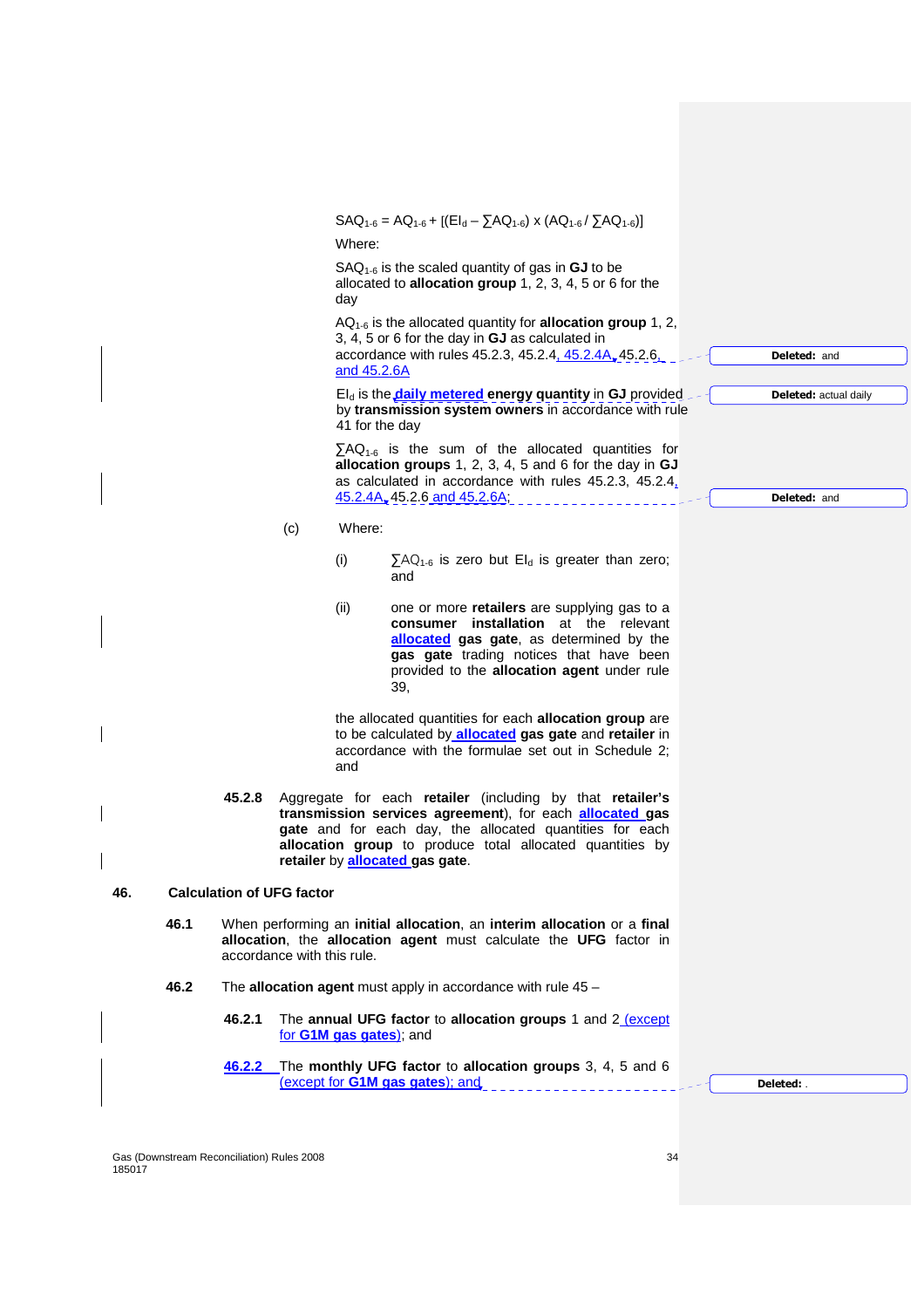#### **46.2.3** The **G1M monthly UFG factor** to **allocation groups** 1 to 6 for **G1M gas gates**.

- **46.3** For the purposes of these **rules**
	- **46.3.1** The **annual UFG factor** means the factor determined in accordance with the following formula:

 $A_{UFG} = \sum EI_A / \sum CI_A$ 

Where:

AUFG is the applicable **annual UFG factor** for the **allocated gas gate** for the **consumption period**

∑EIA is the sum of the **daily metered energy** quantities injected for a particular **allocated gas gate** during the 12 months up to and including February of the previous **gas year** (in **GJ**)

 $\Sigma$ CI<sub>A</sub> is the sum of the best available consumption information for all **allocation groups** for the **allocated gas gate** during the 12-months up to and including February of the previous **gas year** (in **GJ**).

**46.3.2** The **monthly UFG factor** means the factor determined in accordance with the following formula:

 $M_{UFG} = (\sum E I_m - \sum A Q_{1 & 2}) / \sum C I_{3-6}$ 

Where:

MUFG is the applicable **monthly UFG factor** for the **allocated gas gate** for the **consumption period**

∑EI<sub>m</sub> is the sum of the **daily metered energy quantities** injected at a particular allocated **gas gate** for the **consumption period** provided by the **transmission system owner** under rule 41 (in **GJ**)

 $\sum AQ_{1,8,2}$  is the sum of daily allocated quantities of gas allocated to **allocation groups** 1 and 2 for the allocated **gas gate** for the **consumption period** under rule 45.2.3 (in **GJ**)

 $\Sigma$ CI<sub>3-6</sub> is the sum of the consumption information for **allocation groups** 3, 4, 5 and 6 for the allocated **gas gate**  for the **consumption period** provided in accordance with rules 31 to 33 (in **GJ**).

**46.3.3** The **G1M monthly UFG factor** means the factor determined in accordance with the following formula:

> $G1M_{UFG} = (\Sigma E I_m / \Sigma C I_{1-6})$ Where:

**Deleted:** actual daily

**Deleted:** actual **daily**

Gas (Downstream Reconciliation) Rules 2008 35 185017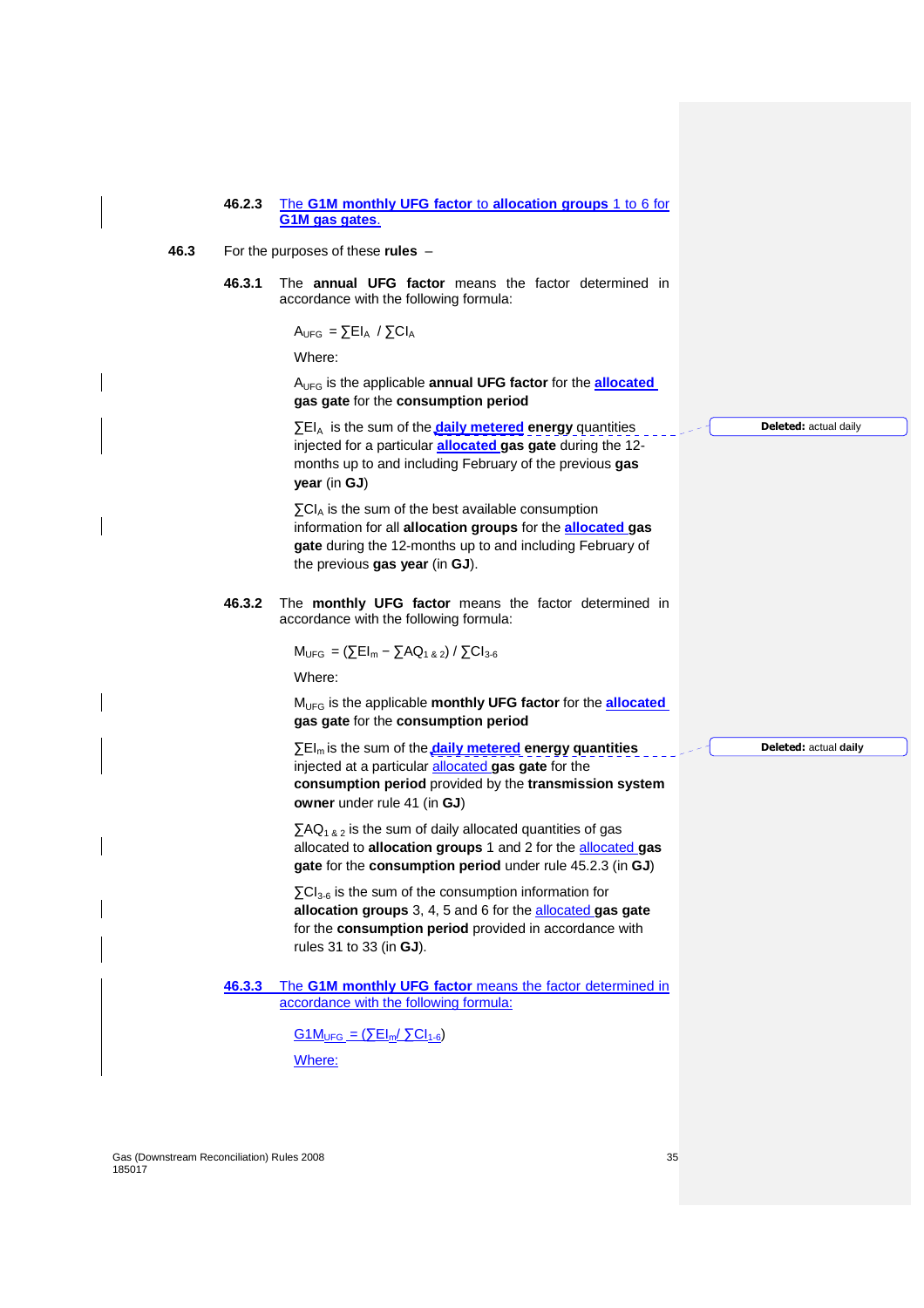G1MUFG is the applicable **G1M monthly UFG factor** for the G1M **gas gate** for the **consumption period**

∑EI<sub>m</sub> is the sum of the **daily metered energy quantities** injected at a particular **G1M gas gate** for the **consumption period** provided by the **transmission system owner** under rule 41 (in **GJ**)

 $\Sigma$ CI<sub>1-6</sub> is the sum of the consumption information for **allocation groups** 1,2,3, 4, 5 and 6 for the **G1M gas gate** for the **consumption period** provided in accordance with rules 31 to 33 (in **GJ**).

#### **46.4** The **allocation agent** must determine and **publish**:

**46.4.1** The **monthly UFG factor** and **G1M monthly UFG factor** which apply for each month -

> (a) for **initial allocations** by 1200 hours on the 5<sup>th</sup> **business day** of each month;

- (b) for **interim allocations** by 0800 hours on the 11<sup>th</sup> **business day** of each month;
- (c) for **final allocations** by 0800 hours on the 16<sup>th</sup> **business day** of each month; and

**46.4.2** The **annual UFG factor** which will apply for each **gas year** by the 1st **business day** of July in the previous **gas year**.

# **46A. Correction of an annual UFG factor**

**46A.1** The **industry body** may require the **allocation agent** to correct and re**publish** an **annual UFG factor** up to 15 months after that **annual UFG factor** has been determined and **published** in accordance with rule 46.4 and rule 47.3.

**46A.2** Before the **industry body** makes a request for the correction of the **annual UFG factor**, the **industry body** must be of the opinion that the current **annual UFG factor** may have, or have had, a sufficiently unfair impact on **allocation results** at the **allocated gas gate** to which the **annual UFG factor** applies.

- **46A.3** If the **annual UFG factor** is corrected in accordance with this rule
	- **46A.3.1** the correction of the **annual UFG factor** must be calculated in accordance with rule 46.3.1;
	- **46A.3.2** the **allocation agent** must **publish** the corrected **annual UFG factor** and replace the **annual UFG factor published** under rule 46.4.2 and include a notation that the **annual UFG factor** has been recalculated;
	- **46A.3.3** when **publishing** under 47.3.2, the **allocation agent** must re**publish** (but not re-calculate) the **annual UFG factor** for all other **allocated gas gates**;

**Deleted:** applies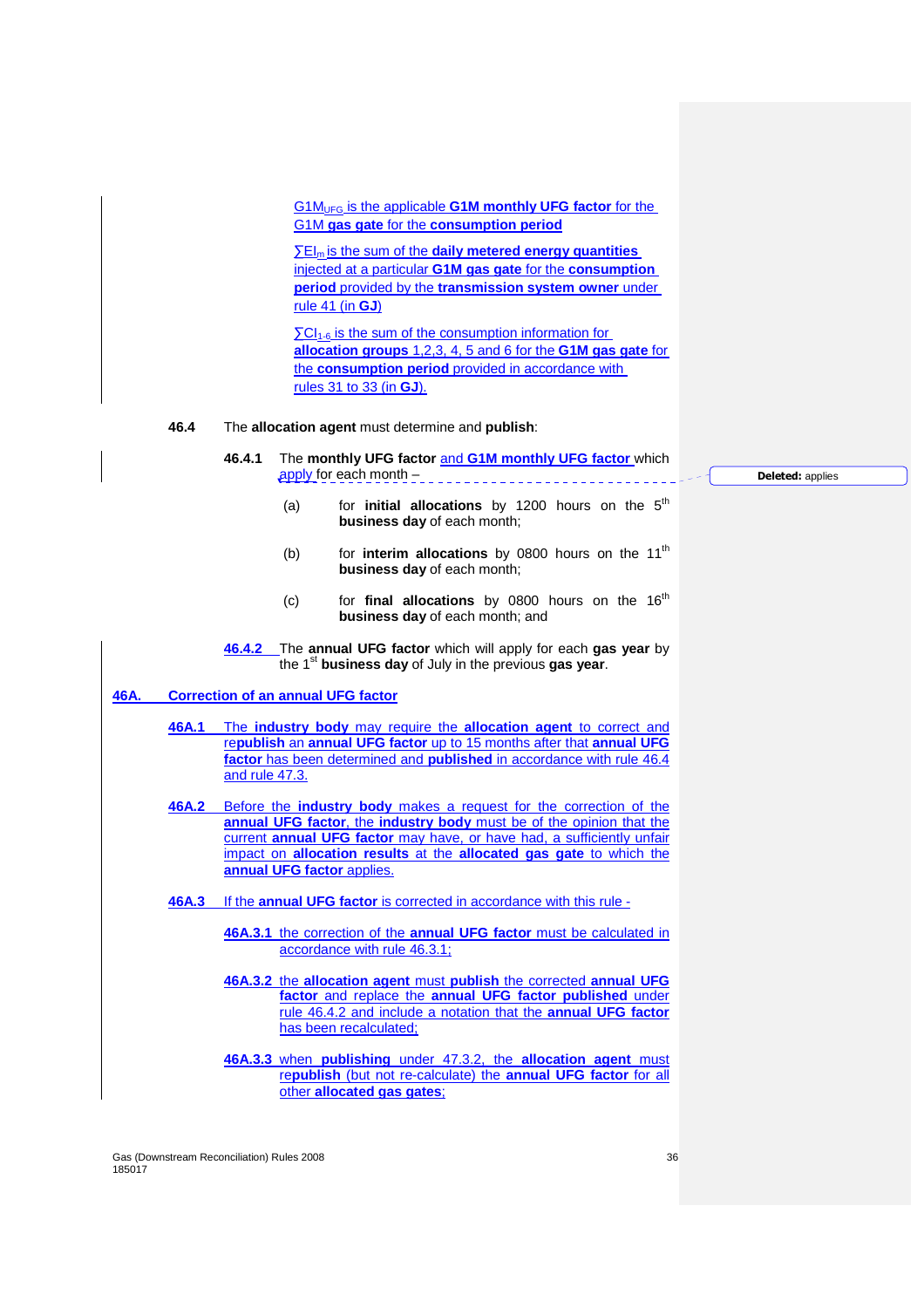**46A.3.4** the corrected **annual UFG factor** will apply to all allocations in the relevant **gas year** performed after the date that the corrected **annual UFG factor** is **published**.

**46A.4** Notwithstanding this Rule, the **industry body** may determine any specific procedures that will apply to the correction of an **annual UFG factor**.

# **47. Force majeure event during consumption period**

 $\overline{\phantom{a}}$ 

- **47.1** In this rule, **force majeure event** means an event or circumstance:
	- **47.1.1** Beyond the reasonable control of an **allocation participant** and that was not reasonably foreseeable in the circumstances; and
	- **47.1.2** Which substantially affects the information relied on to determine the **annual UFG factor** in rule 46 so that it no longer will result in a fair and representative calculation of the **annual UFG factor** for a particular **allocated gas gate**.
- **47.2** No later than 10 **business days** prior to determining and **publishing** the **annual UFG factor** in accordance with rule 46.4.2, the **allocation agent** may give **notice** to the **industry body** that it considers that a **force majeure event** has occurred.
- **47.3** As soon as practicable after receiving such notice and after consulting with affected **allocation participants** to the extent reasonably practicable in the time available:
	- **47.3.1** The **industry body** must determine an **annual UFG factor** which it considers will result in a fair and representative calculation of the **annual UFG factor** for that **allocated gas gate** for the **gas year** and give **notice** to the **allocation agent** of that determination; and
	- **47.3.2** The **allocation agent** must **publish** the **annual UFG factor** determined in accordance with rule 47.3.1 and include a notation that the **annual UFG factor** has been determined by the **industry body** under that rule.

#### **48. Initial allocation**

- **48.1** For the purposes of these **rules**, an **initial allocation** means, in relation to an **allocated gas gate**, the allocation of gas quantities in accordance with rule 45 in the month immediately after the relevant **consumption period**.
- **48.2** By 1200 hours on the 5<sup>th</sup> business day of each month, the allocation **agent** must –
	- **48.2.1** Perform the **initial allocation** with respect to each **allocated gas gate**;
	- **48.2.2** Provide the following reports to each **retailer**: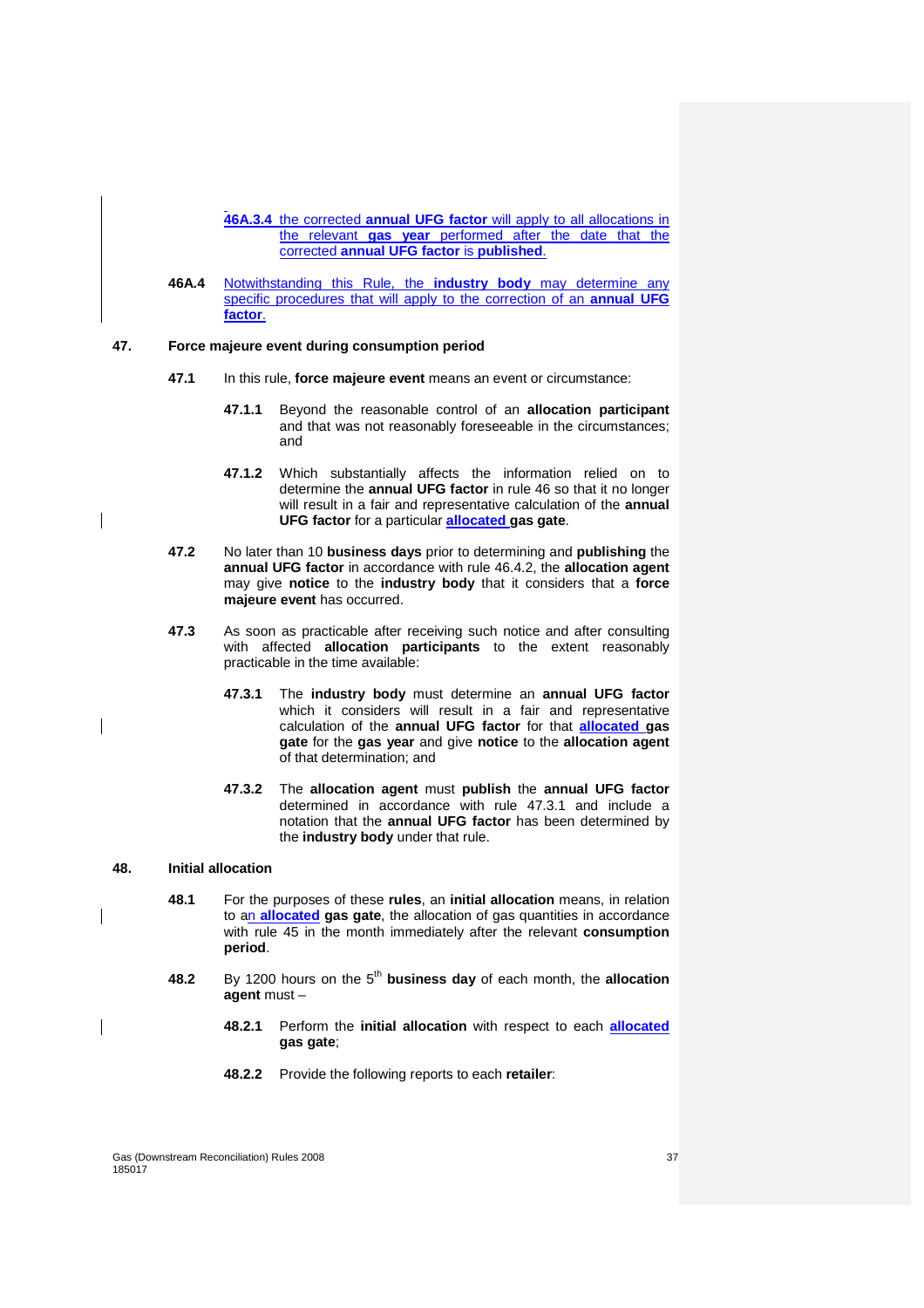- (a) a report setting out the quantities of gas allocated to that **retailer** at each **allocated gas gate** for the previous month; and
- (b) a report of the **gas gate residual profile** calculated during the **initial allocation**.; and
- **48.2.3** Provide a report meeting the requirements of rule 48.2.2(a) to the **transmission system owner** which provided the **daily metered energy quantities** injected at that **allocated gas gate** to the **allocation agent** under rule 41.

## **49. Interim allocation**

- **49.1** For the purposes of these **rules**, an **interim allocation** means, in relation to an **allocated gas gate**, the allocation of gas quantities in accordance with rule 45 in the month that is 4 months after the relevant **consumption period**.
- **49.2** By 0800 hours on the 11<sup>th</sup> business day of each month, the allocation **agent** must –
	- **49.2.1** Perform the **interim allocation** with respect to each **allocated gas gate**;
	- **49.2.2** Provide the following reports to each **retailer**:
		- (a) a report setting out the quantities of gas allocated to that **retailer** at each **allocated gas gate** for the month that is the subject of the **interim allocation**; and
		- (b) a report of the revised **gas gate residual profile** calculated during the **interim allocation**; and
	- **49.2.3** Provide a report meeting the requirements of rule 49.2.2(a) to the **transmission system owner** which provided the **daily metered energy quantities** injected at that **allocated gas gate** to the **allocation agent** under rule 41.

#### **50. Final allocation**

- **50.1** For the purposes of these **rules**, a **final allocation** means, in relation to an **allocated gas gate**, the allocation of gas quantities in accordance with rule 45 in the month that is 13 months after the relevant **consumption period**.
- **50.2** By 0800 hours on the 16<sup>th</sup> business day of each month, the allocation **agent** must –
	- **50.2.1** Perform the **final allocation** with respect to each **allocated gas gate**;
	- **50.2.2** Provide the following reports to each **retailer**:
		- (a) a report setting out the quantities of gas allocated to that **retailer** at each **allocated gas gate** for the month that is the subject of the **final allocation**; and

Gas (Downstream Reconciliation) Rules 2008 38 185017

**Deleted:** actual daily

**Deleted:** actual daily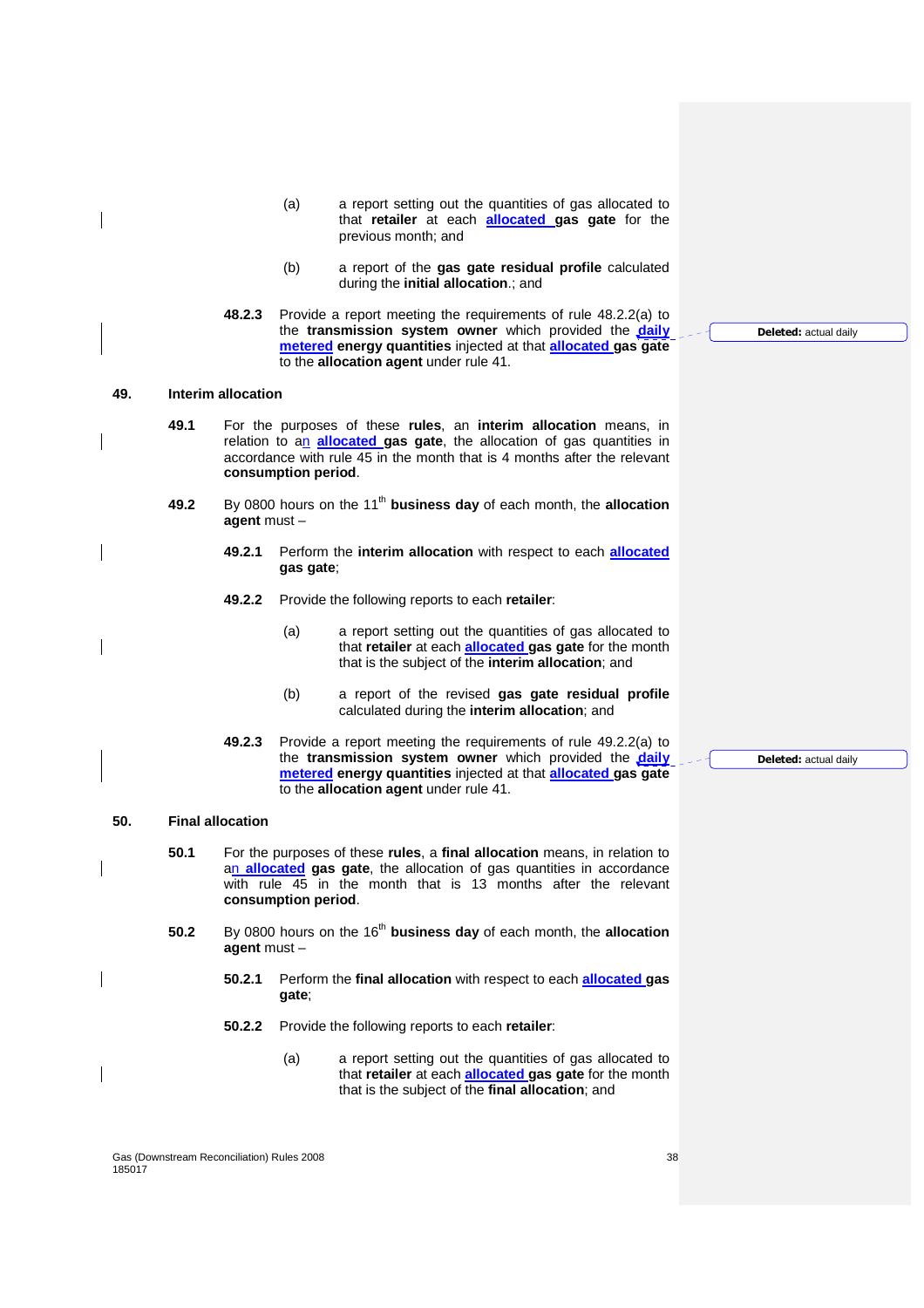- (b) a report of the revised **gas gate residual profile** calculated during the **final allocation**; and
- **50.2.3** Provide a report meeting the requirements of rule 50.2.2(a) to the **transmission system owner** which provided the **daily metered energy quantities** injected at that **allocated gas gate** to the **allocation agent** under rule 41.

# **51. Special allocation**

- **51.1** At any time during the period after an **initial allocation** has been performed up to 12-months after a **final allocation** has been performed, the **industry body** may require the **allocation agent** to perform a **special allocation** for the relevant **consumption period** in addition to, or replacing, an **initial allocation**, an **interim allocation**, or a **final allocation** for that same **consumption period**.
- **51.2** Before the **industry body** makes a request under rule 51.1
	- **51.2.1** The **industry body** must be of the opinion that the current allocation information or **allocation results** are sufficiently unfair that it is not appropriate to wait until the next (if any) scheduled **interim allocation** or **final allocation** is performed; and
	- **51.2.2** The **industry body** must balance the unfairness of the current allocation information or **allocation results** against any commercial reasons for retaining the current **allocation results**.
- **51.3** Subject to rule 51.1 and 51.2, the **industry body** may determine any specific procedures that will apply to a **special allocation**.
- **51.4** Notwithstanding anything in rule 46A, specific procedures determined by the **industry body** under rule 51.3 may include correcting an **annual UFG factor**.

# **52. Annual reconciliation**

- **52.1** The purpose of an **annual reconciliation** is to verify, on a monthly basis, the accuracy and completeness of consumption information provided to the **allocation agent** for the previous 12 billing months against the energy quantities billed to consumers during that period.
- **52.2** For the purposes of an **annual reconciliation**:
	- **52.2.1** Each **retailer** must, by 0800 hours on the 11<sup>th</sup> business day of each month, provide to the **allocation agent** the total energy quantities billed in **GJ**, by **allocated gas gate**, in the previous invoice month.
	- **52.2.2** The allocation agent must, by 1700 hours on the 13<sup>th</sup> **business day** of each month, compare:
		- (a) the sum of the total energy quantities billed provided by each **retailer** for each **allocated gas gate** in

Gas (Downstream Reconciliation) Rules 2008 39 185017

**Deleted:** actual daily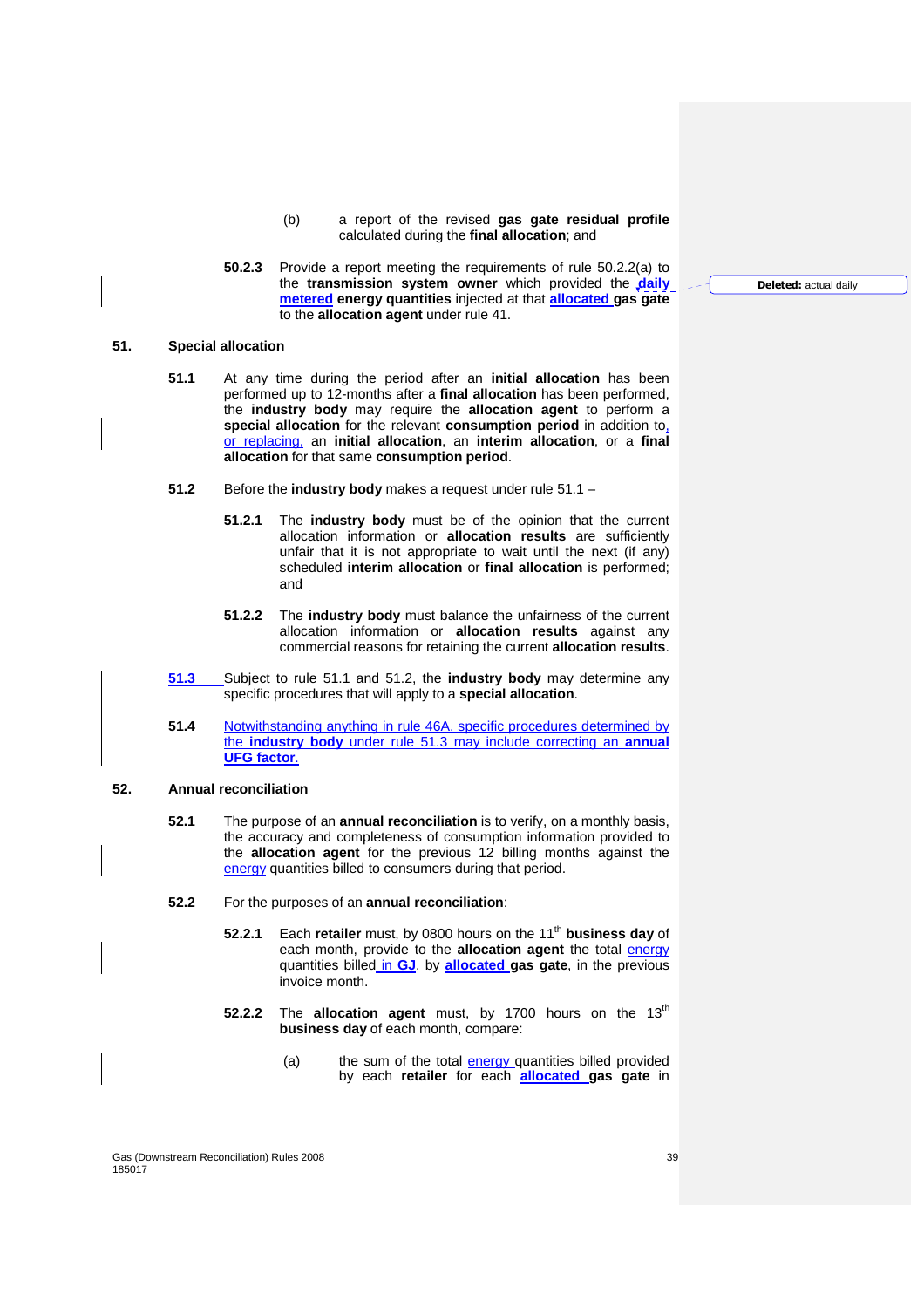accordance with rule 52.2.1 for the 12 months up to and including the previous invoice month; with

- (b) the sum of best available consumption information provided by each **retailer** for each **allocated gas gate** in accordance with rules 31 to 33 for the 12 months prior to (but not including) the previous invoice month .
- **52.2.3** The **allocation agent** must **publish** the results of the comparison performed under rule 52.2.2 by 0800 hours on the 14<sup>th</sup> business day of each month.
- **52.3** In this rule, any reference to
	- **52.3.1** "invoice month" means the month in which the quantities billed were invoiced by the **retailer** to the consumer; and
	- **52.3.2** " energy quantities billed" includes, for any particular period, the quantities of gas supplied by a **retailer** across **consumer installations** to consumers (or to the **retailer** itself), sourced directly from the **retailer's** financial records, including quantities:
		- (a) supplied through normal customer supply and billing arrangements (including vacant consumption);
		- (b) supplied under sponsorship or promotion arrangements; and
		- (c) supplied under any other arrangement;

and, to avoid doubt, may relate to gas supplied across one or more **consumption periods**.

# **53. Allocation agent reports**

**53.1** No later than 1 **business day** after each **initial allocation**, **interim allocation**, **final allocation** or **special allocation**, the **allocation agent** must **publish** the **seasonal adjustment daily shape values** for every **allocated gas gate** calculated in accordance with the following formulae:

 $SADSV = SADSV_{P_1} SADSV_{P-1} SADSV_{P-2}$ , ...,  $SADSV_{P-23}$ 

 $SADSV_P = SADSV_{P,1}$ ,  $SADSV_{P,2}$ , ...,  $SADSV_{P,last}$ 

Where:

SADSV means the **seasonal adjustment daily shape values** for the **gas gate** for the 24 months up to and including the **consumption period** for which the allocation was performed

SADSV<sub>P</sub> means the **seasonal adjustment daily shape values** for the **gas gate** for the **consumption period** for which the allocation was performed

**Deleted:** .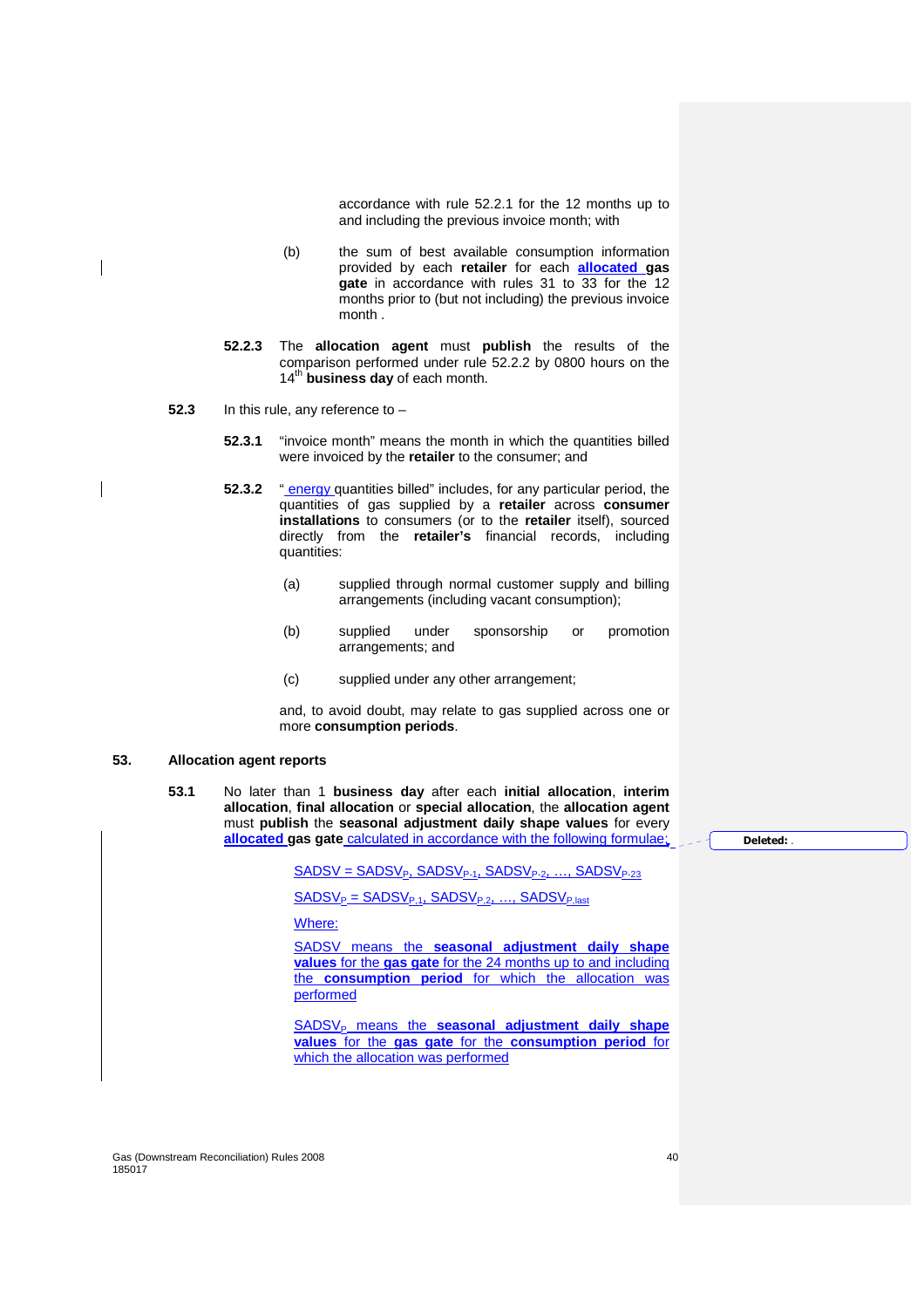SADSV<sub>P-i</sub> means the **seasonal adjustment daily shape value** for the **gas gate** for the **consumption period** that is i months before the **consumption period** for which the allocation was performed

SADSV<sub>P</sub>; means the **seasonal adjustment daily shape value** for the **gas gate** for day j in **consumption period** P, being EI<sub>i</sub> – AQ<sub>1&2,i</sub> where:

> EI<sup>j</sup> is the **daily metered energy quantity** in **GJ** provided by **transmission system owners** in accordance with rule 41 for day j

> $AQ<sub>182i</sub>$  is the sum of the daily allocated quantities for **allocation groups** 1 and 2 for day j in **GJ** as calculated in accordance with rule 45.2

provided that, if the calculated quantity is less than zero, the quantity is deemed, for the purpose of these **rules**, to be zero;

- **53.2** In respect of each **allocated gas gate**, by no later than 1 **business day**  after each **initial allocation**, **interim allocation**, **final allocation** or **special allocation**, the **allocation agent** must **publish** the following reports for each allocation:
	- **53.2.1** The sum of the **daily metered energy quantities** injected at each **allocated gas gate** for each of the relevant **consumption periods** as provided by the **transmission system owner** under rule 41; and
	- **53.2.2** The sum of the quantities of gas allocated to each **retailer** in the previous month**,** in respect of each of the relevant **consumption periods**, under rules 48 to 51; and
	- **53.2.3** The total amount of, and the percentage of, **UFG** at each **allocated gas gate** for the previous month and previous 12 months.
- **53.3** By 1200 hours on the 5<sup>th</sup> business day of each month, in respect of each **consumption period** for which a **final allocation** has been performed in the previous 12-months, the **allocation agent** must provide a report for each **allocated gas gate** to **retailers** and the **industry body** on the percentage of error in the accuracy between:
	- **53.3.1** The aggregated consumption information for **consumer installations** in **allocation groups** 3 to 6 provided under rule 31 by each **retailer** to the **allocation agent** for **initial allocation**; and
	- **53.3.2** The aggregated consumption information for **consumer installations** in **allocation groups** 3 to 6 provided under rule 33 by each **retailer** to the **allocation agent** for **final allocation**.

**Part 3** 

**Deleted:** 

**Deleted:** actual daily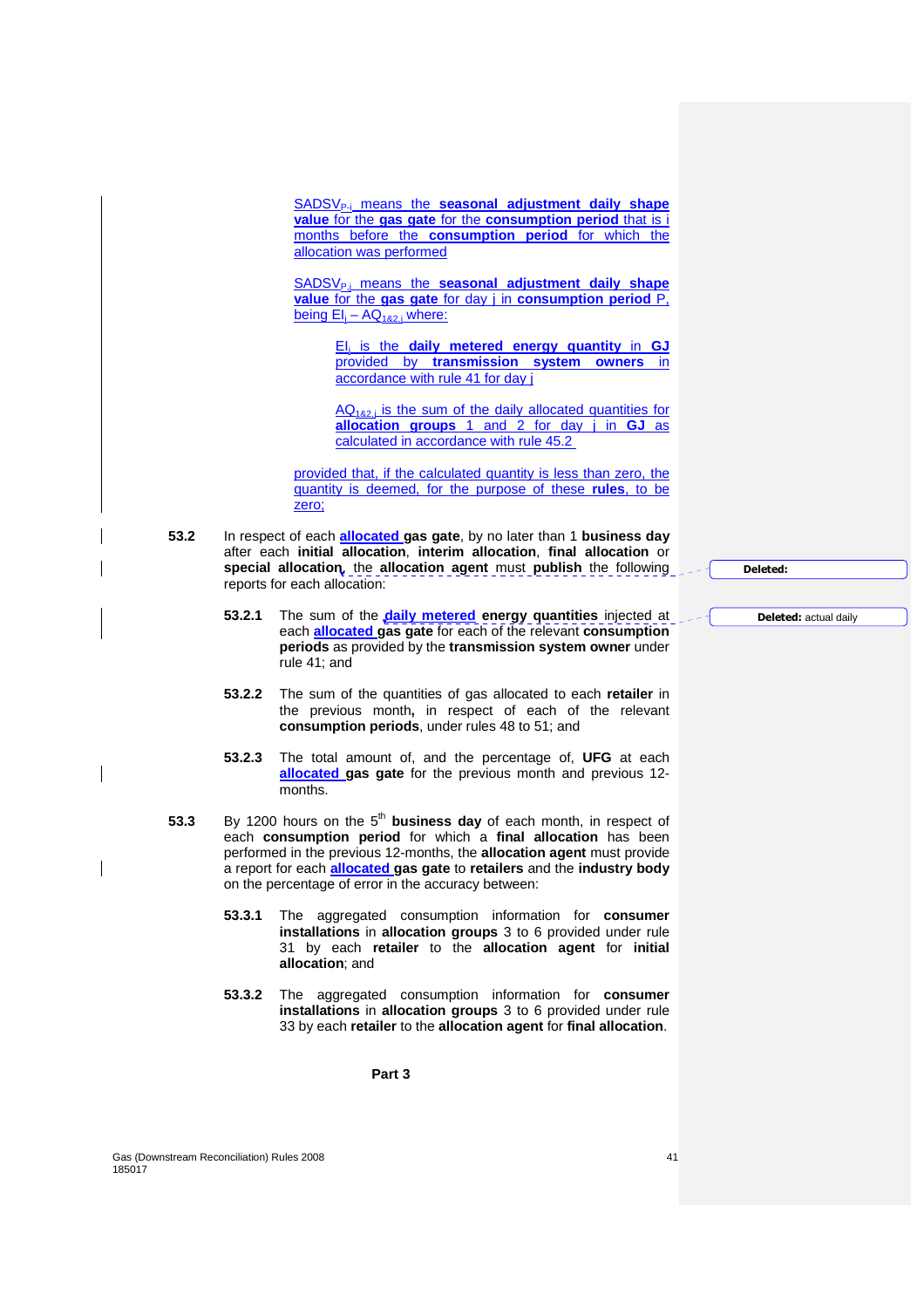#### **Approval and Registration of deemed profiles**

# **54. Allocation agent to approve and register deemed profiles**

- **54.1** The **allocation agent** must establish a register which records **static deemed profiles** and **dynamic deemed profiles** approved under these **rules** and which may be used by **retailers** for the purpose of providing consumption information to the **allocation agent** in relation to **consumer installations** in **allocations groups** 3 and 5 respectively.
- **54.2** The **allocation agent** must not **publish** the gas quantities making up a **registered deemed profile** on the register established under rule 54.1 except where it has received notice from the **industry body** to do so.
- **54.3** To avoid doubt, a **registered deemed profile** is both **retailer** and **consumer installation**, or class of **consumer installations**, specific in that no other **retailer** or **consumer installations** may register or use that **registered deemed profile**.

# **55. Registration of static deemed profiles**

- **55.1** For the purposes of these **rules**, a **static deemed profile** is a predetermined estimate of daily gas quantities which is used to define the daily profile of consumption during a **consumption period** for the **consumer installation** or class of **consumer installations** to which it applies.
- **55.2** In order to register a **static deemed profile** for a **consumer installation** or class of **consumer installations**, the **retailer** must request that the **allocation agent** approve the **static deemed profile** and provide the following information to the **allocation agent**:
	- **55.2.1** 12 consecutive months of **historical** consumption information for that **consumer installation** or class of **consumer installations** and estimates of future variations in that information; or
	- 55.2.2 In the absence of 12 consecutive months of historical consumption information –
		- (a) sample historical consumption information for that **consumer installation** or class of **consumer installations**, **consumer installation** operating information, 12-months of *historical* actual monthly consumption information, and estimated future variations; or
		- (b) an estimated consumption profile based on **consumer installation** operating information, 12 months of *historical* consumption information for that **consumer installation** or class of **consumer installations**, and estimated future variations; or
		- (c) an estimated consumption profile based on a daily consumption profile for a similar type of **consumer**  installation and available **historical** actual monthly consumption information; or

**Deleted:** historic

**Deleted:** historic

**Deleted:** historic

**Deleted:** historic

**Deleted:** historic

**Deleted:** historic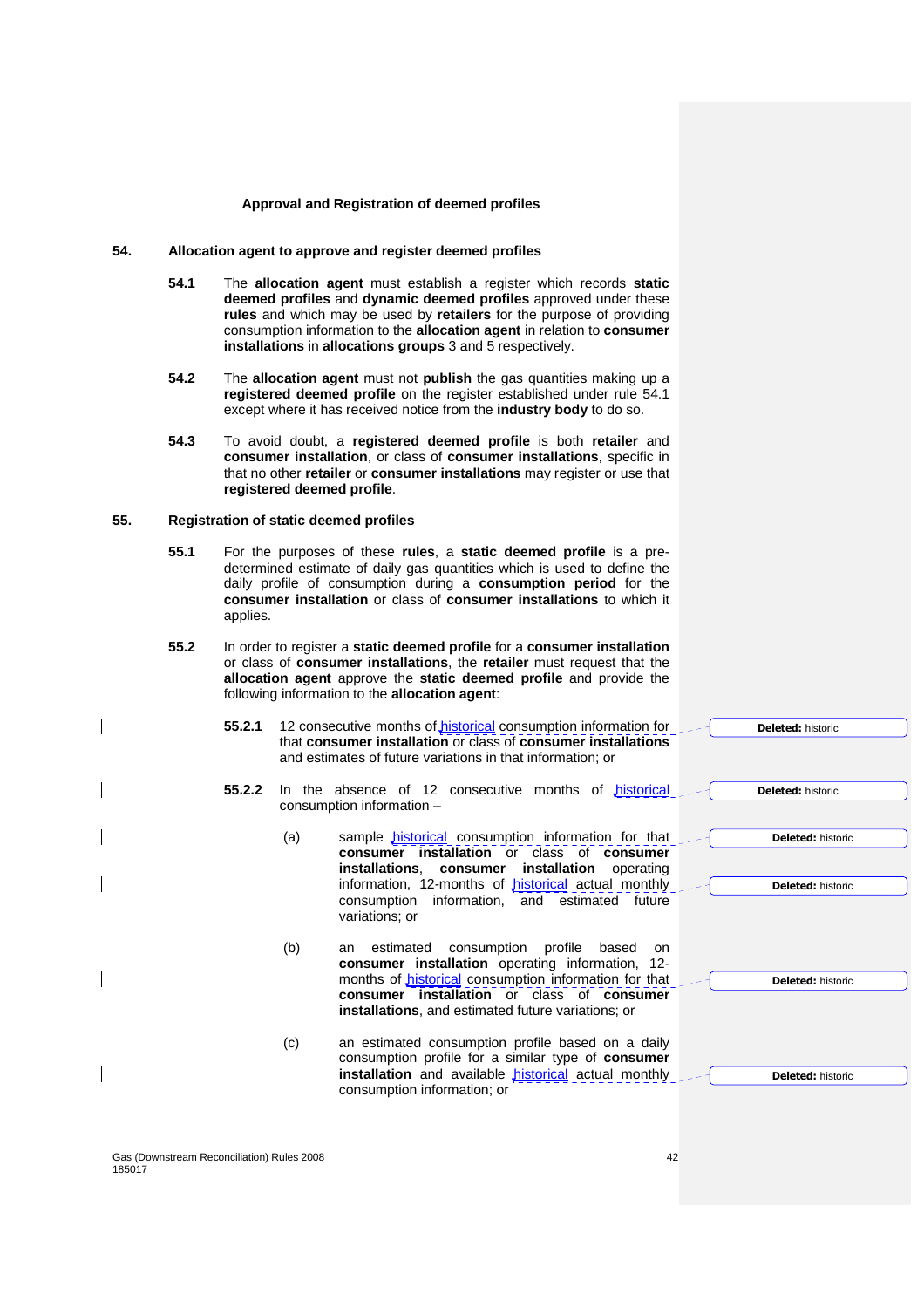- (d) an estimated consumption profile based on **consumer installation** operating information or a daily consumption profile for a similar type of **consumer installation**; and
- (e) any other information that the **allocation agent** reasonably requests.
- **55.3** The **allocation agent** must consider the information provided under rule 55.2 and determine whether the **static deemed profile** will be a reasonable representation of the actual consumption profile of the **consumer installation** or class of **consumer installations** to which it will apply.
- **55.4** As soon as practicable, and no later than 20 **business days**, after receiving a request for approval, the **allocation agent** must make its determination under rule 55.3 and notify the **retailer** of its determination. The **allocation agent** must either accept or reject the registration of the **static deemed profile**.

## **56. Registration of dynamic deemed profiles**

- **56.1** For the purposes of these **rules**, a **dynamic deemed profile** is a consumption profile that changes in accordance with information obtained from **TOU meters** installed at one or more sample **consumer installations** that are representative of the daily consumption profile of the **consumer installation** or class of **consumer installations** to which it is applied.
- **56.2** In order to register a **dynamic deemed profile** for a **consumer installation** or class of **consumer installations**, the **retailer** must request that the **allocation agent** approve the **dynamic deemed profile** and provide the following information to the **allocation agent**:
	- **56.2.1** Consumption information obtained during the **consumption period** from a **TOU meter** installed at the sample **consumer installation** or **consumer installations**, as the case may be, that will provide the basis of the **dynamic deemed profile**; and
	- **56.2.2** Sufficient detail of the **consumer installations** or class of **consumer installations** to which the **dynamic deemed profile** will apply to enable the **allocation agent** to verify that the **dynamic deemed profile** is appropriate for that **consumer installation** or class of **consumer installations**; and
	- **56.2.3** Any other information reasonably requested by the **allocation agent**.
- **56.3** The **allocation agent** must consider the information provided under rule 56.2 and determine whether the **dynamic deemed profile** will be a reasonable representation of the actual consumption profile of the **consumer installation** or class of **consumer installations** to which it will apply.
- **56.4** As soon as practicable, and no later than 20 **business days**, after receiving a request for approval, the **allocation agent** must make its

Gas (Downstream Reconciliation) Rules 2008 43 185017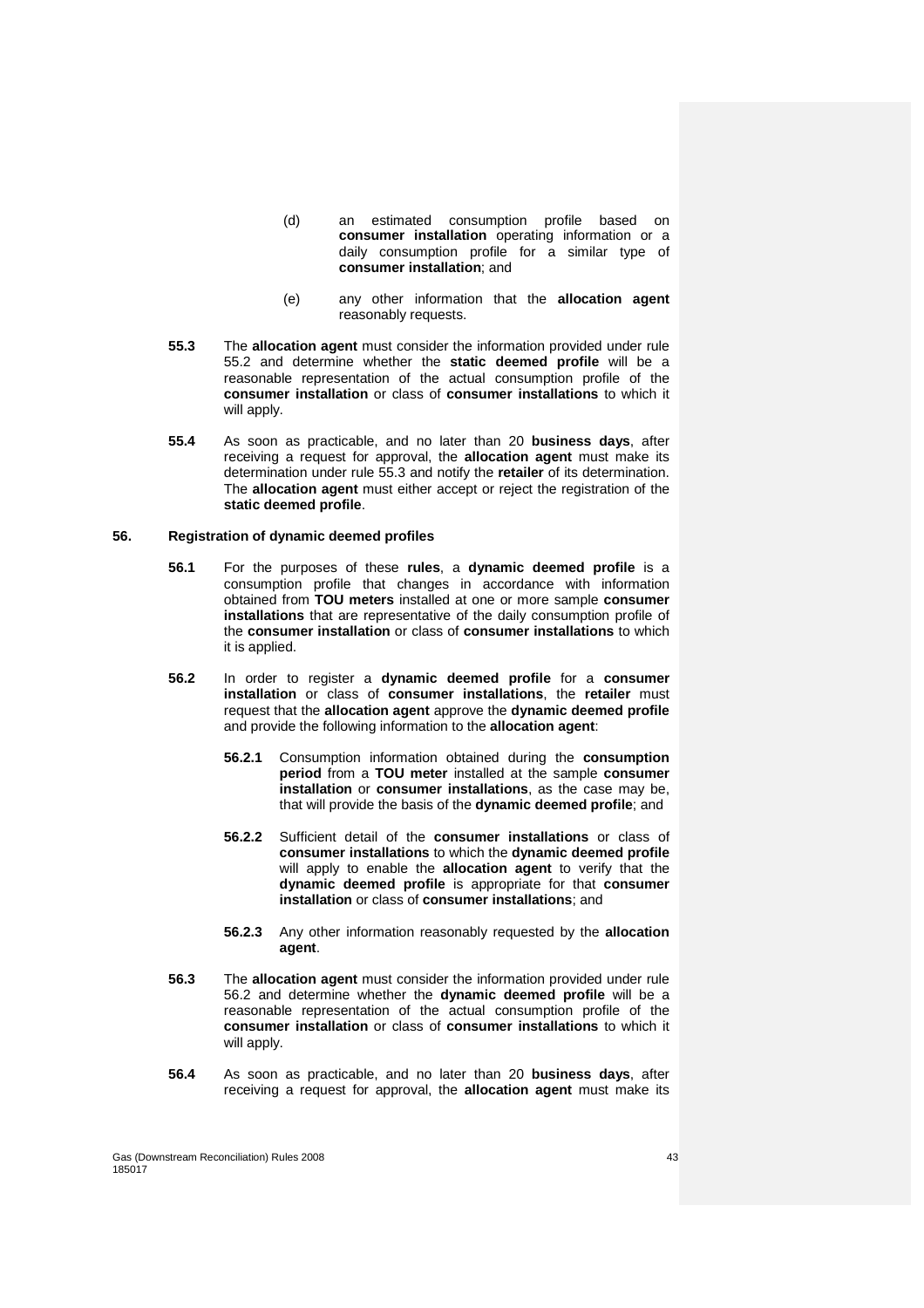determination under rule 56.3 and notify the **retailer** in writing of its determination. The **allocation agent** must either accept or reject the registration of the **dynamic deemed profile**.

# **57. Notification of change or error**

**57.1** A **retailer** with a **registered deemed profile** under these **rules** must notify the **allocation agent** of any error or change in any circumstances material to the registration or continuing registration of its deemed profile as soon as practicable after it has become aware of that error or change.

#### **58. Allocation agent review of registered deemed profiles**

- **58.1** The **allocation agent** may review a **registered deemed profile** at its discretion.
- **58.2** Where the **allocation agent** intends to carry out a review under rule 58.1, it must notify the **retailer** with the **registered deemed profile** of the review.
- **58.3** In order to enable the **allocation agent** to carry out a review under rule 58.1, the **retailer** must provide the information referred to in rule 55.2 or rule 56.2, as applicable, within 10 **business days** of receiving notice of the review.
- **58.4** The **allocation agent** must consider the information provided under rule 58.3 and determine whether the **registered deemed profile** continues to be a reasonable representation of the actual consumption profile of the **consumer installation** or class of **consumer installations** to which it applies.
- **58.5** As soon as practicable, and no later than 30 **business days**, after giving notice under rule 58.2, the **allocation agent** must make its determination under rule 58.4 and notify the **retailer** of its determination. The **allocation agent** must either:
	- **58.5.1** Continue the registration of the **registered deemed profile** if it determines the profile continues to be a reasonable representation of the actual consumption profile of the **consumer installation** or class of **consumer installations** to which it applies; or
	- **58.5.2** Remove, in accordance with rule 62, the **registered deemed profile** from the register if it determines that the profile no longer continues to be a reasonable representation of the actual consumption profile of the **consumer installation** or class of **consumer installations** to which it applies.
- **59. Retailers may request review of their registered deemed profiles** 
	- **59.1** Any **retailer** with a **registered deemed profile** (whether it is a **static deemed profile** or a **dynamic deemed profile**) may, by notice, request the **allocation agent** to review and:
		- **59.1.1** Amend that **registered deemed profile**; or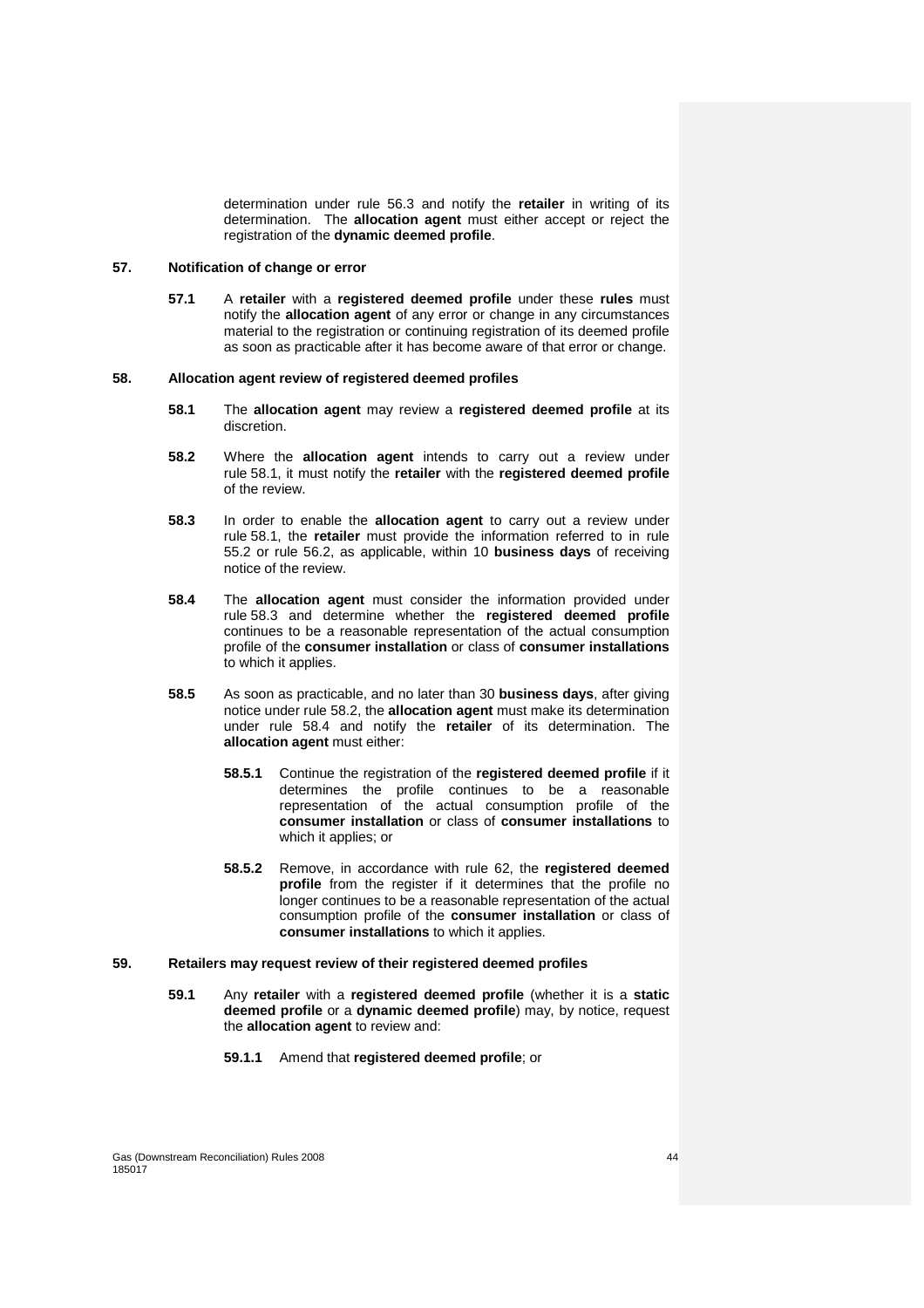- **59.1.2** Amend the characteristics of the **consumer installation** or class of **consumer installations** to which it applies.
- **59.2** In order to enable the **allocation agent** to carry out a review under rule 59.3, the **retailer** must provide the information referred to in rule 55.2 or rule 56.2, as applicable.
- **59.3** The **allocation agent** must consider the information provided under rule 59.2 and determine whether, if amended as requested by the **retailer**, the **registered deemed profile** is a reasonable representation of the actual consumption profile of the **consumer installation** or class of **consumer installations** to which it applies.
- **59.4** As soon as practicable, and no later than 20 **business days**, after receiving a request under rule 59.1, the **allocation agent** must make its determination under rule 59.3 and notify the **retailer** of its determination. The **allocation agent** must either accept or reject the amendment to the **registered deemed profile**.

# **60. Allocation participants may challenge registered deemed profiles**

- **60.1** Any **allocation participant** may challenge, by notice to the **allocation agent**, the use by a **retailer** of a **registered deemed profile** in respect of a **consumer installation** or class of **consumer installations**.
- **60.2** The **allocation participant** must include in the notice given under rule 60.1 the reasons for the challenge and any information available to it relating to the challenge of the **registered deemed profile**.
- **60.3** The **allocation agent** must provide the **allocation participant**, whose **registered deemed profile** is being challenged, the opportunity to:
	- **60.3.1** Respond to a notice given under rule 60.1; and
	- **60.3.2** Provide reasons and information as to why the **registered deemed profile** continues to be a reasonable representation of the actual consumption profile of the **consumer installation** or class of **consumer installations** to which it applies.
- **60.4** The **allocation agent** must consider the information provided under rules 60.2 and 60.3 and determine whether the **registered deemed profile** continues to be a reasonable representation of the actual consumption profile of the **consumer installation** or class of **consumer installations** to which it applies.
- **60.5** The **allocation agent** must make its determination within 30 **business days** of receiving the notice under rule 60.1 and notify all affected **allocation participants** of its determination.

## **61. Guidelines for determinations on profiles**

**61.1** As soon as practicable after this rule comes into force, the **industry body** shall, after consultation with **allocation participants**, develop and **publish** guidelines to assist the determination of whether a **static deemed profile** or **dynamic deemed profile** is, or continues to be, a reasonable representation of the actual consumption profile of the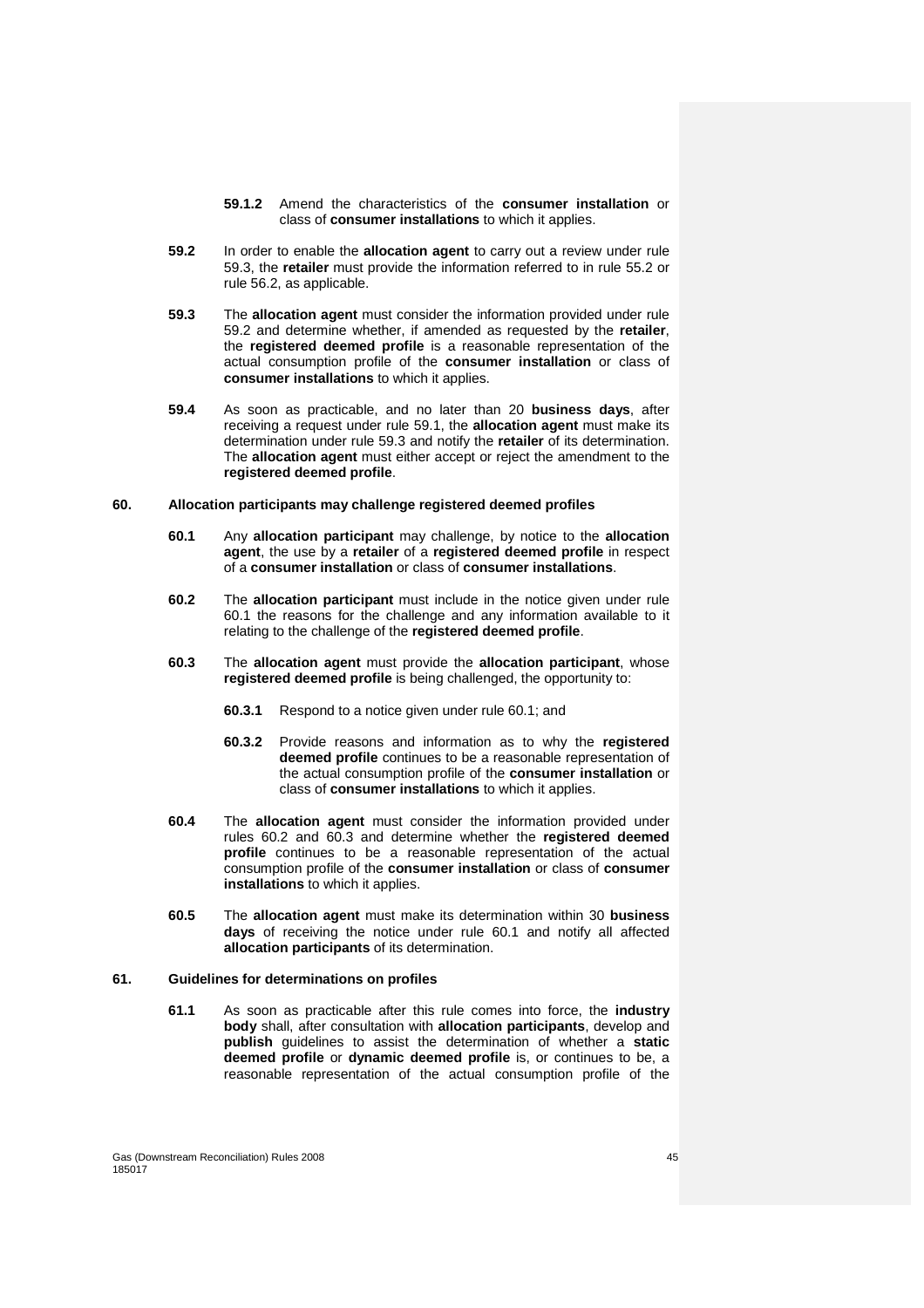**consumer installation** or class of **consumer installations** to which it applies.

**61.2** In making a determination under this Part 3 of the **rules**, the **allocation agent** must take into account any guidelines developed by the **industry body** under rule 61.1.

### **62. Removal of registered deemed profile from register**

- **62.1** If the **allocation agent** determines under rule 58.5 or 60.4 that a **registered deemed profile** no longer continues to be a reasonable representation of the actual consumption profile of the **consumer installation** or class of **consumer installations** to which it applies, the **allocation agent** must:
	- **62.1.1** Remove the **registered deemed profile** from the register; and
	- **62.1.2** Advise the **retailer** which registered the deemed profile of the date on which the deemed profile was removed from the register.
- **62.2** If a **registered deemed profile** has not been reviewed under rule 58 or 59 or challenged under rule 60 for a period of 5 years or longer, the **allocation agent** must:
	- **62.2.1** Remove the **registered deemed profile** from the register; and
	- **62.2.2** Advise the **retailer** which registered the deemed profile of the date on which the deemed profile was removed from the register.
- **62.3** If a **consumer installation** or class of **consumer installations**, to which a **registered deemed profile** applies, switches to a new **retailer** so that the **retailer** who registered the deemed profile is no longer the **responsible retailer** for that **consumer installation** or class of **consumer installations**:
	- **62.3.1** The **retailer** which registered the deemed profile must as soon as practicable advise the **allocation agent** of that fact;
	- **62.3.2** The **allocation agent** must remove the **registered deemed profile** from the register; and
	- **62.3.3** The **allocation agent** must advise the **retailer** which registered the deemed profile of the date on which the deemed profile was removed from the register.
- **62.4** Nothing in this rule affects the use of a previously **registered deemed profile** in allocations for prior **consumption periods** where the **retailer** was the **responsible retailer** for that **consumer installation** or class of **consumer installations**.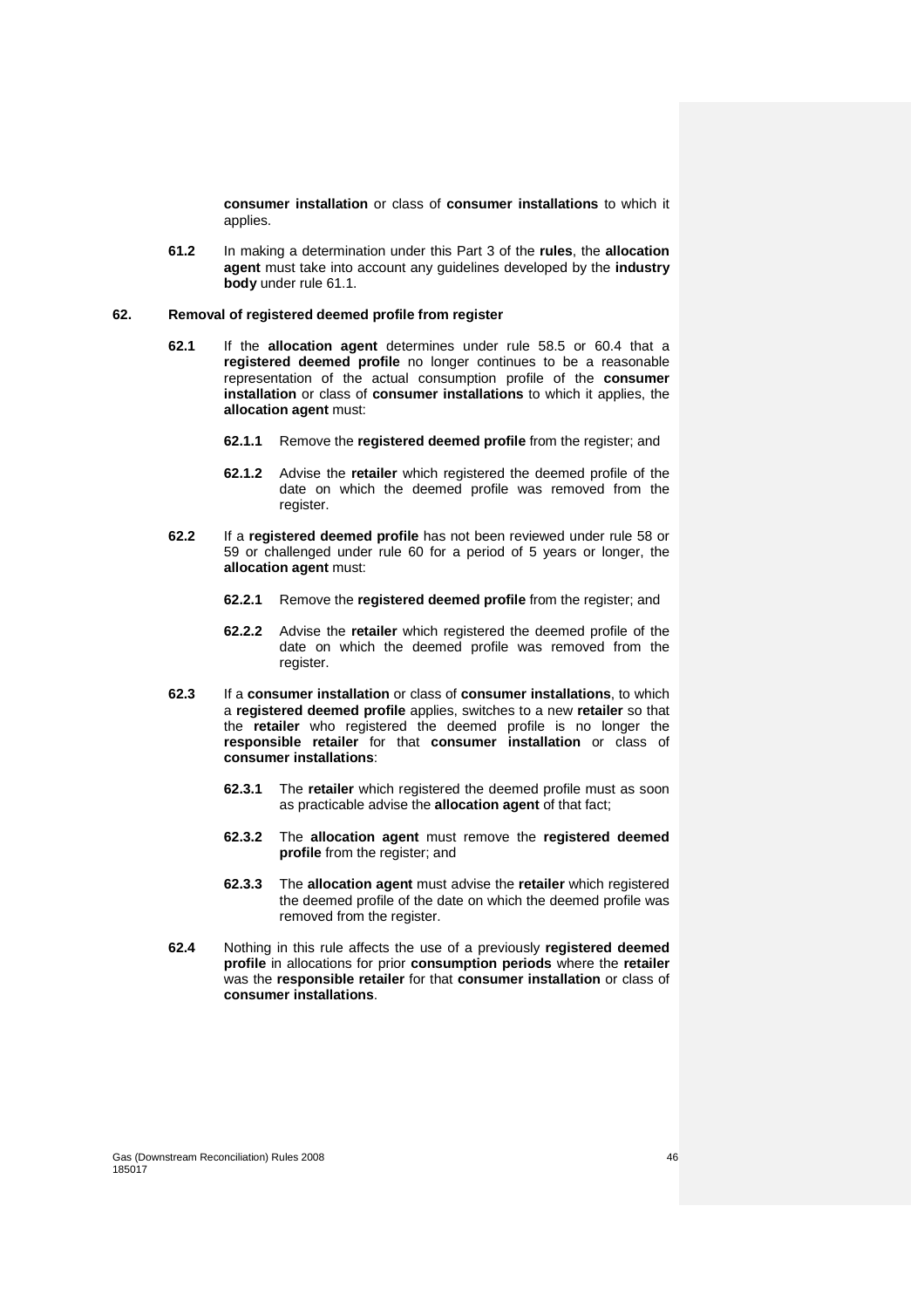#### **63. Costs of deemed profile registration**

- **63.1** The **retailer** which requests approval of a deemed profile under **rules** 55.2 or 56.2 must pay to the **allocation agent** the actual and reasonable costs of considering the request and, where applicable, registering the deemed profile.
- **63.2** In relation to meeting the costs of the **allocation agent** for reviewing a **registered deemed profile** under rule 58 or 59, the **retailer** whose **registered deemed profile** was reviewed must pay to the **allocation agent** the actual and reasonable costs of the review.
- **63.3** In relation to meeting the costs of the **allocation agent** for considering a challenge to the use of a **registered deemed profile** under rule 60 –
	- **63.3.1** The **allocation participant** that made the challenge must pay to the **allocation agent** the actual and reasonable costs of the **allocation agent** if the **allocation agent** determines that the **registered deemed profile** is a reasonable representation of the actual consumption profile of the **consumer installation** or class of **consumer installations** to which it applies; and
	- **63.3.2** The **retailer** whose **registered deemed profile** was challenged must pay to the **allocation agent** the actual and reasonable costs of the **allocation agent** if the **allocation agent** determines that the **registered deemed profile** should be removed from the register.

#### **64. Referral to industry body**

- **64.1** Where a **retailer** disputes a determination made by the **allocation agent** under this Part 3 of the **rules**, the **retailer** may by notice in writing refer the matter to the **industry body** for review.
- **64.2** As soon as practicable and no later than 20 **business days** after receiving notice under rule 64.1, the **industry body** must review the **allocation agent's** determination having regard to the requirements of rules 55 to 62, as applicable, and either:
	- **64.2.1** confirm the **allocation agent's** determination; or
	- **64.2.2** refer the matter back to the **allocation agent** for reconsideration.
- **64.3** To avoid doubt, rule 64.1 does not apply where the **industry body** has previously referred the matter back to the **allocation agent** for reconsideration.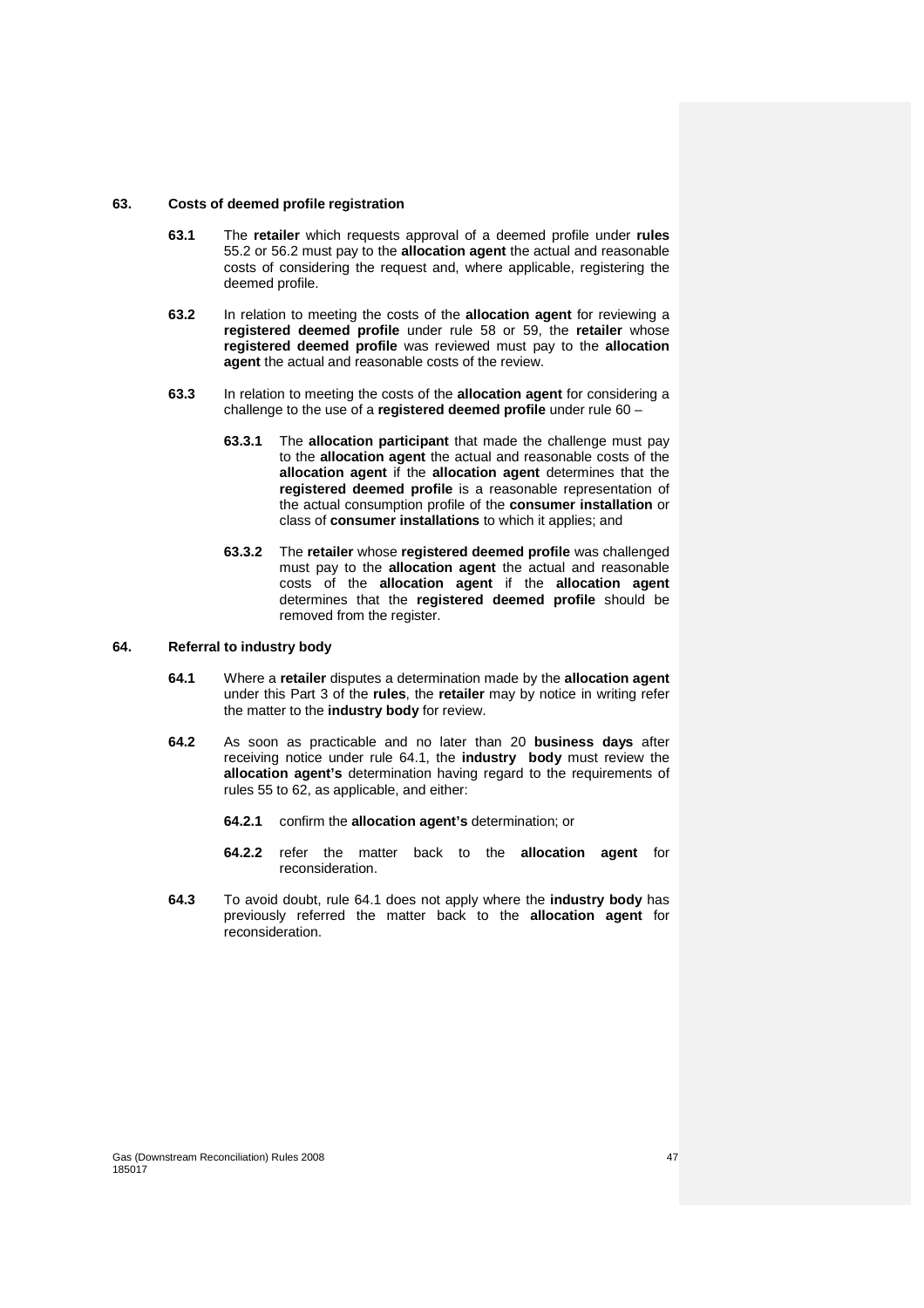#### **Part 4**

#### **Audits**

#### **65. Industry body to commission performance audits**

- **65.1** The **industry body** must arrange at regular intervals performance audits of the **allocation agent** and **allocation participants**.
- **65.2** The purpose of a performance audit under this rule is to assess in relation to the **allocation agent** or an **allocation participant**, as the case may be, –
	- **65.2.1** The performance of the **allocation agent** or that **allocation participant** in terms of compliance with these **rules**; and
	- **65.2.2** The systems and processes of the **allocation agent** or that **allocation participant** that have been put in place to enable compliance with these **rules**; and
	- **65.2.3** Whether, after the implementation of an intended change notified under rule 65.4, the **allocation agent** or that **allocation participant** will be, or will be able to be, compliant with these **rules**.
- **65.3** The **industry body** in its sole discretion will determine
	- **65.3.1** When a performance audit under this rule is to be conducted;
	- **65.3.2** The person who is to be audited;
	- **65.3.3** Subject to rule 68, who will be appointed as the auditor; and
	- **65.3.4** Any terms and conditions for the performance audit.
- **65.4** If the **allocation agent** or an **allocation participant** intends to make a change to any of its systems, processes or procedures that could reasonably be considered to be likely to have a major impact on the **allocation agent's** or **allocation participant's** compliance with these **rules**, it must, at least 90 days before the change is to take place, advise the **industry body** of the proposed change.
- **65.5** Upon notification of a proposed change under rule 65.4, the **industry body** must arrange a performance audit of the **allocation agent** or **allocation participant** to be completed at least 30 days before the change is to take effect.
- **65.6** The purpose of a performance audit arranged under rule 65.5 shall be limited in scope to an audit of the impact of the proposed change on the **allocation agent** or **allocation participant's** systems, processes and procedures.

#### **66. Industry body may commission event audits**

**66.1** In addition to performance audits under rule 65, the **industry body** may cause to be conducted at any time an event audit of the **allocation** 

Gas (Downstream Reconciliation) Rules 2008 48 185017

**Deleted:** .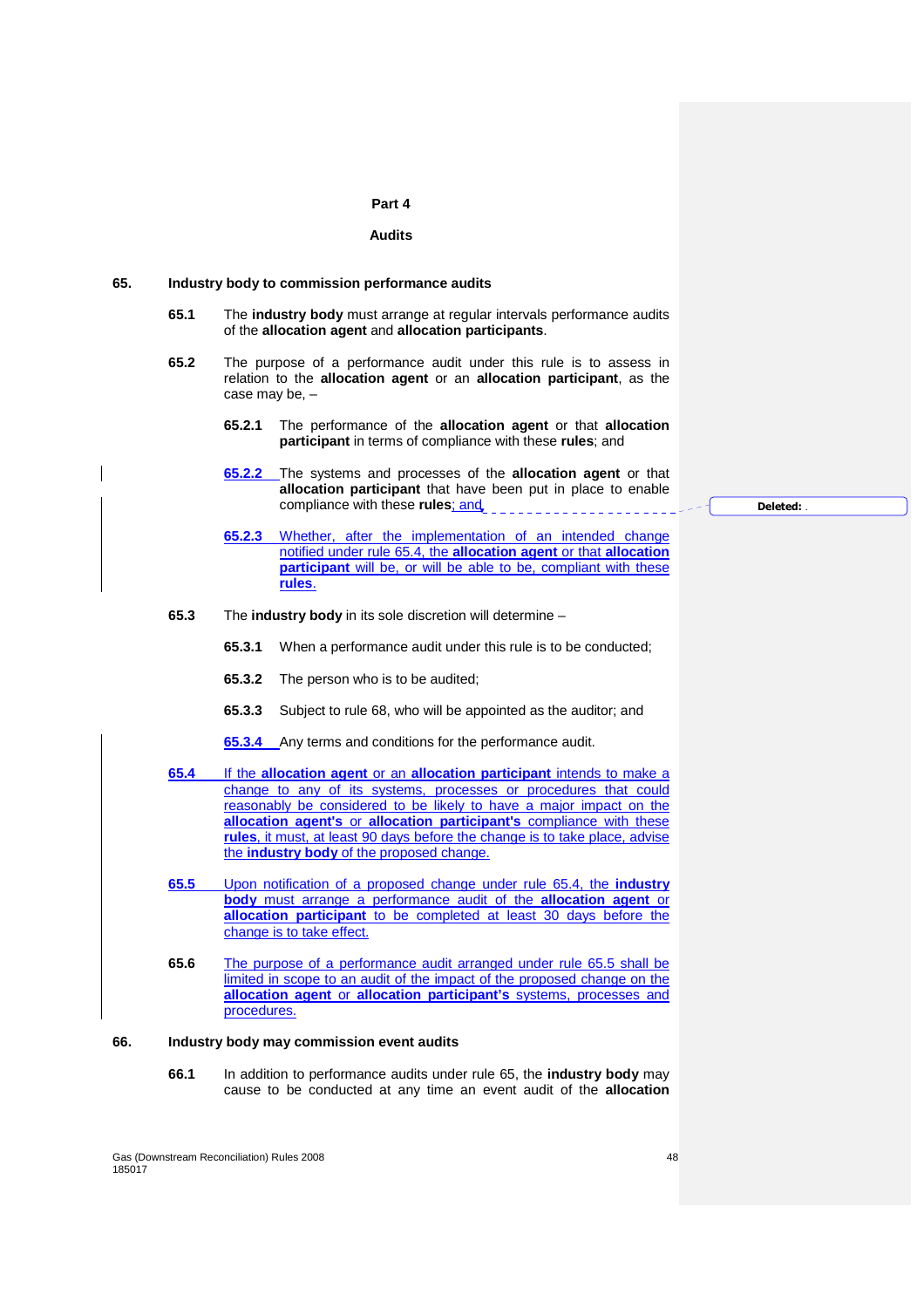**agent**, **allocation participants** or allocation processes in respect of one or more **gas gates**.

- **66.2** The purpose of an event audit under this rule is to ascertain the cause or causes of any particular issue or event that has arisen in relation to the allocation of gas under these **rules**.
- **66.3** The **allocation agent** or any **allocation participant** may request the **industry body** to cause an event audit to be performed under rule 66.1.
- **66.4** If the **industry body** receives a request under rule 66.3, the **industry body** must, in its sole discretion, decide whether to grant or refuse the request. However, the **industry body** must not grant a request that, in the opinion of the **industry body**, is frivolous or vexatious or is not made in good faith.

#### **67. Time restriction on audit material**

In conducting an audit under rule 65 or 66, the auditor must not consider any action, circumstance, event, or inaction that occurred 30 months or more before the date the audit was requested by the **industry body**.

# **68. Who may be appointed as an auditor**

- **68.1** In appointing an auditor, the **industry body** must appoint a person who is independent to and not in a position of conflict of interest with the **allocation agent** or the **allocation participant(s)**, as the case may be, that are to be audited.
- **68.2** No officer or employee of the **industry body** may be appointed as an auditor.
- **68.3** The person or persons that are to be the subject of the audit may recommend one or more auditors for the **industry body's** consideration.

#### **69. Provision of information to auditor**

- **69.1** In conducting an audit under rule 65 or 66, the auditor may:
	- **69.1.1** Request any information from the **allocation agent**, the **industry body** and any **allocation participant**; and
	- **69.1.2** Request to examine any processes, systems, procedures and data of the **allocation agent** and any **allocation participant**, provided such processes, systems, procedures and data are directly relevant to the performance of the **allocation agent** or the **allocation participant** in terms of compliance with these **rules**.
- **69.2** Any request under rule 69.1 must be reasonable and strictly for the purposes of the audit.
- **69.3** The **allocation agent**, the **industry body** and every **allocation participant** must comply with a request under rule 69.1 but nothing in this rule limits any claim for legal professional privilege.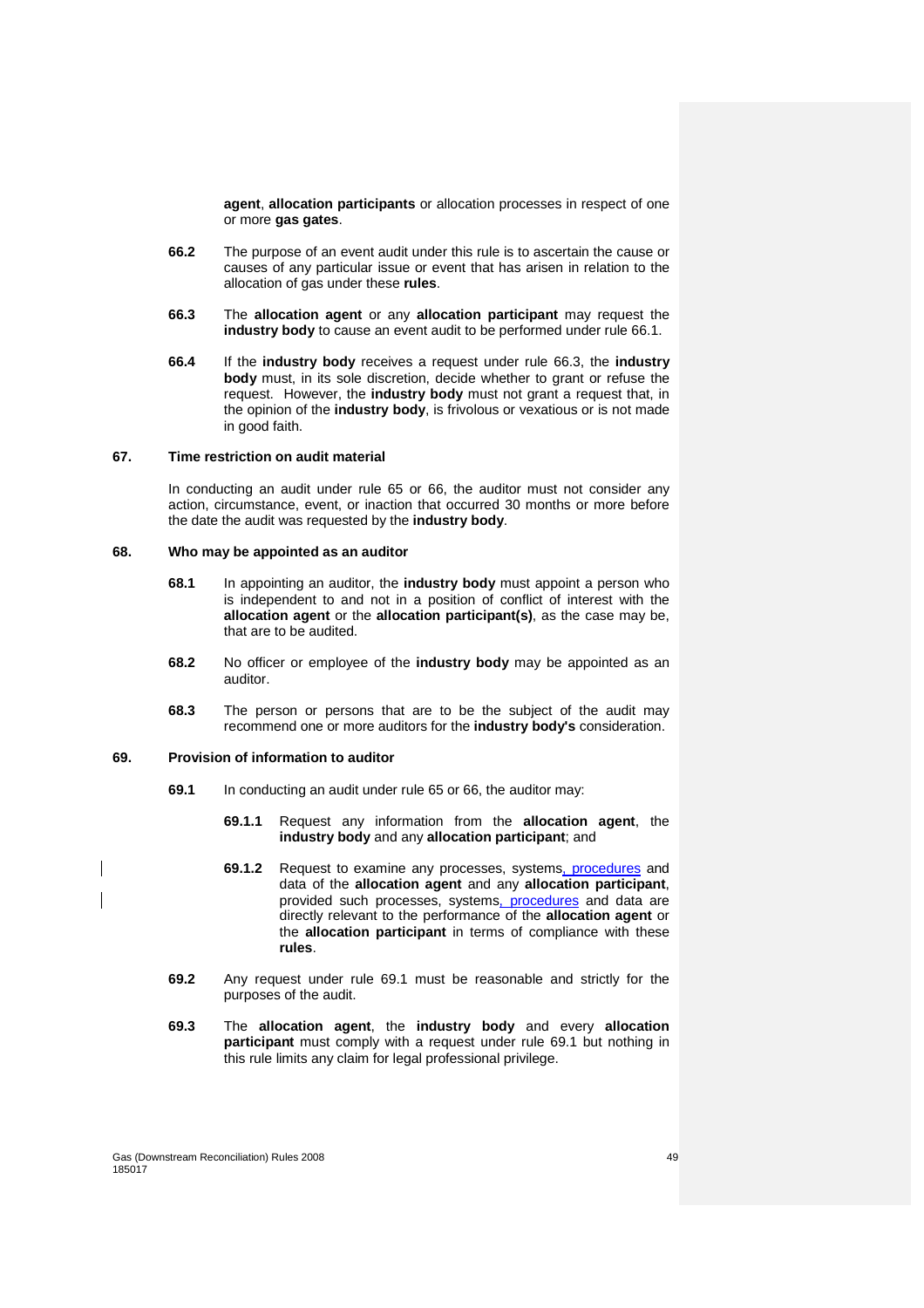- **69.4** In providing information to the auditor, an **allocation participant** or the **allocation agent** may indicate to the auditor where such information is considered to be confidential.
- **69.5** For the purposes of this Part 4 of the **rules**, information is confidential if the **allocation participant** or the **allocation agent**, who either owns or holds the information, considers that the information is commercially sensitive.

# **70. Auditor to prepare draft audit report**

- **70.1** The auditor must prepare, in writing, a draft audit report on the conclusions reached and recommendations formulated as a result of conducting an audit under rule 65 or 66.
- **70.2** Subject to rule 72, the auditor must give a copy of the draft audit report  $t \circ -$ 
	- **70.2.1** The person or persons that are the subject of the audit;
	- **70.2.2** The **allocation agent**, if the **allocation agent** is not the subject of the audit;
	- **70.2.3** Any other **allocation participant** which the auditor considers has an interest in the report; and

#### **70.2.4** The **industry body**.

**70.3** In providing the draft audit report under rule 70.2, the persons referred to in that rule, and the **industry body**, have 10 **business days** from the date the report is received to provide the auditor with comments on the report.

# **71. Auditor to prepare final audit report**

- **71.1** Before the auditor prepares a final audit report on the conclusions reached and recommendations formulated as a result of conducting an audit under rule 65 or 66, the auditor must take into account any comments received on the draft audit report.
- **71.2** The final audit report must be in writing and, if so requested by the person or persons that are the subject of the audit, must include as an appendix any comments from that person or persons on the draft audit report.
- **71.3** Subject to rule 72, the auditor must give a copy of the final audit report to –
	- **71.3.1** The person or persons that are the subject of the audit;
	- **71.3.2** The **allocation agent**, if the **allocation agent** is not the subject of the audit;
	- **71.3.3** Any other **allocation participant** which the auditor considers has a material interest in the report; and
	- **71.3.4** The **industry body**.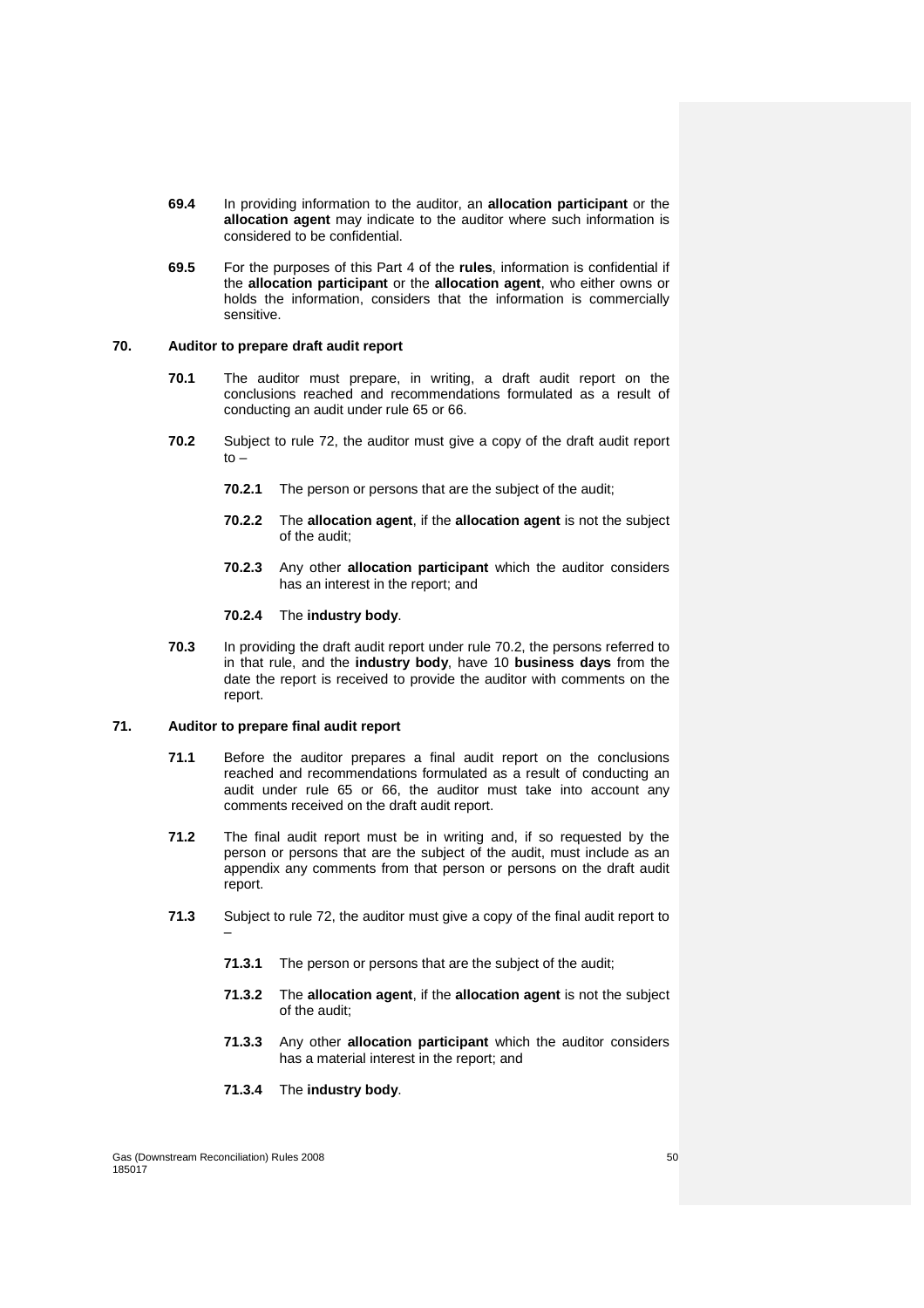**71.4** Once the auditor has given a final audit report under this rule, the report may not be altered in any way.

## **72. Confidential information in audit reports**

- **72.1** In providing a draft audit report or final audit report, the auditor must provide a complete version to the **industry body**.
- **72.2** However, at the discretion of the **auditor**, the versions of the draft audit report and the final audit report provided to any other person or **published** under these **rules** may exclude any confidential information obtained in the conduct of the audit.

# **73. Publication of final audit reports**

Subject to rule 72, the **industry body** must **publish** all final audit reports.

# **74. Use of final audit reports**

To avoid doubt, a final audit report may be used –

- **74.1** For the purposes of the Gas Governance (Compliance) Regulations 2008;
- **74.2** For the purposes of considering any amendments to these **rules**;
- **74.3** By the **industry body**;
	- **74.3.1** Under rule 51 in considering whether to request the **allocation agent** to perform a **special allocation**;
	- **74.3.2** For the purpose of reviewing the performance of the **allocation agent** under the **allocation agent service provider agreement**;
	- **74.3.3** For the purpose of reviewing the performance of an auditor; and
	- **74.3.4** For any other purposes that it considers necessary.

#### **75. Responsibility for audit costs**

- **75.1** In relation to an audit under rule 65, the person that is being audited must pay the costs of the auditor.
- **75.2** In relation to an audit under rule 66, the following provisions apply:

**75.2.1** If the auditor concludes that one or more material issues have been raised in relation to compliance with these **rules**, the **allocation agent** or the **allocation participants** to which the material issues relate must pay a proportion of the costs of the auditor that reflects:

> (a) the contribution of those material issues to the event for which the audit was commissioned, as determined by the auditor; and

**Deleted:** a **Deleted:** has **Deleted:** s **Deleted:** , and if the material issue relates to more than one person, then each person must pay the costs of the auditor in such portions

Gas (Downstream Reconciliation) Rules 2008 51 185017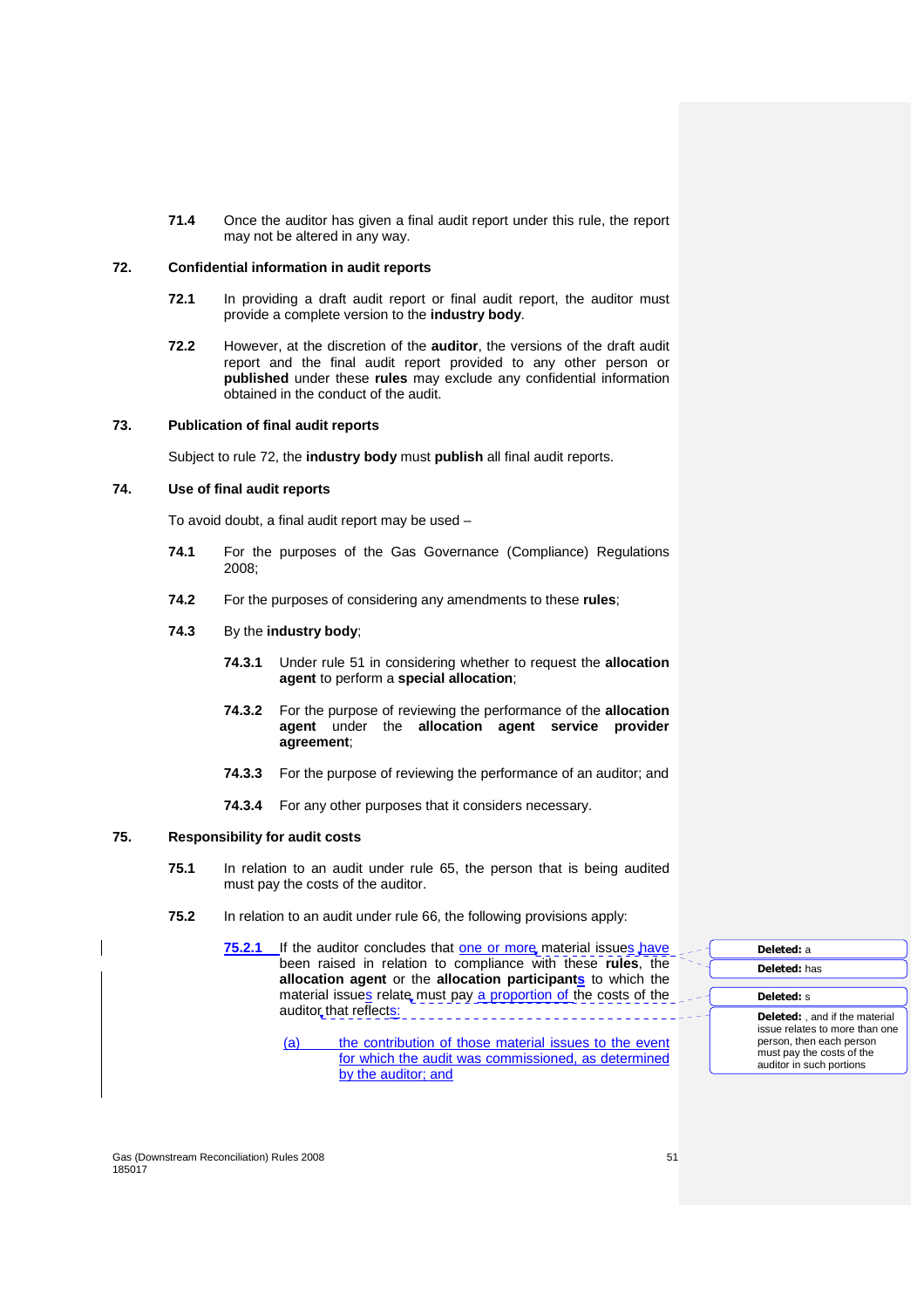- (b) their contribution to those material issues as determined by the auditor<sub>s</sub>
- **75.2.2** If the auditor concludes that no material issue has been raised in relation to compliance with these **rules**, the costs of the auditor must be apportioned between such of the **allocation agent** and the **allocation participants**, as the case may be, as the **industry body** determines in its sole discretion.
- **75.2.3** If rule 75.2.1 applies and the costs of the auditor are not met in full under that clause, then the remaining costs of the auditor must be apportioned between such of the **allocation agent** and the **allocation participants**, as the case may be, as the **industry body** determines in its sole discretion.
- **75.3** For the purposes of this rule, the costs of the auditor are those costs that have been agreed between the **industry body** and the auditor.

# Gas (Downstream Reconciliation) Rules 2008 52

185017

**Deleted:** that

**Deleted:** ; and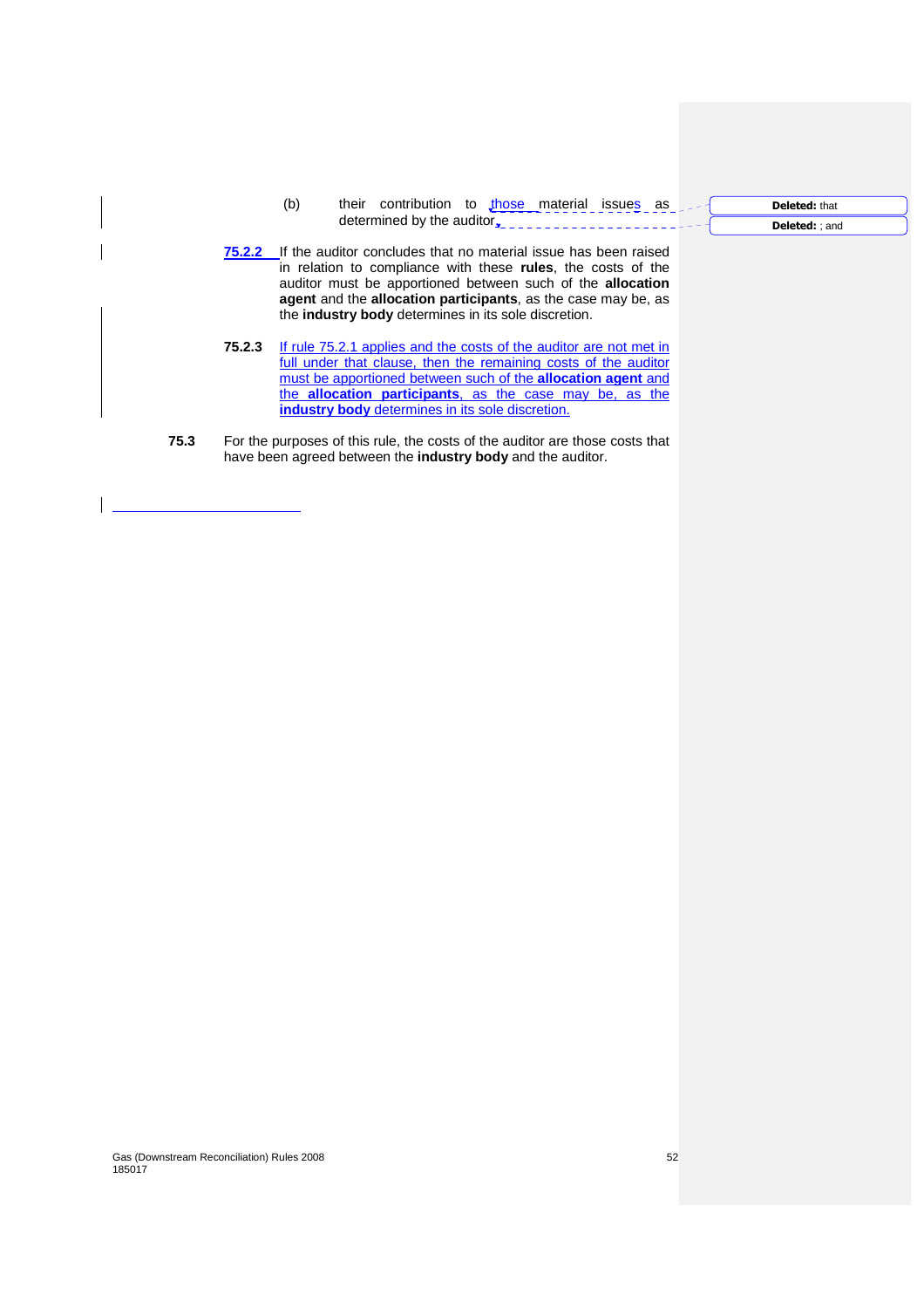#### **Schedule 1 – Correcting for consumer metering errors**

**Retailers** must use the best information available to them at the time of calculating **daily metered energy quantities**.

| <b>Metering error</b>       | <b>Correction criteria</b>                                                                                                                                                                                                                                                                                                                                                                                                                                                                                                | $\P$ |
|-----------------------------|---------------------------------------------------------------------------------------------------------------------------------------------------------------------------------------------------------------------------------------------------------------------------------------------------------------------------------------------------------------------------------------------------------------------------------------------------------------------------------------------------------------------------|------|
| <b>Minimum flow</b><br>rate | <b>Meters</b> are to be considered capable of measuring accurately down to the<br>minimum flow rate for accurate measurement specified by the<br>manufacturer, i.e. Qmin. While a meter will generally continue to register<br>flow at flow rates less than Qmin, no corrections to volumes measured<br>may be based on the performance of the meter at flows below Qmin if the<br>meter was known to have been operating below Qmin.<br>Any such<br>corrections may only be applied if other suitable data is available. |      |
| <b>Meter equipment</b>      | Where metering equipment has failed completely, the methods of                                                                                                                                                                                                                                                                                                                                                                                                                                                            |      |
| failure                     | calculating delivered volume, in order of preference, are:                                                                                                                                                                                                                                                                                                                                                                                                                                                                |      |
|                             | To use data from check metering:<br>To aggregate data from downstream metering equipment (with                                                                                                                                                                                                                                                                                                                                                                                                                            |      |
|                             | due allowance for UFG if applicable);                                                                                                                                                                                                                                                                                                                                                                                                                                                                                     |      |
|                             | To estimate based on historical consumption data;                                                                                                                                                                                                                                                                                                                                                                                                                                                                         | 1    |
|                             | To estimate based on downstream consumer production figures.                                                                                                                                                                                                                                                                                                                                                                                                                                                              | A    |
| Meter found to              | If during as-found testing any test result is outside the allowable error                                                                                                                                                                                                                                                                                                                                                                                                                                                 | ¶    |
| be in error                 | limits, the <b>meter</b> is to be tagged to show that a correction may be                                                                                                                                                                                                                                                                                                                                                                                                                                                 |      |
|                             | required. The meter must not have its seals broken until such tests, as                                                                                                                                                                                                                                                                                                                                                                                                                                                   | ſ    |
|                             | may be required, are completed.                                                                                                                                                                                                                                                                                                                                                                                                                                                                                           |      |
|                             | If the in-service operating range of the <b>meter</b> is known (for example, from                                                                                                                                                                                                                                                                                                                                                                                                                                         |      |
|                             | TOU data or otherwise), correction is to be based on the error or errors                                                                                                                                                                                                                                                                                                                                                                                                                                                  | ſ    |
|                             | applicable to that range. Generally, a volume-weighted error, or the error-                                                                                                                                                                                                                                                                                                                                                                                                                                               |      |
|                             | versus-flow relationship established from testing across the range is to be                                                                                                                                                                                                                                                                                                                                                                                                                                               | ſ    |
|                             | used to determine the correction.                                                                                                                                                                                                                                                                                                                                                                                                                                                                                         |      |
|                             | If the in-service operating range of the <b>meter</b> is not known, the correction<br>is to be based on the arithmetic average of the errors found from tests<br>performed as specified above, i.e. at Qmin, 20%, 50% and Qmax.                                                                                                                                                                                                                                                                                           |      |
| <b>Corrector failure</b>    | Where a corrector has failed completely, the corrected volume will be                                                                                                                                                                                                                                                                                                                                                                                                                                                     |      |
|                             | calculated from the uncorrected volume measured by the meter, using:                                                                                                                                                                                                                                                                                                                                                                                                                                                      |      |
|                             | An appropriate correction factor from a period when the corrector                                                                                                                                                                                                                                                                                                                                                                                                                                                         |      |
|                             | was functioning properly; or<br>Independent corrections for pressure and temperature and other                                                                                                                                                                                                                                                                                                                                                                                                                            |      |
|                             | factors (as applicable).                                                                                                                                                                                                                                                                                                                                                                                                                                                                                                  | $\P$ |
| <b>Corrector found</b>      | Correctors generally operate within a narrow range in terms of correction                                                                                                                                                                                                                                                                                                                                                                                                                                                 |      |
| to be in error              | factor, reading or output signal (as the case may be). If during as-found                                                                                                                                                                                                                                                                                                                                                                                                                                                 |      |
|                             | testing such instruments are found to be in error, corrections are to be                                                                                                                                                                                                                                                                                                                                                                                                                                                  |      |
|                             | based on adjustments for the difference between the as-found factor,                                                                                                                                                                                                                                                                                                                                                                                                                                                      |      |
|                             | reading or output and the normal or expected value of such factor, reading                                                                                                                                                                                                                                                                                                                                                                                                                                                |      |
|                             | or output.                                                                                                                                                                                                                                                                                                                                                                                                                                                                                                                |      |
| <b>TOU device or</b>        | Where a datalogger associated with a TOU meter fails, and daily quantity                                                                                                                                                                                                                                                                                                                                                                                                                                                  |      |
| datalogger<br>failure       | data is not available, the methods of determining a correction, in order of<br>preference, are:                                                                                                                                                                                                                                                                                                                                                                                                                           |      |
|                             | To distribute the total volume for the period over the days in the                                                                                                                                                                                                                                                                                                                                                                                                                                                        |      |
|                             | period by applying a typical profile from a corresponding prior                                                                                                                                                                                                                                                                                                                                                                                                                                                           |      |
|                             | period; and                                                                                                                                                                                                                                                                                                                                                                                                                                                                                                               |      |
|                             | To use data from check metering where available.                                                                                                                                                                                                                                                                                                                                                                                                                                                                          |      |

#### **Deleted: Part 5¶**

¶

# **¶ Transitional provisions¶** ¶

#### **<#>Treatment of allocations for consumption prior to go-live date¶**

- <#>Any allocations for **consumption periods** occurring prior to the **go-live date** are to be completed in accordance with any existing allocation agreements and by the incumbent person appointed to carry out allocation and reconciliation functions under those agreements.¶
- ¶ <#>To avoid doubt, the **allocation agent's** functions under rules 52 and 53 do not apply to **consumption periods** occurring prior to the **go-live date**.¶ ¶

¶ Annual UFG factor during the transitional period¶

#### **<#>Transitional period¶**

- In rules 78 to 81, **transitional period** means the period commencing on the **go-live date** and ending on 30 September 2010.**¶**
- **<#>Provision of information during transitional period¶**
- **<#>**Prior to or during the **transitional period**, the **allocation agent** may give notice to:**¶ ¶**

<#>A **retailer** requiring it to provide, to the extent possible in the circumstances, the **allocation agent** with the consumption information for a particular **gas gate** for the 12- months ending 30 September 2007 or ending 30 September 2008; and¶

<#>A **transmission system owner** requiring it to provide, to the extent possible in the circumstances, the **allocation agent** with the total energy quantities injected for a particular **gas gate** for the 12 months ending 30 September 2007 or ending 30 September<br>2008.¶

<#>An **allocation participant** must comply with a notice issued under rule 78.1 within 10 **business days** of receiving such notice.¶  $\blacksquare$ 

**Deleted:** Rule 44.5

**Deleted:** 

¶

Gas (Downstream Reconciliation) Rules 2008 53 185017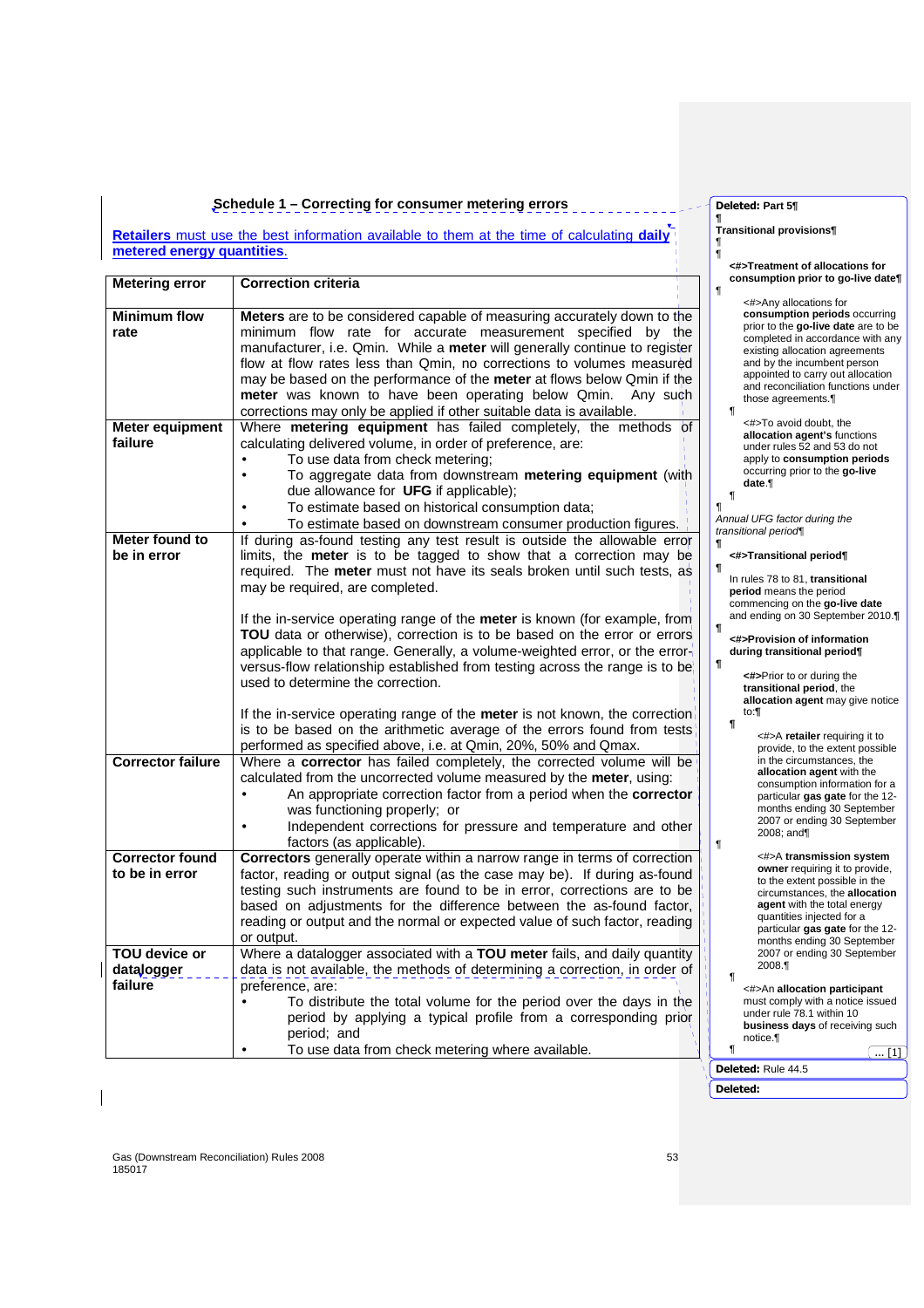# **Schedule 1A – Correcting for gas gate metering errors**

Rules 41 and 44

**Transmission system owners** must use the best information available to them at the time of calculating **daily metered energy quantities** 

**Deleted:** ¶

| <b>Metering error</b>                     | <b>Correction criteria</b>                                                                                                                                                                                                                                                                                                                                                                                                                                                                                                                                                                                                                                                                                                                                                                                                                                                                                                                                                                                                                                                                                                                                                                |
|-------------------------------------------|-------------------------------------------------------------------------------------------------------------------------------------------------------------------------------------------------------------------------------------------------------------------------------------------------------------------------------------------------------------------------------------------------------------------------------------------------------------------------------------------------------------------------------------------------------------------------------------------------------------------------------------------------------------------------------------------------------------------------------------------------------------------------------------------------------------------------------------------------------------------------------------------------------------------------------------------------------------------------------------------------------------------------------------------------------------------------------------------------------------------------------------------------------------------------------------------|
| <b>Suspected</b><br><b>Metering Error</b> | If the transmission system owner suspects, or is made aware of,<br>but cannot confirm before the times specified in rule 41 the existence<br>of a metering error at a gas gate, then it will determine daily metered<br>energy quantities for the relevant period based on one or more of the<br>following:                                                                                                                                                                                                                                                                                                                                                                                                                                                                                                                                                                                                                                                                                                                                                                                                                                                                               |
|                                           | (a) quantities derived from metering equipment;<br>(b) historical data for a corresponding prior period; and/or<br>(c) any other information reasonably available to the transmission<br>system owner.                                                                                                                                                                                                                                                                                                                                                                                                                                                                                                                                                                                                                                                                                                                                                                                                                                                                                                                                                                                    |
| <b>Actual Metering</b><br><b>Error</b>    | If the transmission system owner discovers, or is made aware of, a<br>metering error at a gas gate, daily metered energy quantities for<br>the relevant period will be calculated based on one or more of the<br>following, as applicable to the nature of the of the <b>metering</b><br>equipment error:<br>(a) the results of testing performed on the <b>metering equipment</b> found<br>to have been in error:<br>(b) data from accurate metering equipment operating in series;<br>(c) data from accurate <b>metering equipment</b> operating in parallel;<br>(d) correction factors from a relevant time period when the<br>conversion device or other metering equipment was functioning<br>properly;<br>(e) independent corrections for pressure, temperature, compressibility<br>or other relevant factors;<br>(f) gas properties based on relevant historical information;<br>(g) gas properties from the most appropriate alternative gas analyser;<br>(h) data from metering equipment unaffected by the error;<br>(i) data from another party's accurate check metering downstream of<br>the gas gate;<br>(i) consumption quantities from consumer installations provided by |

Gas (Downstream Reconciliation) Rules 2008 54 185017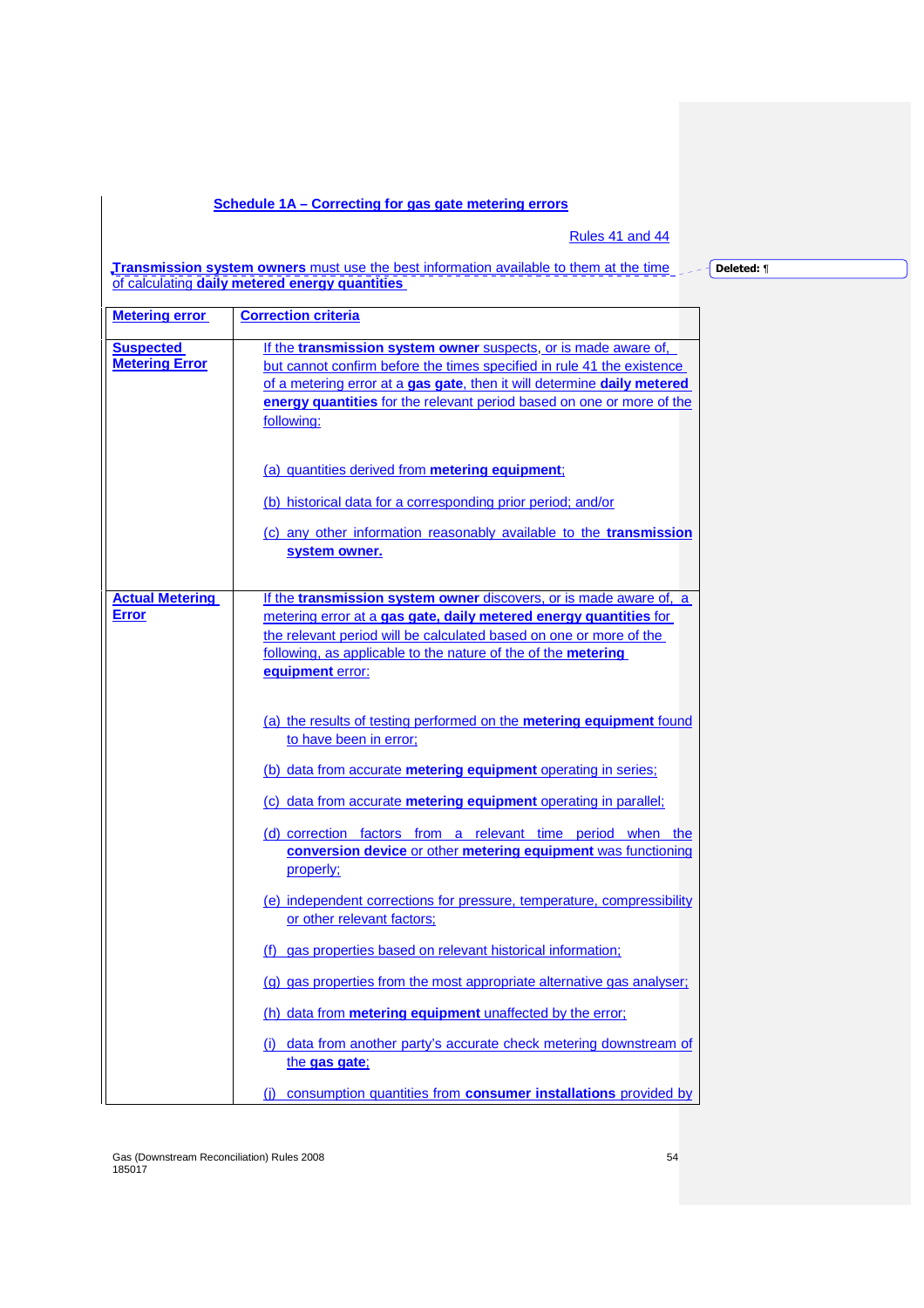| the <b>allocation agent</b> , including production profiles (with due |
|-----------------------------------------------------------------------|
| allowance for <b>UFG</b> if applicable);                              |
| (k) historical data for a corresponding prior period; and/or          |
| (I) other information reasonably available.                           |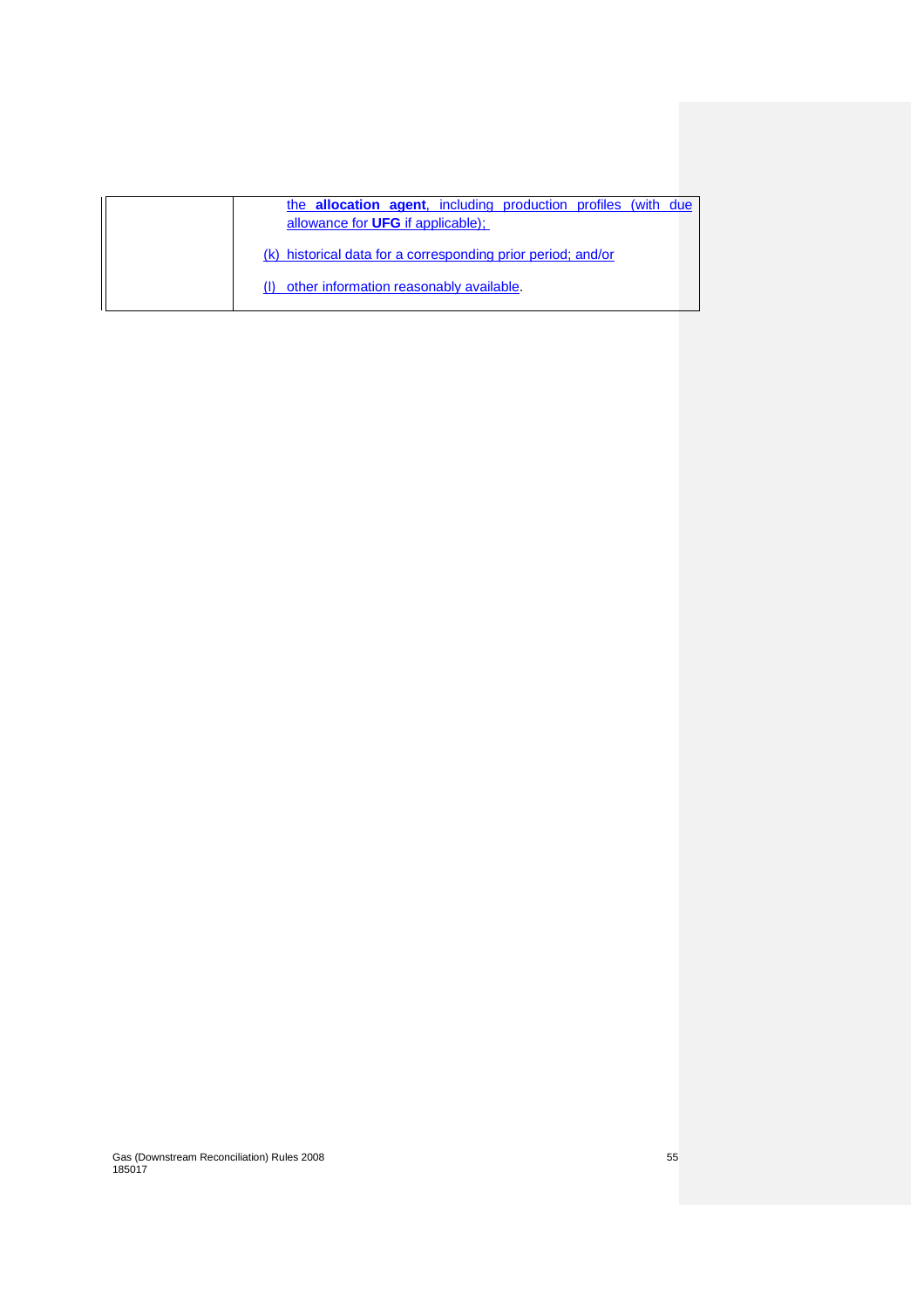**Schedule 2 – Allocation in zero consumption situations** 

**Deleted:** ¶

Rule 45.2.7

| Deleted: :                                                                   |
|------------------------------------------------------------------------------|
| Deleted: ¶                                                                   |
| Deleted: $_{1-6}$                                                            |
| Deleted: $1-6$                                                               |
| Deleted: 1-6                                                                 |
| Deleted: 1-6                                                                 |
| Deleted: allocation group 1, 2, 3,                                           |
| 4, 5 or 6 for the day                                                        |
| Deleted: actual daily                                                        |
| Deleted: injection                                                           |
| Deleted: the                                                                 |
| Deleted: $1.6$                                                               |
| Deleted:                                                                     |
| Deleted: that retailer's                                                     |
| Deleted: that allocation group 1,                                            |
| 2, 3, 4, 5 or 6 for the day as<br>calculated in accordance with rule 45      |
| and reported under rule 48, 49, 50 or<br>51 (as applicable)                  |
| Deleted: 1-6                                                                 |
| Deleted: '                                                                   |
|                                                                              |
| Deleted: average daily allocated<br>quantities in GJ for the previous        |
| consumption period for allocation<br>groups 1, 2, 3, 4, 5 and 6 for the      |
| day as calculated in accordance with                                         |
| rule 45 and reported under rule 48,<br>49, 50 or 51 (as applicable)          |
| <b>Deleted: If</b>                                                           |
| <b>Deleted:</b> <#>one or more                                               |
| retailers commence supplying gas                                             |
| to a consumer installation at the<br>allocated gas gate (which it did        |
| not supply gas to during the<br>previous consumption period) or              |
| one or more retailers cease                                                  |
| supplying gas to any <b>consumer</b><br>installation at the allocated<br>[2] |
| Deleted: $_{1-\bar{6}}$                                                      |
| Deleted: $_R$                                                                |
| Deleted:                                                                     |
| Deleted: AG                                                                  |
| Deleted: 1-6                                                                 |
| Deleted: allocation group                                                    |
| <b>Deleted:</b> 1, 2, 3, 4, 5 or 6 for $\cap$<br>[3]                         |
| Deleted: actual daily                                                        |
| Deleted: injection                                                           |
| Deleted: the                                                                 |
| Deleted: $_R$                                                                |
| Deleted: AG                                                                  |
| Deleted: allocation groups (<br>[4]                                          |
| Deleted: ¶                                                                   |
|                                                                              |

Where rule 45.2.7(c) applies, the allocated quantities are to be calculated in accordance with the following formulae:

- **1.**  $\frac{1}{2}$   $\frac{1}{2}$ (a) the **retailers** supplying gas to **consumer installations** at the **allocated gas gate** during the **consumption period** being allocated are the same **retailers** who supplied gas to **consumer installations** at the **allocated gas gate** during the previous **consumption period**; and
	- (b) the **retailers** are supplying gas under the same **contract identifier(s)** and **allocation group(s)** as during the entire previous **consumption period**:

 $A_{\text{rad}} = EI_d \times (PAQ_{\text{rad}})$ <u>/ ΣΡΑQr,c,q)</u>

Where:

AQr,c,g,d is the quantity of gas in **GJ** to be allocated to **retailer** r for day d under **contract identifier** c and **allocation group** g;

EId is the **daily metered energy quantity** in **GJ** provided by **transmission system owners** under rule 41 for day d;

PAQ<sub>r,c,q</sub> is the average daily allocated quantity in **GJ** for the previous consumption **period** for **retailer** r, under **contract identifier** c and **allocation group** g;

∑PAQ<sub>r,c,g</sub> is the sum of **PAQ<sub>r,c,q</sub> across all retailers**, **contract identifiers** and **allocation groups**; or

**2.** In all other cases

 $AQ_{r,c,q,d} = El_d / (N_r \times N_c \times N_q)$ 

Where:

AQ<sub>r,c,q,d</sub> is the quantity of gas in **GJ** to be allocated to **retailer** r for day d under **contract identifier** c and **allocation group** g;

EId is the **daily metered energy quantity** in **GJ** provided by **transmission system owners** under rule 41 for day d;

N<sub>r</sub> is the number of **retailers** supplying gas to **consumer installations** at the **allocated gas gate** for the **consumption period** being allocated, as determined by the **gas gate** trading notices that have been provided to the **allocation agent** under rule 39;

N<sup>c</sup> is the number of active **contract identifiers** for **retailer** r at the **allocated gas gate**, as determined by the **gas gate** trading notices that have been provided to the **allocation agent** under rule 39; and

Ng is the number of **allocation groups** for which **retailer** r submits consumption information under **contract identifier** c at the **allocated gas gate**.

- **3.** In this Schedule:
	- (a) the previous **consumption period** means the **consumption period** that is immediately prior to the **consumption period** that is being allocated; and
	- (b) in subclause 1, where there was no allocation for a **retailer** in the previous **consumption period** for an **allocation group**, then that **retailer's** average daily allocation quantity for that **allocation group** (PAQ<sub>1-6</sub>) is zero.

Gas (Downstream Reconciliation) Rules 2008 56 185017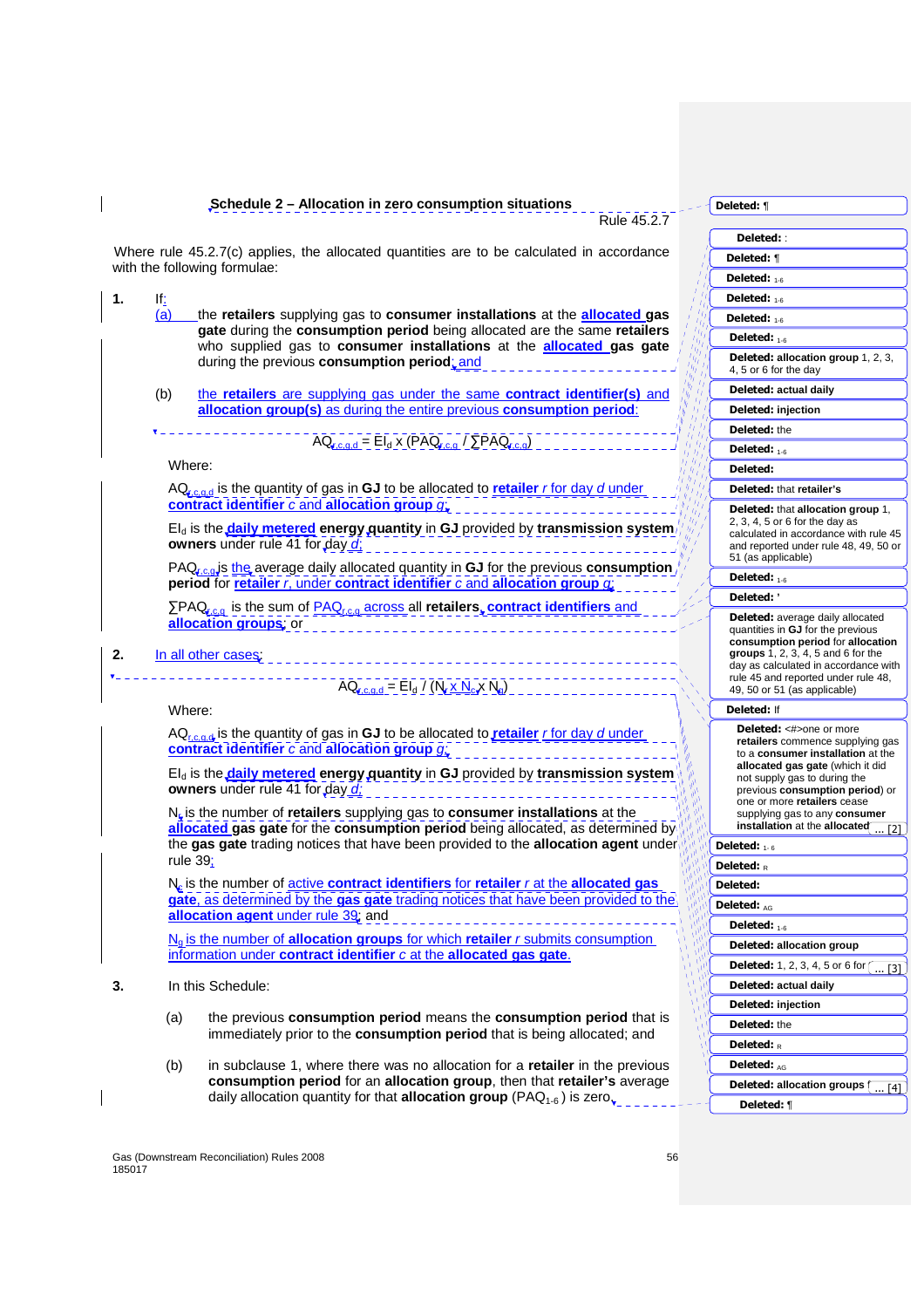# **Part 5**

# **Transitional provisions**

# **Treatment of allocations for consumption prior to go-live date**

 Any allocations for **consumption periods** occurring prior to the **go-live date** are to be completed in accordance with any existing allocation agreements and by the incumbent person appointed to carry out allocation and reconciliation functions under those agreements.

 To avoid doubt, the **allocation agent's** functions under rules 52 and 53 do not apply to **consumption periods** occurring prior to the **go-live date**.

Annual UFG factor during the transitional period

# **Transitional period**

In rules 78 to 81, **transitional period** means the period commencing on the **go-live date** and ending on 30 September 2010.

# **Provision of information during transitional period**

Prior to or during the **transitional period**, the **allocation agent** may give notice to:

- A **retailer** requiring it to provide, to the extent possible in the circumstances, the **allocation agent** with the consumption information for a particular **gas gate** for the 12-months ending 30 September 2007 or ending 30 September 2008; and
- A **transmission system owner** requiring it to provide, to the extent possible in the circumstances, the **allocation agent** with the total energy quantities injected for a particular **gas gate** for the 12-months ending 30 September 2007 or ending 30 September 2008.

 An **allocation participant** must comply with a notice issued under rule 78.1 within 10 **business days** of receiving such notice.

 Except where rule 79.2.3 applies, if any of the information or quantities requested under rule 78.1 are unavailable or are unable to be provided by those **allocation participants** in the circumstances, the **allocation agent** must estimate that information or those quantities for the particular **gas gate** in accordance with rule 43.

# **Calculation and application of annual UFG factors during transitional period**

 Despite anything in rules 45 and 46, when performing an **initial allocation**, an **interim allocation** or a **final allocation** for a **consumption period** that falls within the **transitional period**, the **allocation agent** must:

Calculate the **annual UFG factor** for a particular **gas gate** in accordance with this rule; and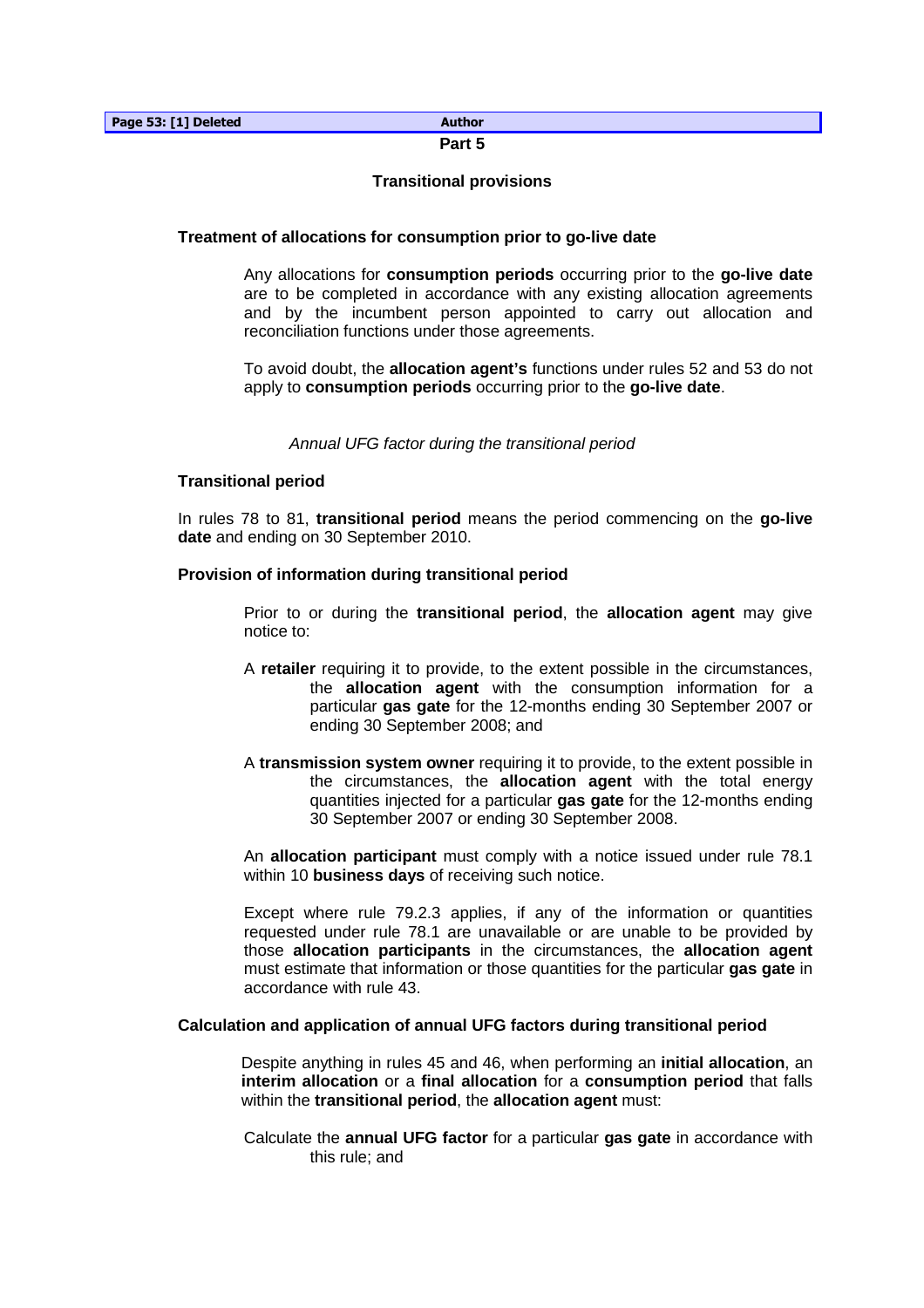For the purposes of rule 45.2.3, apply the **annual UFG factor** calculated in accordance with this rule.

 Subject to rule 79.3, for the purposes of this rule, the **annual UFG factor** means –

For gas consumed during the 12-months ended 30 September 2009, the factor determined in accordance with the following formula:

 $A_{UFG} = \sum E I_{t1} / \sum C I_{t1}$ 

Where:

AUFG is the applicable **annual UFG factor** for the **gas gate** for the consumption period

 $\Sigma$ EI<sub>t1</sub> is the sum of the actual dailydaily metered energy quantities injected for a particular **gas gate** for the 12-months ended 30 September 2007 (in **GJ**)

 $\Sigma$ CI<sub>t1</sub> is the sum of the best available consumption information for all **allocation groups** for the **gas gate** for the 12-months ended 30 September 2007 (in **GJ**).

For gas consumed during the 12-months ended 30 September 2010, the factor determined in accordance with the following formula:

 $A_{UFG} = \sum E I_{t2} / \sum C I_{t2}$ 

Where:

AUFG is the applicable **annual UFG factor** for the **gas gate** for the **consumption period**

 $\Sigma$ EI<sub>t2</sub> is the sum of the actual dailydaily metered energy quantities injected for a particular **gas gate** for the 12-months ended 30 September 2008 (in **GJ**)

 $\sum C I_{12}$  is the sum of the best available consumption information for all **allocation groups** for the **gas gate** for the 12-months ended 30 September 2008 (in **GJ**).

Where:

 no actual dailydaily metered energy quantities injected or no consumption information, during the periods specified in rules 79.2.1 or 79.2.2, exist for a **gas gate**; or

 such quantities or information are so incomplete that the **allocation agent** considers it is unreasonable to estimate such quantities or information in accordance with rule 78.3;

the factor determined in accordance with the following formula:

 $A_{UFG} = \sum E I_{all} / \sum C I_{all}$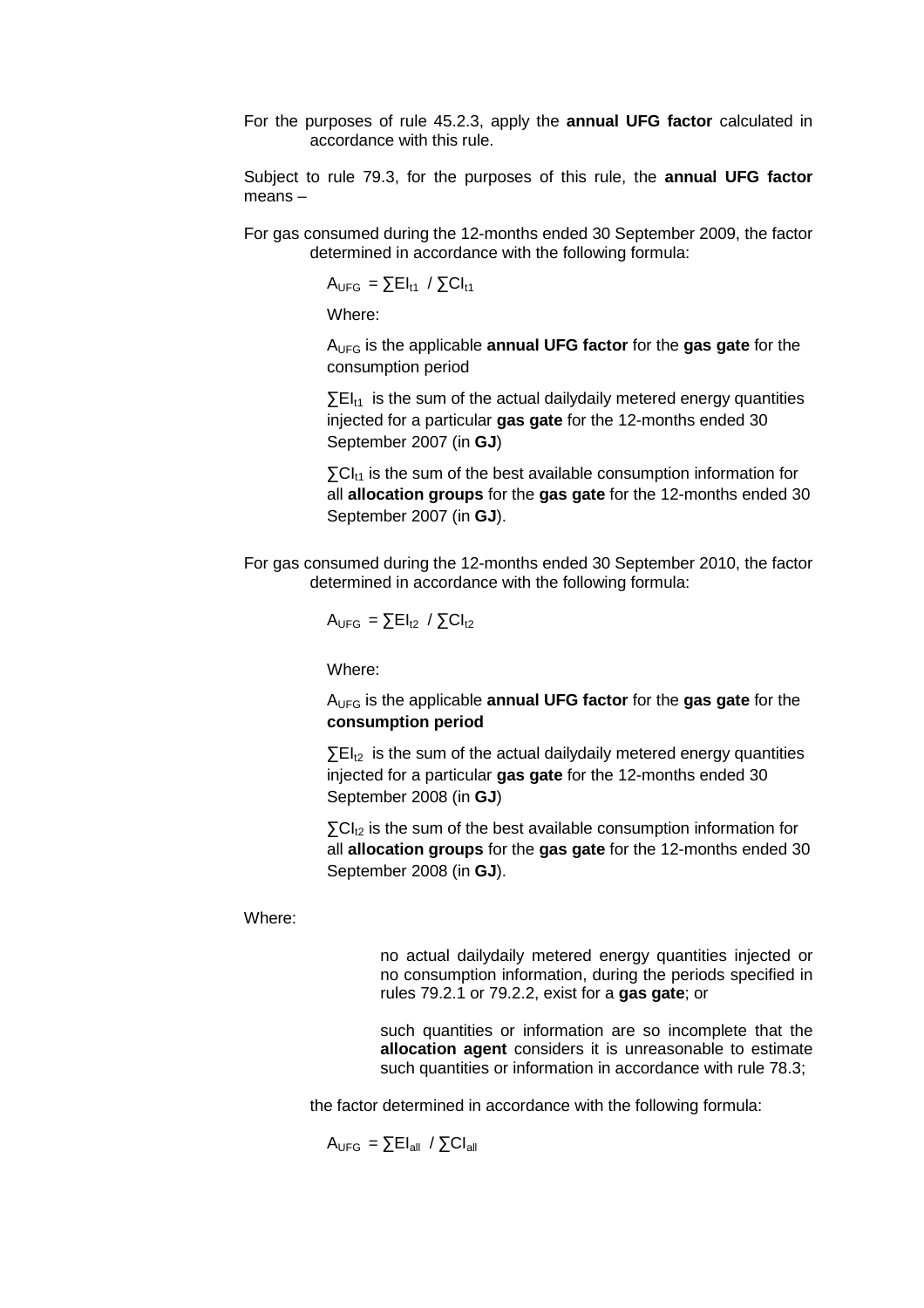Where:

AUFG is the applicable **annual UFG factor** for the **gas gate** for the consumption period

 $\Sigma$ EI<sub>all</sub> is the sum of the actual dailydaily metered energy quantities injected for all **gas gates** (as calculated under rules 79.2.1 or 79.2.2) for the 12-months ended 30 September 2007 or 2008, as applicable (in **GJ**)

∑CIall is the sum of the best available consumption information for all **allocation groups** for all **gas gates** (as calculated under rules 79.2.1 or 79.2.2) for the 12-months ended 30 September 2007 or 2008, as applicable (in **GJ**).

- Where the **annual UFG factor** calculated in accordance with rule 79.2:
- is less than 0.985, the **annual UFG factor** to be applied at that **gas gate** for the purposes of this rule is 0.985; or
- exceeds 1.035, the **annual UFG factor** to be applied at that **gas gate** for the purposes of this rule is 1.035.

 Despite anything in rule 46.4.2, during the **transitional period**, the **allocation agent** must determine and **publish** the **annual UFG factor** which will apply for gas consumed in the **gas year** beginning on –

- 1 October 2008 as soon as practicable after the date this rule comes into force and no later than 10 **business days** before the **go-live date**; and
- 1 October 2009 on the 1st **business day** of July 2009.

# **Industry body may commission event audit for capped gas gate**

 Where the **annual UFG factor** calculated in rule 79.2 for a particular **gas gate** would have been less than 0.985 or exceeded 1.035 but for rule 79.3:

- the **allocation agent** must as soon as practicable give notice to the **industry body**; and
- the **industry body** may commission an event audit under rule 66 to ascertain the cause or causes of the level of **UFG** at the **gas gate**.

 If the **industry body** commissions an event audit under rule 80.1.2, it must give notice of the event audit to all affected **allocation participants** at the **gas gate**.

# **Transitional exemption**

 Despite anything in rules 19 and 20 the **industry body** may, in its discretion and upon the terms and conditions (if any) that it thinks fit, exempt any **allocation participant**, class of **allocation participants**, **gas gate** or the **allocation agent** from complying with one or more of these **rules** during the **transitional period**.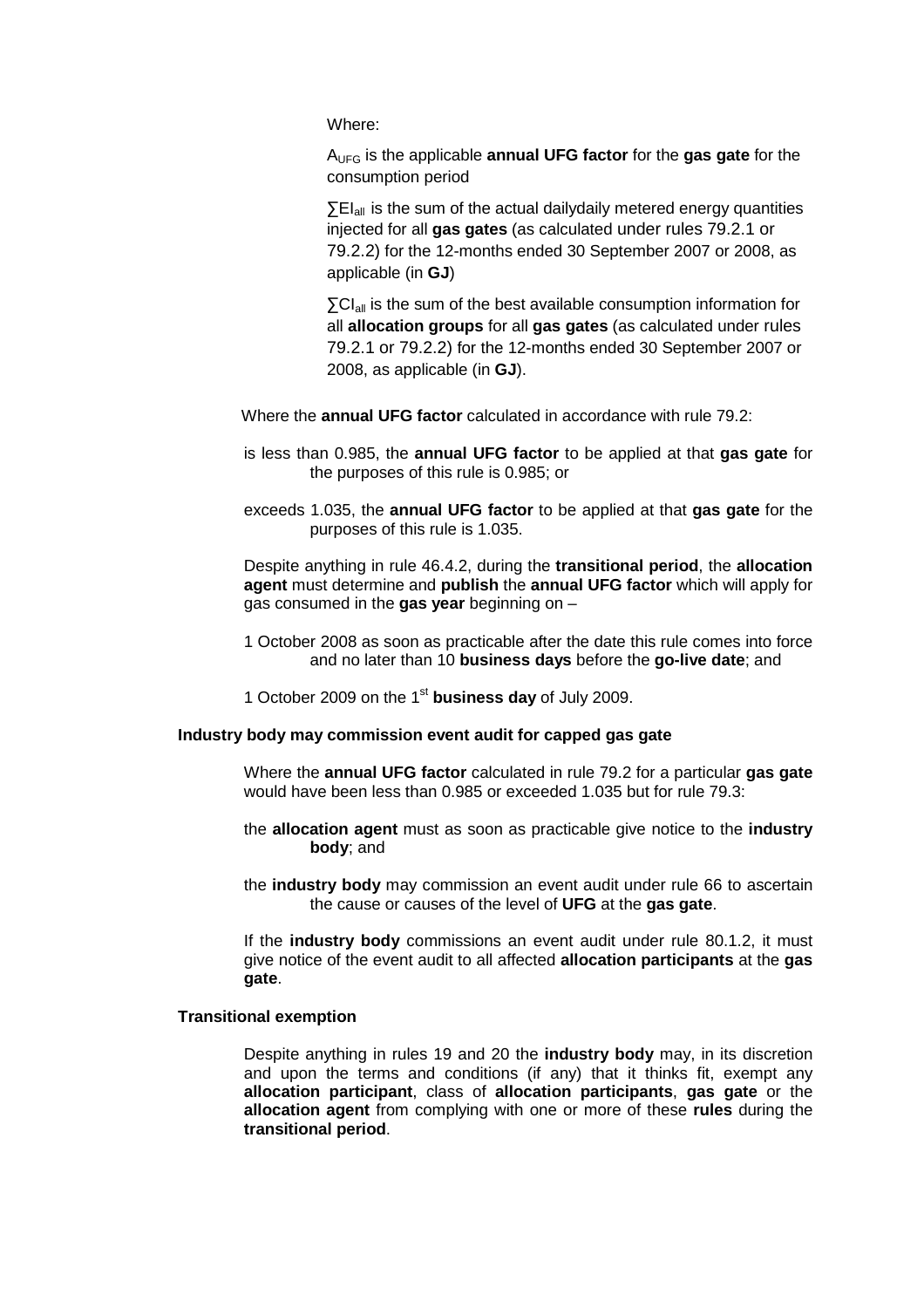A transitional exemption applies for the period set out in the exemption and must set out alternative arrangements for complying with one or more of the **rules**.

 The **industry body** may by notice require an **allocation participant** or the **allocation agent** to set out in detail any reasons why an exemption is needed, the period for which the exemption should be in effect, and what alternative arrangements should apply.

If the **industry body** is satisfied that a transitional exemption should be granted, the **industry body** may by notice grant the transitional exemption to the **allocation participant**, class of **allocation participants**, **gas gate** or the **allocation agent** which, in addition to stating the alternative arrangements that will apply, may be subject to such other conditions as the **industry body** thinks fit.

If the **industry body** grants a transitional exemption under rule 81.4. it must give notice of the transitional exemption to the **allocation participants**  affected by the exemption and the **allocation agent**.